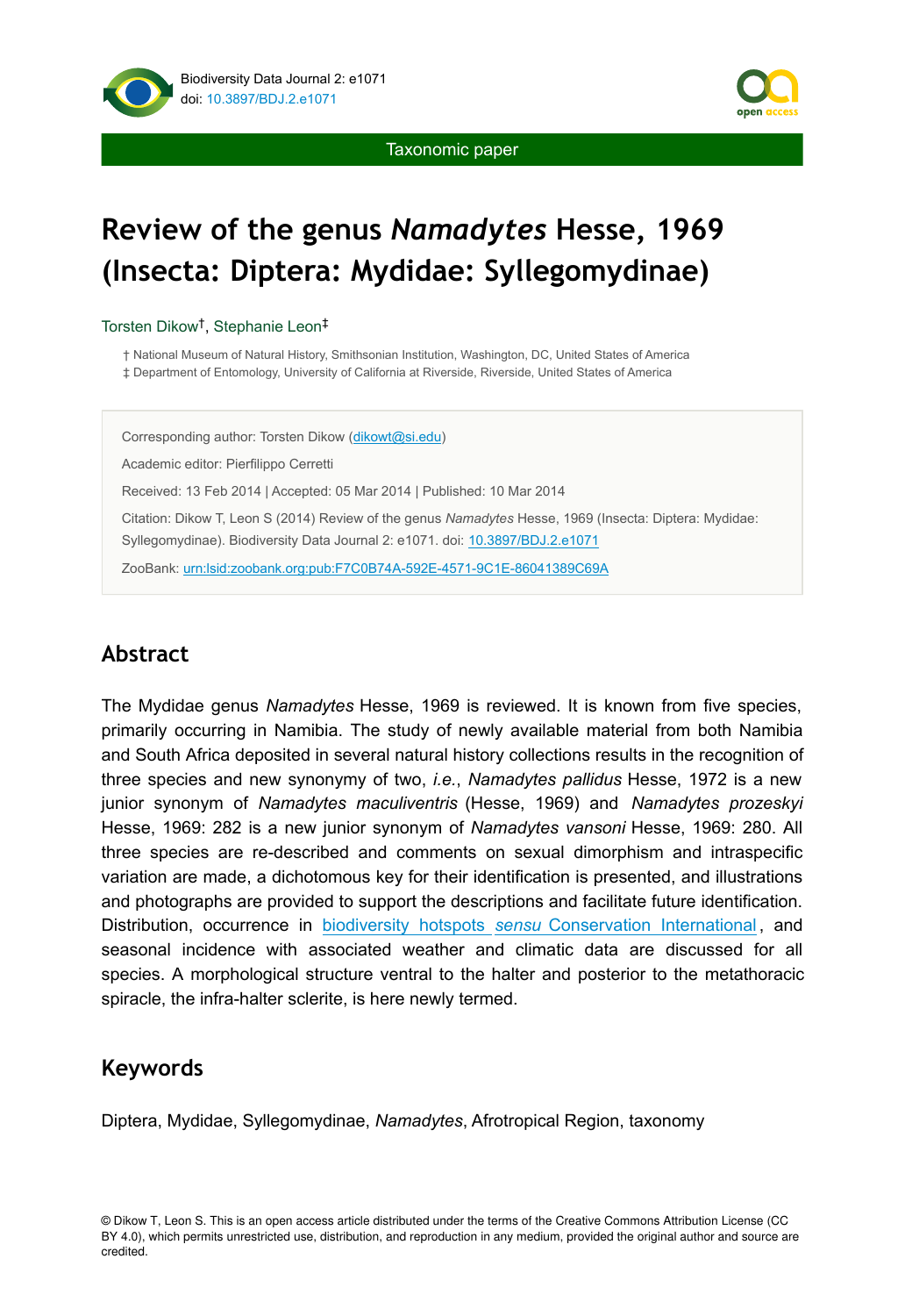# **Introduction**

The southern African Mydidae fauna is the most diverse world-wide both in terms of species numbers and generic diversity. The seminal work by Hesse (1969) on the southern African mydids based primarily on specimens he collected himself throughout western South Africa, in which he described no fewer than 108 new species (106 of which are still valid) and 12 new genera (11 of which are still valid), provided a comprehensive overview of this unique fauna. Hesse (1972) added to the knowledge following the examination of additional material from Namibia (then South-West Africa).

# **Taxonomic history**

At the start of this review, *Namadytes* Hesse, 1969 is known from five species with an interesting taxonomic history.

- Hesse (1969) described the genus *Namadytes* (p. 278) based on two female specimens and representing two distinct species, *i.e.*, *Namadytes vansoni* Hesse, 1969: 280 from Seeheim, Namibia and *Namadytes prozeskyi* Hesse, 1969: 282 from Arechadamab, Namibia. On page 284, Hesse describes the genus *Namamydas* Hesse, 1969 based on a single male specimen, identified as *Namamydas maculiventris* Hesse, 1969, collected by himself and his colleagues from the South African Museum (now [Iziko South African Museum](http://www.iziko.org.za/museums/south-african-museum)) at Vioolsdrift on the South African bank of the Orange River, which represents the border with Namibia. Hesse comments on the unique arrangement of the male aedeagal prongs being fused medially in this species.
- Hesse (1972) established the synonymy of *Namadytes* and *Namamydas* based on the collection of female and male specimens at the Excelsior farm No. 127, Namibia, of a new species, *Namadytes cimbebasiensis* Hesse, 1972. He writes (p. 139), "The discovery of two additional species of *Namadytes* from South West Africa, described below, and of which one is represented by both sexes, proves without doubt that the male sex of *Namadytes* (unknown at the time of description) is identical generically with the male described by me as *Namamydas*. The latter genus thus falls away as a synonym of *Namadytes*."
- Bowden (1980) cataloged all five valid *Namadytes* species.

# **Goals of this review**

As can be seen from the above information, *Namadytes* and its five species were represented by nine specimens prior to this study. Two species, *i.e.*, *N. prozeskyi* and *N. vansoni*, were known from females only, while *N. maculiventris* and *N. pallidus* were known only from males, and *N. cimbebasiensis* from both sexes.

This review is based on an additional 61 specimens from numerous natural history collections accumulated over the past 35 years representing all previously known species. Such an increase in specimen number, their geographic occurrence expanding the range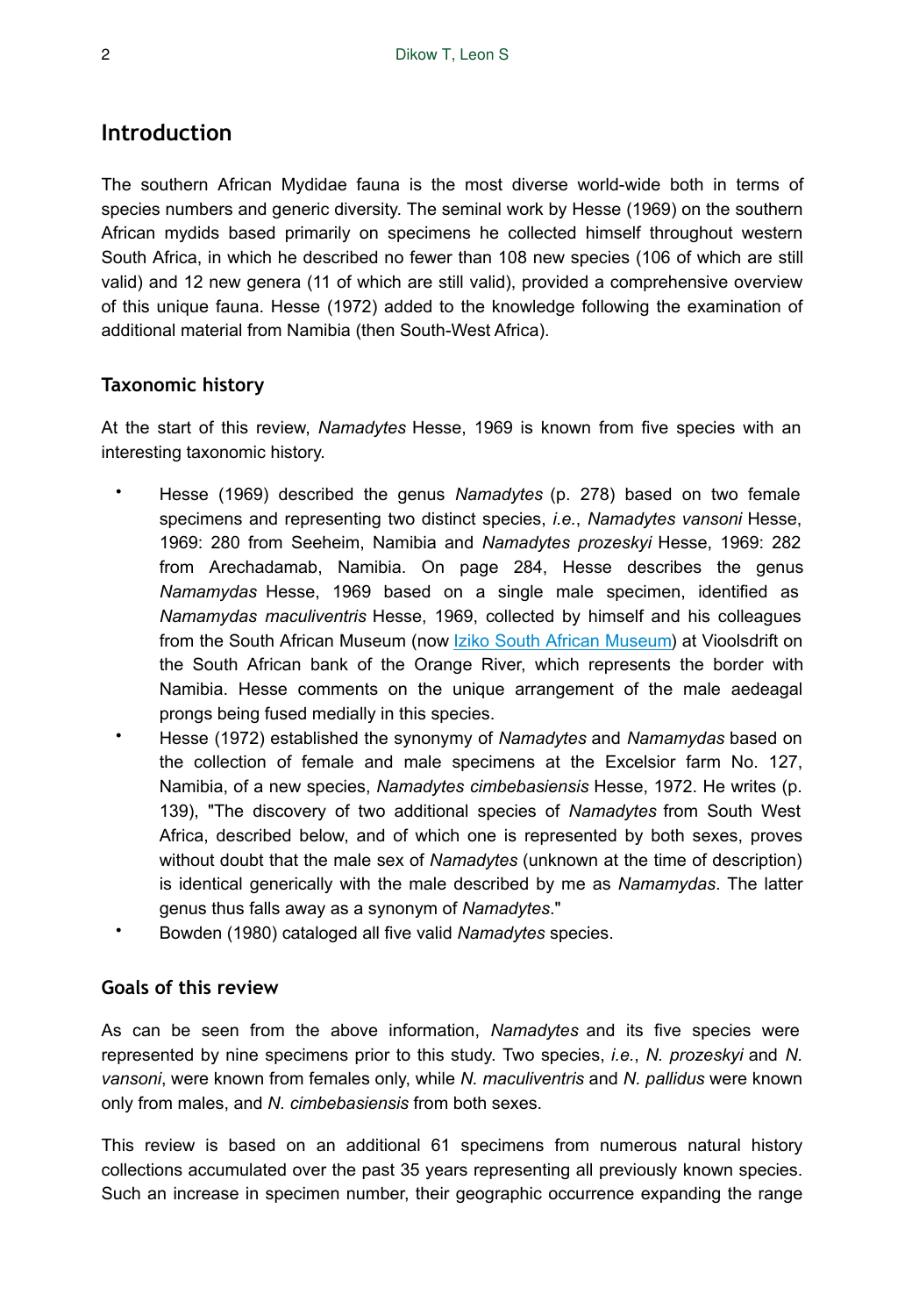of the genus considerably, and substantial morphological variation suggested that a few new species might be represented among the material. However, this not the case and to the contrary the number of valid species is reduced to three by synonymy.

# **Materials and methods**

Morphological terminology and abbreviations for setae follows McAlpine (1981), Stuckenberg (1999), Cumming and Wood (2009), Dikow (2009) except for the term 'aedeagal epimere', which is used as described by Hesse (1969) on page 32. Abdominal tergites are abbreviated in the descriptions with 'T', and sternites are abbreviated with 'S'. The terms prothoracic, mesothoracic, and metathoracic are abbreviated 'pro', 'mes', and 'met', respectively. The term pubescence (adjective 'pubescent') refers to the short, fine microtrichia densely covering certain body parts. Other generalized terms follow the Torre-Bueno Glossary of Entomology Nichols (1989). Species descriptions are based on composites of all specimens and not exclusively on the holotype and are compiled from a character matrix of 149 features and 224 character states assembled with [Lucid Builder](http://www.lucidcentral.org/en-us/software/lucid3.aspx) (version 3.5) and eventually exported as natural language descriptions. These species descriptions have been deposited in the [DRYAD](http://datadryad.org) data depository and can be accessed in XML-format following the SDD ([Structure of Descriptive Data](http://wiki.tdwg.org/SDD)) standard. When available, species are fully described in the male sex while females are only described with those features that differ. The structure of terminalia is only described once for the genus except when species differ. Additional species-specific features of the male terminalia should be interpreted from the provided illustrations.

The female genitalia and male terminalia are first excised and macerated in 10% potassium hydroxide (KOH) at 55 °C followed by neutralization in acetic acid (CH<sub>3</sub>COOH) and rinsing in distilled water (H<sub>2</sub>O). They are temporarily stored in 75% ethanol (C<sub>2</sub>H<sub>5</sub>OH) for examination and illustration and eventually sealed in polyethylene vials containing 100% glycerine ( $C_3H_8O_3$ ) and attached to the specimen's pin. Morphological features were examined using a Zeiss SteREO Discovery.V12 stereo microscope. Illustrations were observed with a *camera lucida*, drawn, inked, and scanned. The setation on terminalia is not shown. Wing length is measured from the tegula to the distal tip of the wing. Whole habitus photographs of pinned specimens were taken using a [Visionary Digital Passport II](http://www.visionarydigital.com/IntegratedSystems3.html) [system](http://www.visionarydigital.com/IntegratedSystems3.html) (base and StackShot only), an Olympus E-30 digital SLR, a 50 mm macro lens (equivalent to 100 mm focal length in 35 mm photography), and a 25 mm extension tube. The specimens were illuminated by a Falcon FLDM-i200 LED dome-light for even and soft light. Adobe [DNG-](http://en.wikipedia.org/wiki/Digital_Negative)format images were stacked using [HeliconFocus](http://www.heliconsoft.com/heliconsoft-products/helicon-focus/) software. Photographs of particular features were taken on a Zeiss SteREO Discovery.V12 stereo microscope and an attached Olympus PEN E-PL5 digital camera. All specimen photographs have been deposited in [Morphbank:: Biological Imaging.](http://www.morphbank.net) These images can be automatically harvested by the [Encyclopedia of Life \(EOL\)](http://eol.org) and are available under the respective species page.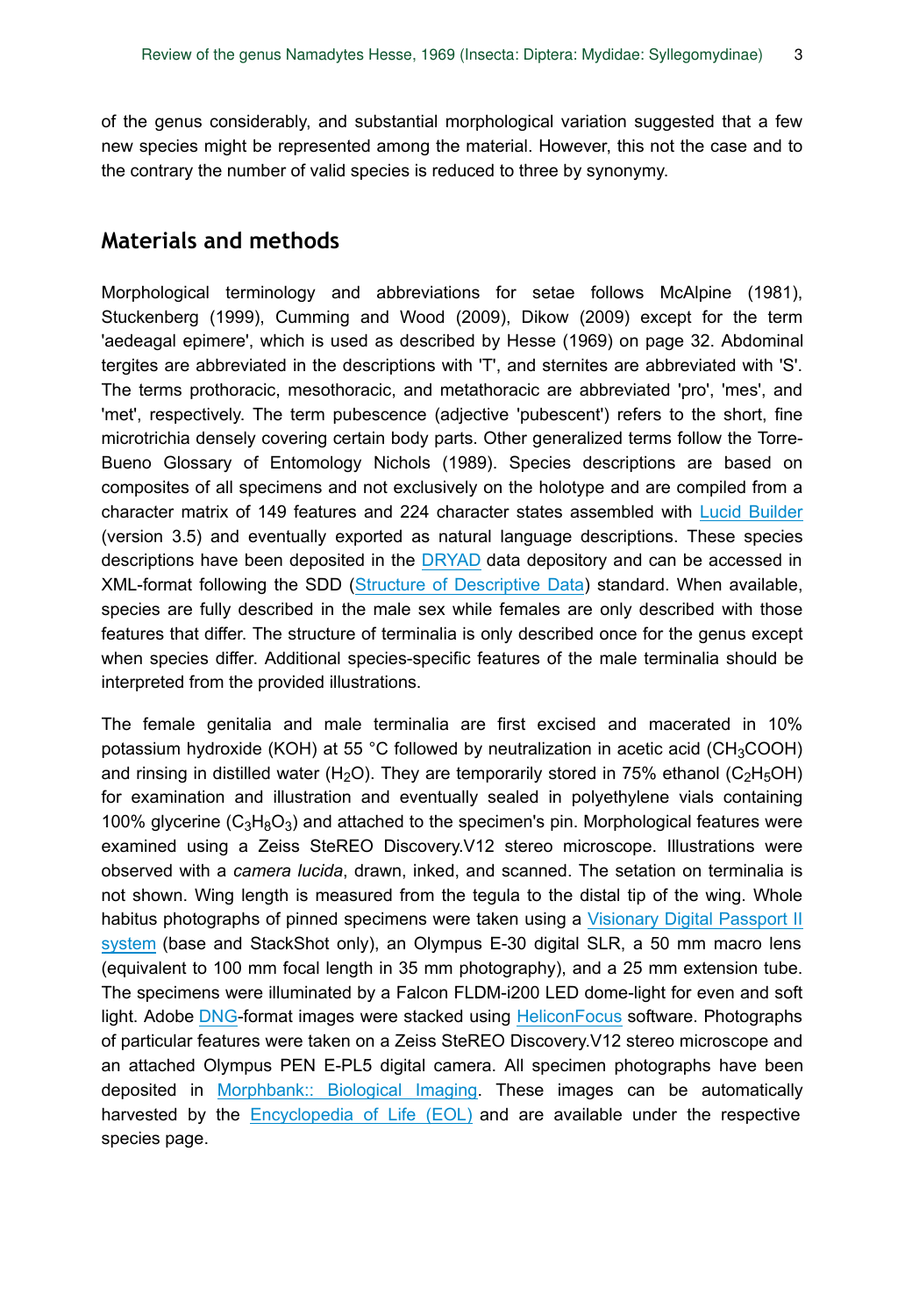The following data on species occurrences are given (where available): country, state/ province, county, locality, geographic co-ordinates (formatted in both decimal and degrees minutes seconds latitude/longitude), elevation (in meters), date of collection (format: yyyymm-dd), habitat information, sampling protocol (if other than hand netting), collector, catalog number (a unique specimen number and any other identifying number), depository (institution and collection code), number of specimens and sex, life stage, name of person who identified the specimen, and any other previous identifications (note that for synonymized species the holotype still retains its status as a primary type specimen and therefore the particular material examined list will include two (or more) holotypes; see the entry under 'previousIdentifications' for the original identification by the author). Each specimen is listed with a unique specimen number (either an institutional catalog number or an AAM-XXXXXX number used by the senior author) that will allow the re-investigation as well as provide a unique [Life Science Identifier \(LSID\).](http://www.tdwg.org/standards/150/) The occurrence of all species is illustrated in distribution maps plotted with [SimpleMappr](http://www.simplemappr.net) (Shorthouse 2010) with all of those localities for which co-ordinates are available. Type localities are plotted with a square symbol while all other specimens are plotted with a circular symbol. The distribution map includes Biodiversity Hotspots *sensu* Conservation International and the electronic shape-files were obtained from: http://www.conservation.org/where/priority\_areas/hotspots/ Pages/hotspots main.aspx. The specimen occurrence data are deposited as a [Darwin](http://en.wikipedia.org/wiki/Darwin_Core_Archive) [Core Archive \(DwC-A\)](http://en.wikipedia.org/wiki/Darwin_Core_Archive) in the [Global Biodiversity Information Facility \(GBIF\)](http://gbif.org). The dichotomous, interactive key has been build with [Lucid Phoenix](http://www.lucidcentral.com/en-us/software/lucidphoenix.aspx) and the multi-access, matrix-based key with [Lucid Builder](http://www.lucidcentral.org/en-us/software/lucid3.aspx) and both have been deposited in the [IdentifyLife](http://identifylife.org) archive, registered in [Lucidcentral](http://www.lucidcentral.org), and made available on the senior author's [research](http://asiloidflies.si.edu) [web-site.](http://asiloidflies.si.edu) All taxon names have been registered in [ZooBank](http://zoobank.org) (Pyle and Michel 2008).

#### **Institutions providing specimens**

Institutions providing specimens are listed below, together with the abbreviations used in the text when citing depositories (institutionCode), a link to the record in the Global Registry of Biodiversity Repositories ([GRBio\)](http://grbio.org), and the people who kindly assisted: [AMGS](http://biocol.org/urn:lsid:biocol.org:col:32968) – Albany Museum, Grahamstown, Eastern Cape, South Africa (A. Kirk-Spriggs, S. Gess); [BMNH](http://biocol.org/urn:lsid:biocol.org:col:1009) – The Natural History Museum, London, UK (E. McAlister); [CSCA](http://biocol.org/urn:lsid:biocol.org:col:33156) – California State Collection of Arthropods, Sacramento, California, USA (M. Hauser); [INHS](http://biocol.org/urn:lsid:biocol.org:col:33527) – Illinois Natural History Survey, Urbana-Champaign, Illinois, USA (D. Webb, M. Irwin); [NMNW](http://biocol.org/urn:lsid:biocol.org:col:34029) – National Museum of Namibia, Windhoek, Khomas, Namibia (A. Kirk-Spriggs); [NMSA](http://biocol.org/urn:lsid:biocol.org:col:34036) – KwaZulu-Natal Museum, Pietermaritzburg, KwaZulu-Natal, South Africa (B. Muller); [SAMC](http://biocol.org/urn:lsid:biocol.org:col:1018) – Iziko South African Museum, Cape Town, Western Cape, South Africa (M. Cochrane); [SANC](http://biocol.org/urn:lsid:biocol.org:col:34248) – South African National Collection of Insects, Pretoria, Gauteng, South Africa (R. Urban); [TMSA](http://biocol.org/urn:lsid:biocol.org:col:34370) – Ditsong National Museum of Natural History (formerly Transvaal Museum), Pretoria, Gauteng, South Africa (M. Krüger); [USNM](http://biocol.org/urn:lsid:biocol.org:col:1019) – National Museum of Natural History, Smithsonian Institution, Washington, DC, USA.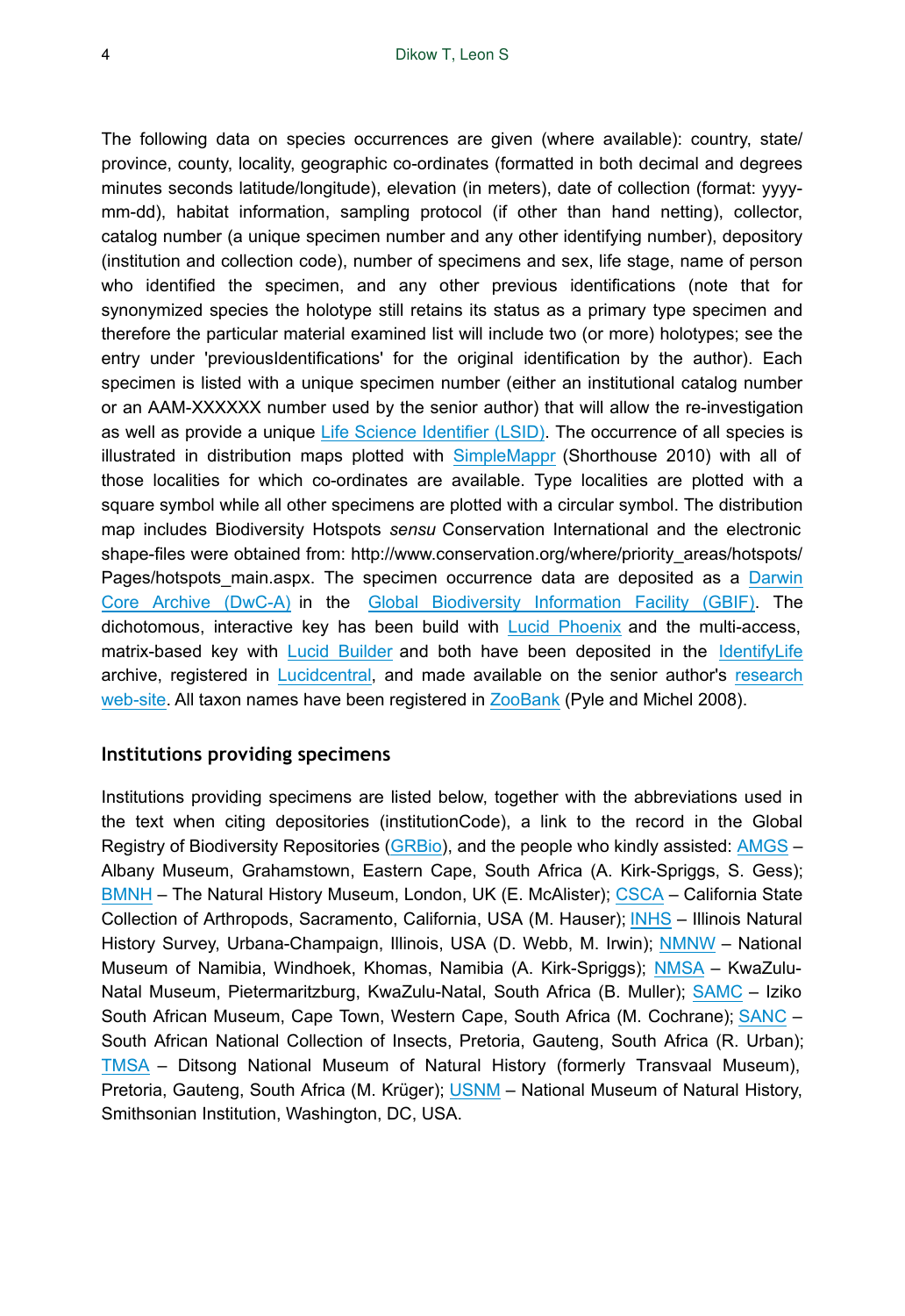# **Data resources**

- [DRYAD](http://www.datadryad.org): natural-language species descriptions from Lucid Builder in SDD format (also available as Suppl. material 1).
- [GBIF](http://www.gbif.org): specimen occurrence data [5e6acf4c-e913-45fd-8466-5c0b92c322dd](http://www.gbif.org/dataset/5e6acf4c-e913-45fd-8466-5c0b92c322dd).
- [Morphbank:: Biological Imaging](http://www.morphbank.net): high-resolution photographs [835218.](http://www.morphbank.net/myCollection/?id=835218)
- [SimpleMappr](http://www.simplemappr.net): distribution map [2368](http://www.simplemappr.net/map/2368) (as in figure 1) and in Google Earth as a [KML file.](http://www.simplemappr.net/map/2368.kml)
- Lucid Builder: illustrated, multi-entry, matrix-based identification key [asilodflies.si.edu](http://asiloidflies.si.edu/content/online-identification-keys) and [IdentifyLife](http://www2.identifylife.org).
- Lucid Phoenix: illustrated, dichotomous identification key [asilodflies.si.edu.](http://asiloidflies.si.edu/content/online-identification-keys)

# **Taxon treatments**

### *Namadytes* **Hesse, 1969**

• ZooBank [urn:lsid:zoobank.org:act:528203A4-E5FB-46E5-A5DF-811EDE021F18](http://zoobank.org/528203A4-E5FB-46E5-A5DF-811EDE021F18)

### **Nomenclature**

*Namadytes* Hesse, 1969: 278.

*Namamydas* Hesse, 1969: 284 junior synonym *sensu* Hesse 1972: 139 [\(ZooBank](http://zoobank.org/?lsid=urn:lsid:zoobank.org:act:B7FC98D6-2AC9-4306-B8CD-8D490D30BB0F) [LSID\).](http://zoobank.org/?lsid=urn:lsid:zoobank.org:act:B7FC98D6-2AC9-4306-B8CD-8D490D30BB0F)

### **Type species**

*Namadytes vansoni* Hesse, 1969 - Hesse 1969 [278]; Bowden 1980 [331]: catalog.

### **Description**

**Female genitalia** (Fig. 1): densely arranged anteriorly directed setae present on T7–8 and S7–8; T8 with broad anterior rectangular apodeme; T9 formed by wide, rectangular sclerite with median protuberance; T9+10 entirely fused, T10 divided into 2 heavily sclerotized acanthophorite plates, 8–10 acanthophorite spines per plate; 2 spermathecae, all equally large, formed by  $\pm$  expanded heavily sclerotized ducts; individual spermathecal duct short; S9 (furca) formed by 1 sclerite, ring–like (joined anteriorly and posteriorly), anterior furcal apodeme present, 2 lateral projections forming divided apodeme, lateral furcal apodeme present, median furcal bridge absent.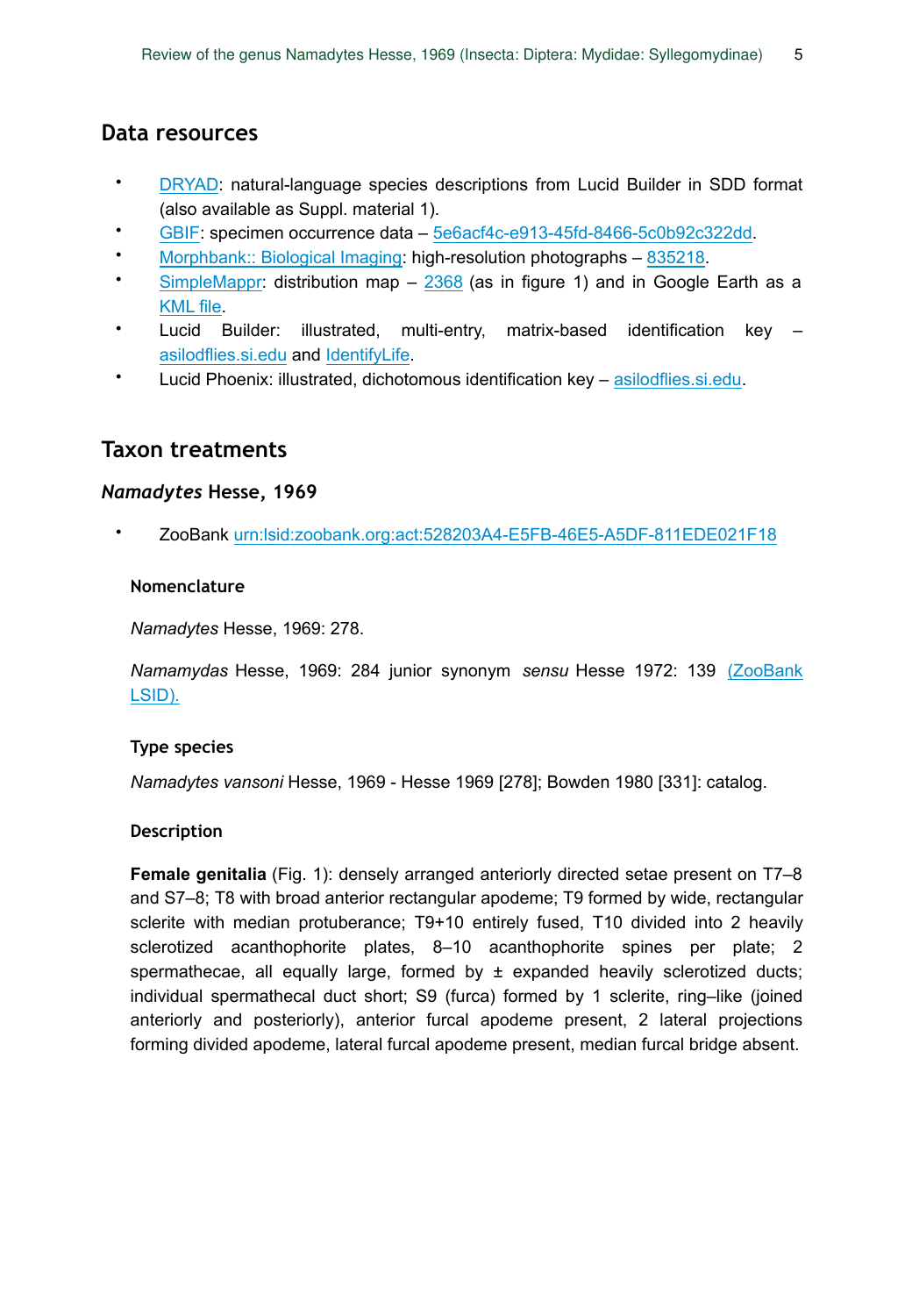

#### Figure 1.

*Namadytes cimbebasiensis* ♀ terminalia (NMNW-H7809), dorsal view showing position of internal furca and spermathecae. Scale line = 1 mm.

**Male terminalia** (e.g., Fig. 2) T1–7 well-developed, entirely sclerotized, T8 posteromedially weakly sclerotized, with anterior transverse sclerotized bridge connecting lateral sclerites; T7–8 anteriorly with 2 lateral apodemes; S6 regular, without any special setation postero-medially, S8 simple plate, entire (undivided) ventro-medially, not fused to T8 dorso-laterally; epandrium formed by single sclerite (fused medially  $\pm$ entirely), distally in dorsal view blunt, evenly rounded; subepandrial sclerite without lateral or median protuberances; hypandrium strongly concave, cup-shaped, entirely sclerotized ventrally (forming a single sclerite), entirely fused with gonocoxite, forming a gonocoxite-hypandrial complex, supra-hypandrial sclerite absent; gonocoxite dorsoventrally flattened in distal ½, higher in proximal ½, without median or lateral protuberance, gonocoxal apodeme absent; 2 functional aedeagal prongs, short and wide, medio-distally connected; aedeagal epimere absent; lateral ejaculatory process present, large cylindrical sclerite; ejaculatory apodeme formed by single dorso-ventrally oriented plate; ventro-median margin of dorsal aedeagal sheath heavily sclerotized (appearing entirely closed); dorsal aedeagal sheath long, sperm sac entirely covered; sperm sac appearing ± heavily sclerotized.

#### **Diagnosis**

The genus (Fig. 3) is distinguished from other Syllegomydinae by the structures of the male genitalia (aedeagal prongs fused medially), the presence of a V-shaped indentation on the dorso-median antepronotum, and the presence of a tuft of setae on the infra-halter sclerite (ventral to halter base and posterior to metathoracic spiracle), with the exception of females of one species. Furthermore, flies are relatively small with a wing length of 6.6–14.2 mm and the males exhibit a yellow to light brown abdomen, which is unusual for southern African Mydidae.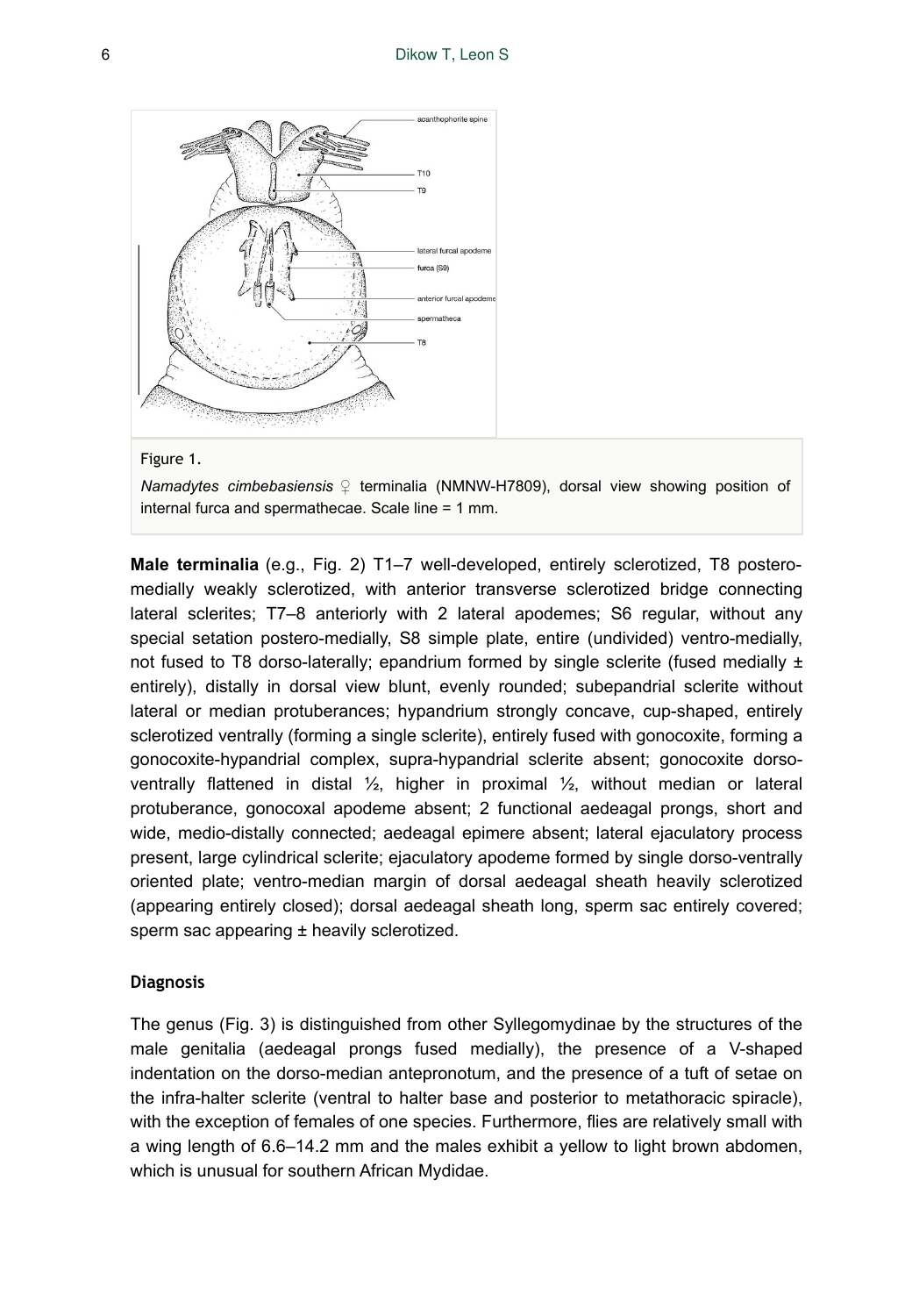

#### **Distribution**

*Namadytes* is distributed in southern Africa and restricted to Namibia and northwesternmost South Africa (Fig. 4).

### **Taxon discussion**

Males are unique in the arrangement of their medially fused aedeagal prongs and the yellow to light brown abdominal coloration. Females in contrast are more generalized and similar to other female Mydidae occurring in southern Africa. However, the anteromedian V-shaped indentation on the antepronotum and the presence of white setae on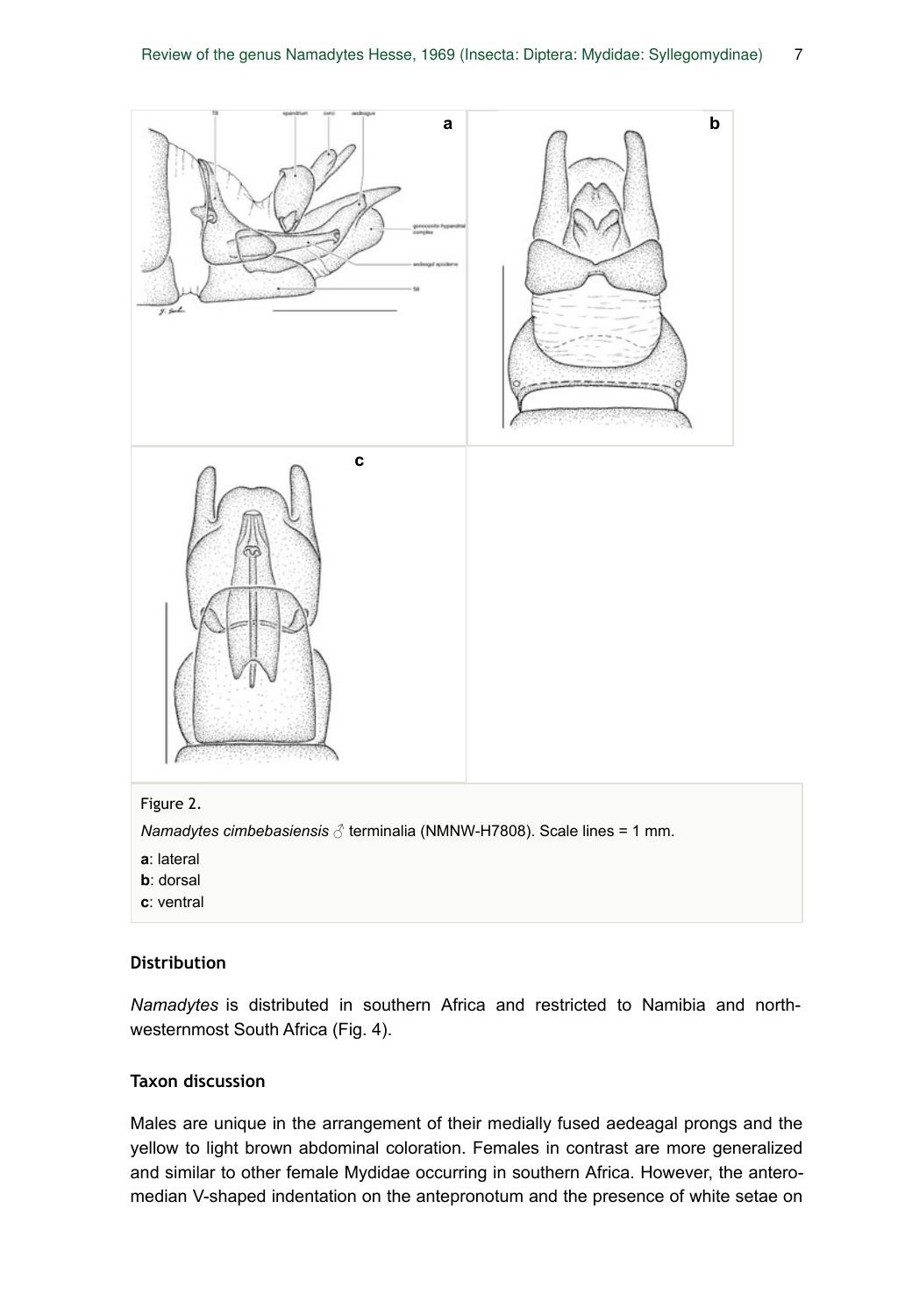the infra-halter sclerite are relatively easy to observe and distinguish the females from other Mydidae. There is considerable sexual dimorphism and the setation, for example on the anatergites, is always easier to observe in males. Intra-specific variation in the abdominal coloration, especially in females, is likewise substantial, which probably led Hesse to describe a species twice.



Figure 3. *Namadytes vansoni* male (AAM-002988). Scale line = 2 mm.



Figure 4. Distribution of *Namadytes*.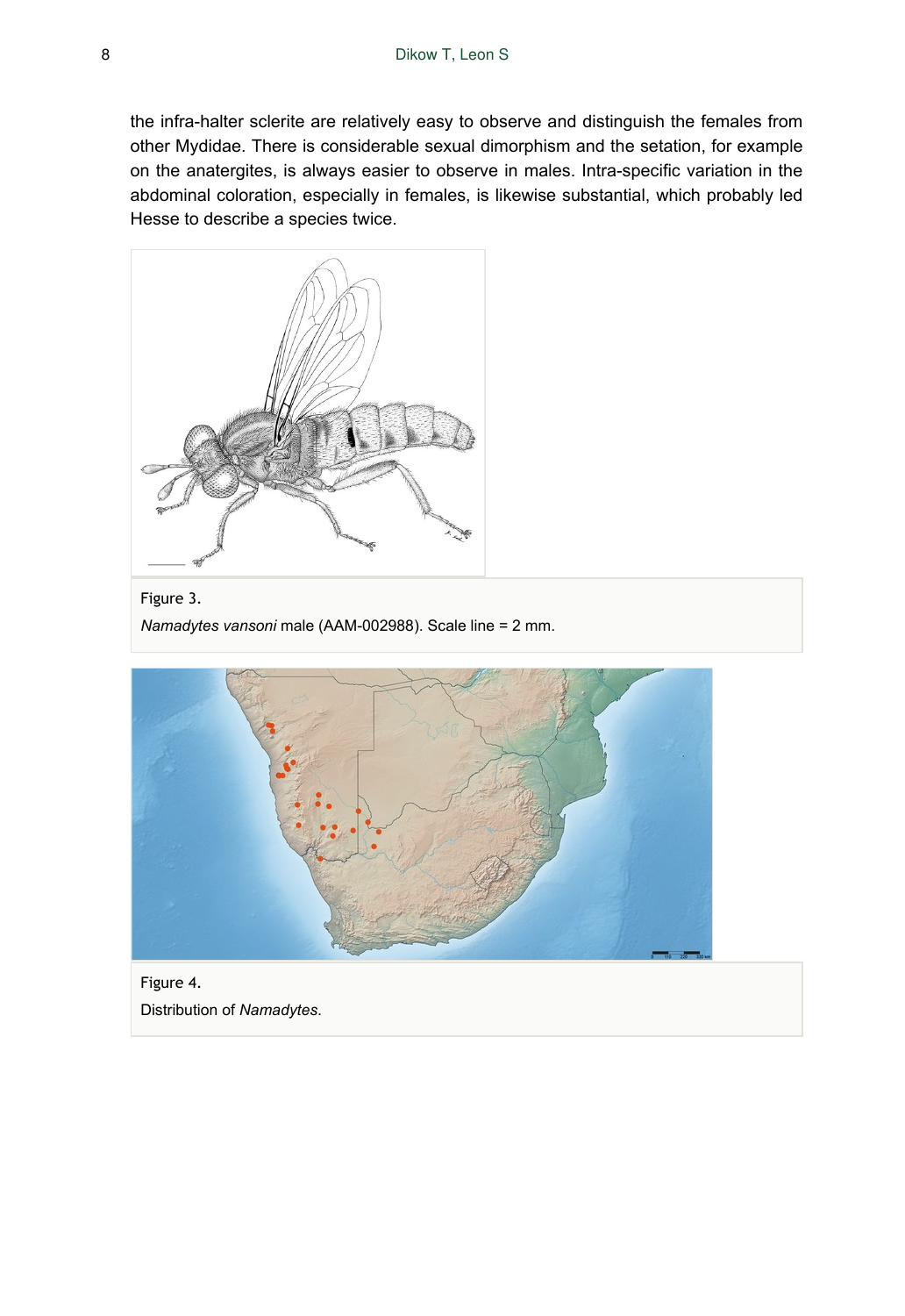#### *Namadytes cimbebasiensis* **Hesse, 1972**

• ZooBank urn:lsid:zoobank.org:act:5AA365A2-2479-4959-BF33-45C64E746A1F

#### **Nomenclature**

*Namadytes cimbebasiensis* Hesse, 1972: 143.

#### **Materials**

#### *Holotype:*

a. scientificName: *Namadytes cimbebasiensis* Hesse, 1972; scientificNameID: urn:lsid:zoobank.org:act:5AA365A2-2479-4959-BF33-45C64E746A1F; family: Mydidae; genus: Namadytes; specificEpithet: *cimbebasiensis*; scientificNameAuthorship: Hesse, 1972; country: Namibia; stateProvince: Hardap; county: Maltahöhe; locality: Excelsior No. 127; verbatimCoordinates: 25°24'00''S 016°12'00''E; decimalLatitude: -25.4; decimalLongitude: 16.2; eventDate: 1969-05-07; sex: 1 male; lifeStage: Adult; catalogNumber: SAM-DIP-A007146; recordedBy: H. Brown; otherCatalogNumbers: AAM-000450; identifiedBy: A. Hesse; dateIdentified: 1972; institutionCode: SAMC; collectionCode: Insects; basisOfRecord: PreservedSpecimen

#### *Paratypes:*

- a. scientificName: *Namadytes cimbebasiensis* Hesse, 1972; scientificNameID: urn:lsid:zoobank.org:act:5AA365A2-2479-4959-BF33-45C64E746A1F; family: Mydidae; genus: Namadytes; specificEpithet: *cimbebasiensis*; scientificNameAuthorship: Hesse, 1972; country: Namibia; stateProvince: Hardap; county: Maltahöhe; locality: Excelsior No. 127; verbatimCoordinates: 25°24'00''S 016°12'00''E; decimalLatitude: -25.4; decimalLongitude: 16.2; eventDate: 1969-05-07; sex: 1 female; lifeStage: Adult; catalogNumber: SAM-DIP-A007146; recordedBy: H. Brown; otherCatalogNumbers: AAM-000451; identifiedBy: A. Hesse; dateIdentified: 1972; institutionCode: SAMC; collectionCode: Insects; basisOfRecord: PreservedSpecimen
- b. scientificName: *Namadytes cimbebasiensis* Hesse, 1972; scientificNameID: urn:lsid:zoobank.org:act:5AA365A2-2479-4959-BF33-45C64E746A1F; family: Mydidae; genus: Namadytes; specificEpithet: *cimbebasiensis*; scientificNameAuthorship: Hesse, 1972; country: Namibia; stateProvince: Hardap; county: Maltahöhe; locality: Excelsior No. 127; verbatimCoordinates: 25°24'00''S 016°12'00''E; decimalLatitude: -25.4; decimalLongitude: 16.2; eventDate: 1969-05-07; sex: 1 male; lifeStage: Adult; catalogNumber: SAM-DIP-A007146; recordedBy: H. Brown; otherCatalogNumbers: AAM-000452; identifiedBy: A. Hesse; dateIdentified: 1972; institutionCode: SAMC; collectionCode: Insects; basisOfRecord: PreservedSpecimen
- c. scientificName: *Namadytes cimbebasiensis* Hesse, 1972; scientificNameID: urn:lsid:zoobank.org:act:5AA365A2-2479-4959-BF33-45C64E746A1F; family: Mydidae; genus: Namadytes; specificEpithet: *cimbebasiensis*; scientificNameAuthorship: Hesse, 1972; country: Namibia; stateProvince: Hardap; county: Maltahöhe; locality: Excelsior No. 127; verbatimCoordinates: 25°24'00''S 016°12'00''E; decimalLatitude: -25.4; decimalLongitude: 16.2; eventDate: 1969-05-07; sex: 1 male; lifeStage: Adult; catalogNumber: SAM-DIP-A007146; recordedBy: H. Brown; otherCatalogNumbers: AAM-000453; identifiedBy: A. Hesse; dateIdentified: 1972; institutionCode: SAMC; collectionCode: Insects; basisOfRecord: PreservedSpecimen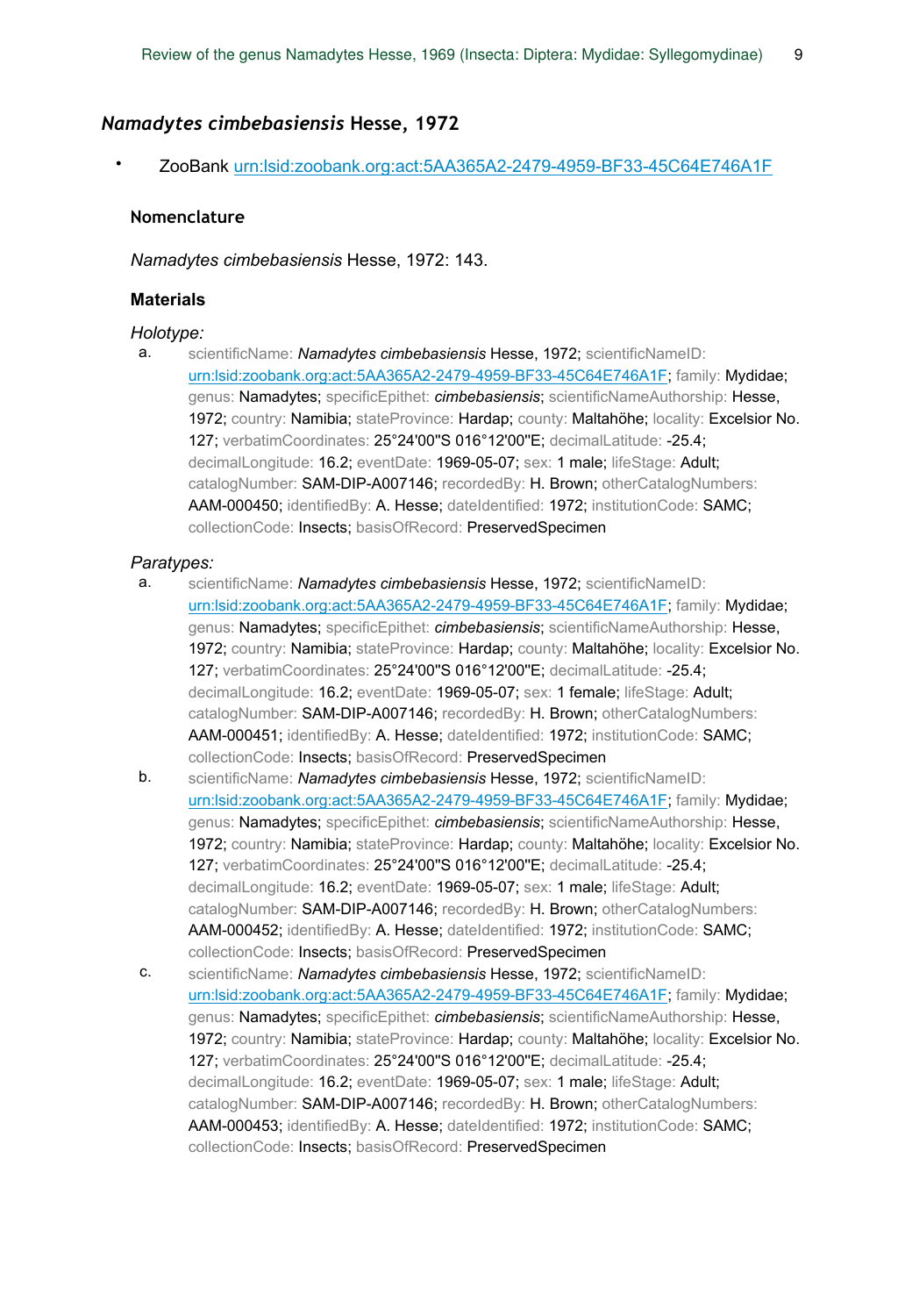#### *Other materials:*

- a. scientificName: *Namadytes cimbebasiensis* Hesse, 1972; scientificNameID: urn:lsid:zoobank.org:act:5AA365A2-2479-4959-BF33-45C64E746A1F; family: Mydidae; genus: Namadytes; specificEpithet: *cimbebasiensis*; scientificNameAuthorship: Hesse, 1972; country: Namibia; stateProvince: Karas; county: Keetmanshoop; locality: Swartbaas West No. 276; verbatimCoordinates: 27°00'16''S 019°41'08''E; decimalLatitude: -27.00444; decimalLongitude: 19.68556; eventDate: 1972-04-19– 1972-04-22; sex: 1 female; lifeStage: Adult; catalogNumber: NMNW-H7809; otherCatalogNumbers: AAM-003014; identifiedBy: T. Dikow S. Leon; dateIdentified: 2012; institutionCode: NMNW; collectionCode: Insects; basisOfRecord: PreservedSpecimen
- b. scientificName: *Namadytes cimbebasiensis* Hesse, 1972; scientificNameID: urn:lsid:zoobank.org:act:5AA365A2-2479-4959-BF33-45C64E746A1F; family: Mydidae; genus: Namadytes; specificEpithet: *cimbebasiensis*; scientificNameAuthorship: Hesse, 1972; country: Namibia; stateProvince: Karas; county: Keetmanshoop; locality: Swartbaas West No. 276; verbatimCoordinates: 27°00'16''S 019°41'08''E; decimalLatitude: -27.00444; decimalLongitude: 19.68556; eventDate: 1972-04-19– 1972-04-22; sex: 1 male; lifeStage: Adult; catalogNumber: NMNW-H7808; otherCatalogNumbers: AAM-003013; identifiedBy: T. Dikow S. Leon; dateIdentified: 2012; institutionCode: NMNW; collectionCode: Insects; basisOfRecord: PreservedSpecimen
- c. scientificName: *Namadytes cimbebasiensis* Hesse, 1972; scientificNameID: urn:lsid:zoobank.org:act:5AA365A2-2479-4959-BF33-45C64E746A1F; family: Mydidae; genus: Namadytes; specificEpithet: *cimbebasiensis*; scientificNameAuthorship: Hesse, 1972; country: South Africa; stateProvince: Northern Cape; locality: Van Zylsrus, 90 km W; verbatimCoordinates: 27°04'47''S 021°17'08''E; decimalLatitude: -27.07972; decimalLongitude: 21.28556; eventDate: 1990-03-26; sex: 1 female; lifeStage: Adult; catalogNumber: AAM-003000; recordedBy: M. Schwarz; otherCatalogNumbers: AAM-003000; identifiedBy: T. Dikow S. Leon; dateIdentified: 2012; institutionCode: CSCA; collectionCode: Insects; basisOfRecord: PreservedSpecimen
- d. scientificName: *Namadytes cimbebasiensis* Hesse, 1972; scientificNameID: urn:lsid:zoobank.org:act:5AA365A2-2479-4959-BF33-45C64E746A1F; family: Mydidae; genus: Namadytes; specificEpithet: *cimbebasiensis*; scientificNameAuthorship: Hesse, 1972; country: South Africa; stateProvince: Northern Cape; locality: 58 km N on R360 Upington-Kgalagadi; verbatimCoordinates: 27°59'22''S 020°59'51''E; decimalLatitude: -27.98944; decimalLongitude: 20.9975; eventDate: 2000-04-06; sex: 1 male; lifeStage: Adult: catalogNumber: AAM-003021: recordedBy: F. and S. Gess: otherCatalogNumbers: AAM-003021; identifiedBy: T. Dikow S. Leon; dateIdentified: 2012; institutionCode: AMGS; collectionCode: Insects; basisOfRecord: PreservedSpecimen
- e. scientificName: *Namadytes cimbebasiensis* Hesse, 1972; scientificNameID: urn:lsid:zoobank.org:act:5AA365A2-2479-4959-BF33-45C64E746A1F; family: Mydidae; genus: Namadytes; specificEpithet: *cimbebasiensis*; scientificNameAuthorship: Hesse, 1972; country: South Africa; stateProvince: Northern Cape; locality: Kgalagadi Transfontier Park, Kalahari Tented Camp; verbatimElevation: 947 m; verbatimCoordinates: 25°47'08''S 020°01'01''E; decimalLatitude: -25.78556; decimalLongitude: 20.01694; eventDate: 2012-04-11; habitat: dune scrub; sex: 1 male; lifeStage: Adult; catalogNumber: NMSA-DIP-66615; recordedBy: J. Londt; identifiedBy: T. Dikow; dateIdentified: 2013; institutionCode: NMSA; collectionCode: Insects; basisOfRecord: PreservedSpecimen
- f. scientificName: *Namadytes cimbebasiensis* Hesse, 1972; scientificNameID: urn:lsid:zoobank.org:act:5AA365A2-2479-4959-BF33-45C64E746A1F; family: Mydidae; genus: Namadytes; specificEpithet: *cimbebasiensis*; scientificNameAuthorship: Hesse,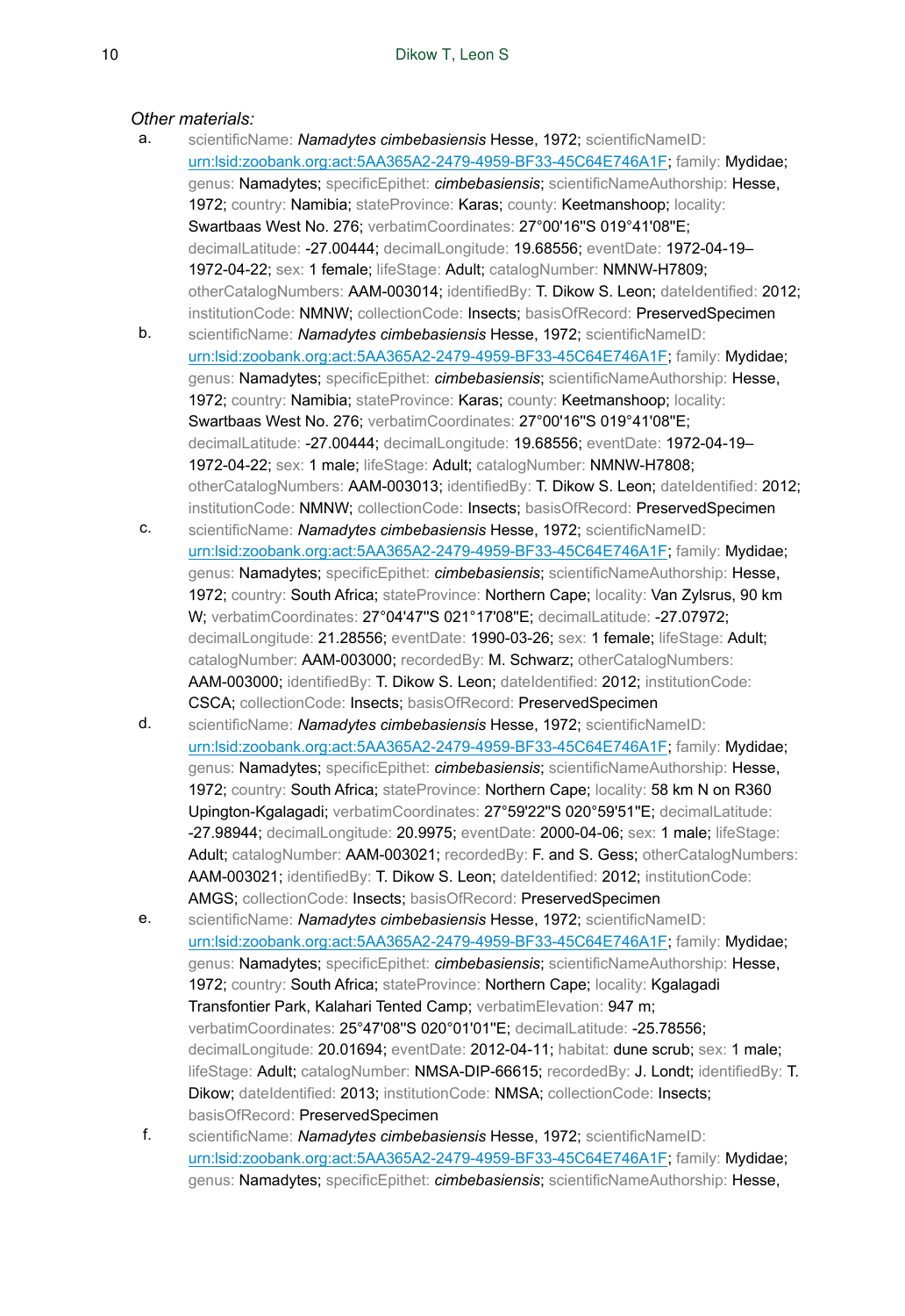1972; country: South Africa; stateProvince: Northern Cape; locality: Kgalagadi Transfontier Park, Twee Rivieren; verbatimElevation: 864 m; verbatimCoordinates: 26° 28'27''S 020°36'46''E; decimalLatitude: -26.47417; decimalLongitude: 20.61278; eventDate: 2012-04-08–2012-04-14; habitat: Acacia savanna; sex: 1 male; lifeStage: Adult; catalogNumber: NMSA-DIP-67240; recordedBy: J. and A. Londt; identifiedBy: T. Dikow; dateIdentified: 2013; institutionCode: NMSA; collectionCode: Insects; basisOfRecord: PreservedSpecimen

#### **Description**

#### **Male:** Fig. 5a, b.



Figure 5.

*Namadytes cimbebasiensis* (heads of ∂ and ♀ rotated 180°).

- **a**: ♂ (AAM-003021) dorsal (Morphbank #835209)
- **b**:  $\delta$  (AAM-003021) lateral (#835211)
- **c**: ♀ (AAM-003000) dorsal (#835216)
- **d**: ♀ (AAM-003000) lateral (#835217)

Head: brown, in general grey pubescent; width distinctly greater than thorax, interocular distance on vertex larger than at ventral eye margin, vertex between compound eyes ± horizontally straight, medially only slightly below dorsal eye margin, parafacial area about as wide as ½ the width of central facial gibbosity; facial gibbosity distinct, well-developed and discernible in lateral view; mystax yellow, covering entire facial gibbosity; frons not elevated, predominantly apubescent; vertex entirely grey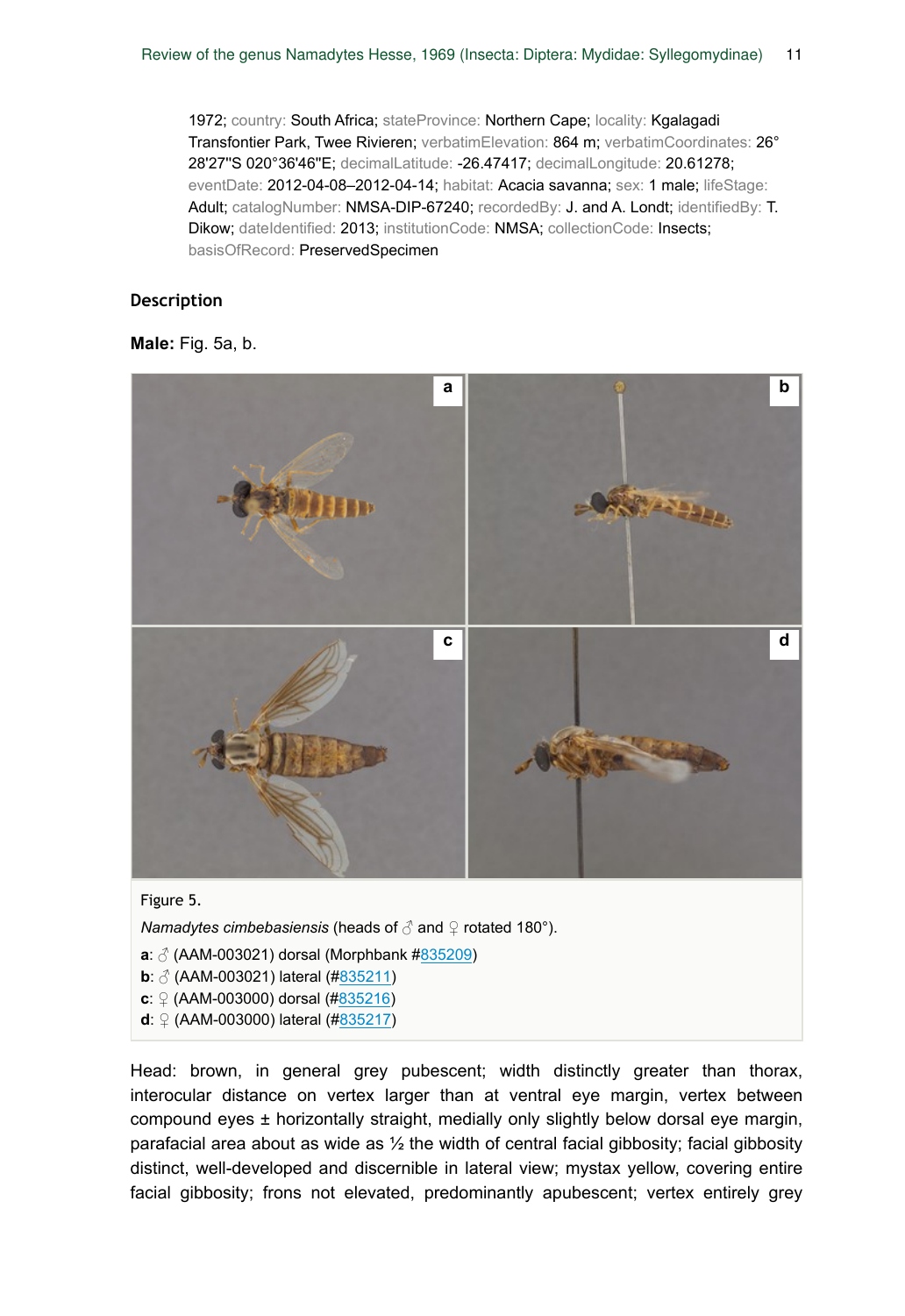pubescent; postgena lightly grey pubescent; setation: vertex yellow, frons white or yellow, ocp setae white, pocl macrosetae absent; ocellar triangle apubescent; proboscis light brown, very short, vestigial, knob-like; labellum small, as wide as prementum, as long as prementum, unsclerotized laterally; maxillary palpus cylindrical, yellow, minute.

Antenna: brown, scape and pedicel white setose dorsally and ventrally; postpedicel cylindrical in proximal ½, symmetrically bulbous in distal  $\frac{1}{2}$ ,  $\geq 4.0$  times as long as combined length of scape and pedicel, asetose; apical seta-like sensory element situated apically in cavity on postpedicel.

Thorax: brown, lightly grey pubescent; scutum uniformly black or uniformly brown, surface entirely smooth, lightly grey pubescent, broad sublateral stripes apubescent, scutal setation comprised of scattered long white to yellow setae; dc setae pre- and postsuturally white or yellow, acr setae absent, lateral scutal setae white or yellow, npl setae 0, spal setae 0, pal setae 0; antepronotum dorso-medially with V-shaped indentation; postpronotal lobe light brown, grey pubescent; proepisternum, lateral postpronotum, and postpronotal lobe long white setose; scutellum grey pubescent, asetose, apical scutellar setae absent; mesopostnotum, anatergite, and katatergite partly grey pubescent, mesopostnotum apubescent, mesopostnotum asetose, anatergite asetose, katatergite long white setose; katatergite  $\pm$  flat; anterior anepisternum white setose, supero-posterior anepisternum long white setose; posterior anepimeron asetose, katepimeron asetose; metanepisternum grey pubescent, asetose, metepimeron ± flat, yellow, grey pubescent, long white setose; infra-halter sclerite asetose or white setose.

Leg: light brown, setation yellow; pro, mes, and met coxa lightly white pubescent, short yellow setose; met trochanter setose medially; femur brown or light brown, met femur ± cylindrical only slightly wider than pro and mes femur, in distal  $\frac{1}{2}$  macrosetose, 1 antero-ventral and 1 postero-ventral row of macrosetae, postero-ventrally regular setose only; pro, mes, and met tibia straight, met tibia cylindrical, ventral keel absent, latero-posteriorly regular setose only; pro and mes tarsomere 1 longer than tarsomere 2, but less than combined length of tarsomeres 2–3, met tarsomere 1 as long as combined length of tarsomeres 2–4; pulvillus well-developed, as long as welldeveloped claw, and as wide as base of claw; empodium absent.

Wing: length = 6.6–8.1 mm; hyaline throughout, veins light brown, microtrichia absent; cells  $r_1$ ,  $r_4$ ,  $r_5$ ,  $m_3$ , + cup closed; C terminates at junction with  $R_1$ ;  $R_4$  terminates in  $R_1$ ; R  $_5$  terminates in R<sub>1</sub>; stump vein (R<sub>3</sub>) at base of R<sub>4</sub> present, short not reaching R<sub>2</sub>; R<sub>4</sub> and  $R_5$  widest apart medially; r-m distinct,  $R_{4+5}$  and  $M_1$  apart, connected by crossvein; M<sub>1</sub> straight at r-m (not curving anteriorly),  $M_1$  (or  $M_1+M_2$ ) terminates in R<sub>1</sub>; CuA<sub>1</sub> and CuA<sub>2</sub> split proximally to m-cu (cell m<sub>3</sub> narrow proximally);  $M_3+CuA_1$  do not terminate together in C;  $A_1$  undulating, cell  $a_1$  wide,  $A_1$  and wing margin further apart proximally than distally; alula well-developed; halter light yellow.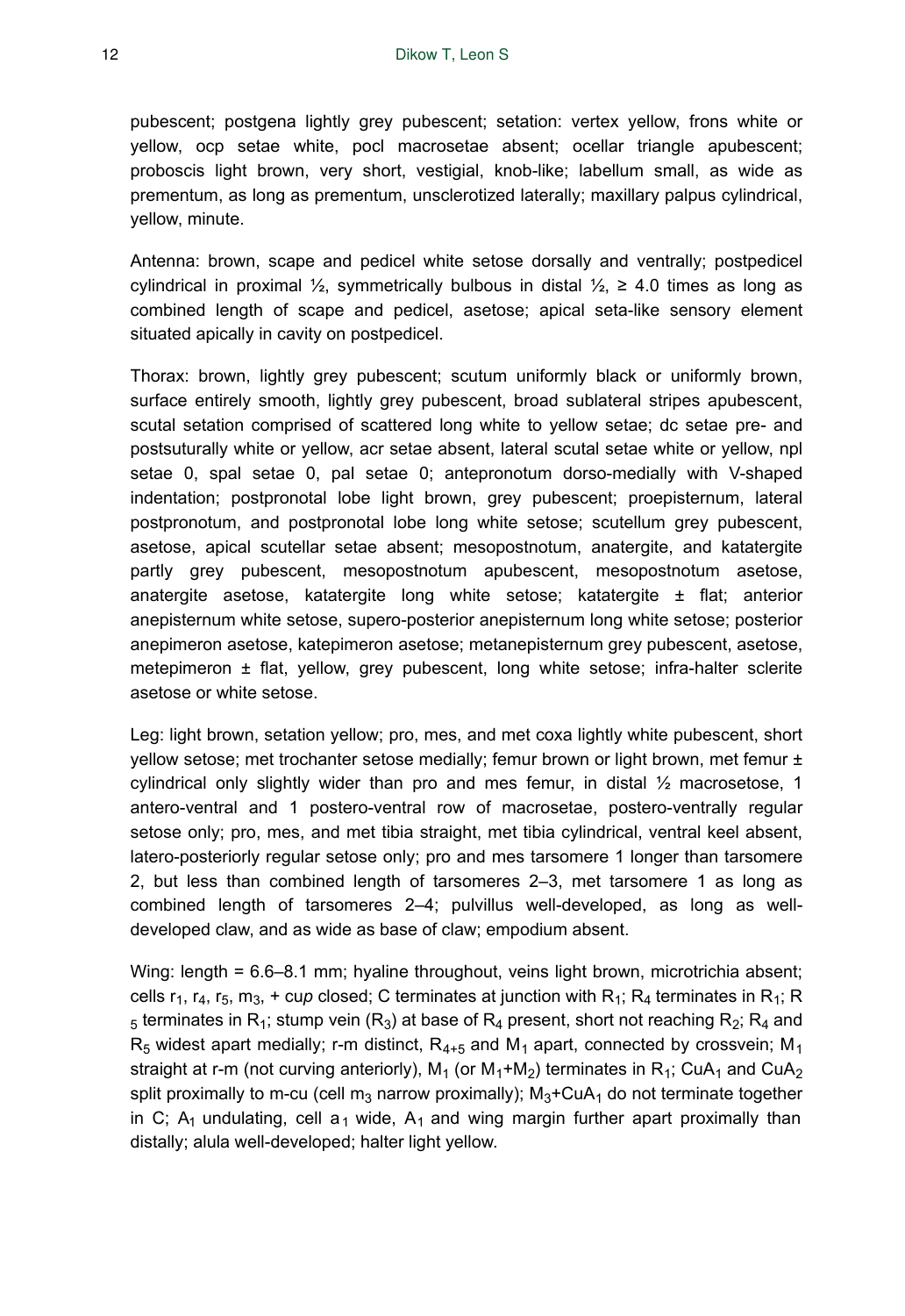Abdomen: yellow to brown; setation comprised of dense white setae, surface entirely smooth; T1 brown, T2 brown anteriorly and postero-medially, otherwise yellow, T3–7 brown and yellow posteriorly; T1 and anterior  $\frac{1}{2}$  of T2 long white setose, remaining T short white setose; T predominantly apubescent; S1–7 light brown; S1 asetose, S2–7 sparsely white setose; S predominantly apubescent; T2–4 parallel-sided and not constricted waist-like; bullae on T2 black, transversely elongate, surface entirely smooth, T2 surface anterior to bullae smooth.

 $\beta$  terminalia: Fig. 2a, b, c.

**Female:** Fig. 5c, d.

Head: brown, facial gibbosity light brown; mystax white or yellow, sparsely covering entire facial gibbosity; setation: vertex white or yellow, pocl macrosetae light brown; maxillary palpus light brown.

Thorax: light brown, predominantly grey pubescent; scutum uniformly brown, predominantly brown pubescent, narrow sublateral stripes (wider anteriorly) and lateral and posterior margins grey pubescent, scutal setation comprised of scattered short yellow setae; proepisternum, lateral postpronotum, and postpronotal lobe short white setose; mesopostnotum, anatergite, and katatergite lightly grey pubescent, katatergite short white setose; anterior anepisternum white to yellow setose, supero-posterior anepisternum short white to yellow setose; metepimeron light brown; infra-halter sclerite asetose.

Leg: femur brown; pulvillus reduced, half length of well-developed claw.

Wing: length = 9.6–12.7 mm.

Abdomen: setation comprised of sparsely scattered short yellow setae; T1–7 brown, T2–6 light brown medially; T1–7 sparsely yellow setose; S1–7 brown; S1–7 sparsely short yellow setose; bullae on T2 oval.

 $\Omega$  genitalia (Fig. 1): 8–10 acanthophorite spines per plate.

### **Diagnosis**

This rather small species (wing length in males 6.6–8.1 mm and in females 9.6–12.7 mm) is distinguished from congeners by the entirely grey pubescent vertex, the short postpedicel (only about 4 times as long as combined length of scape and pedicel), the grey pubescent scutellum, and the few white setae on the infra-halter sclerite, which are absent in some females.

### **Distribution**

Namibia (Hardap, Karas) and South Africa (Northern Cape) (Fig. 6).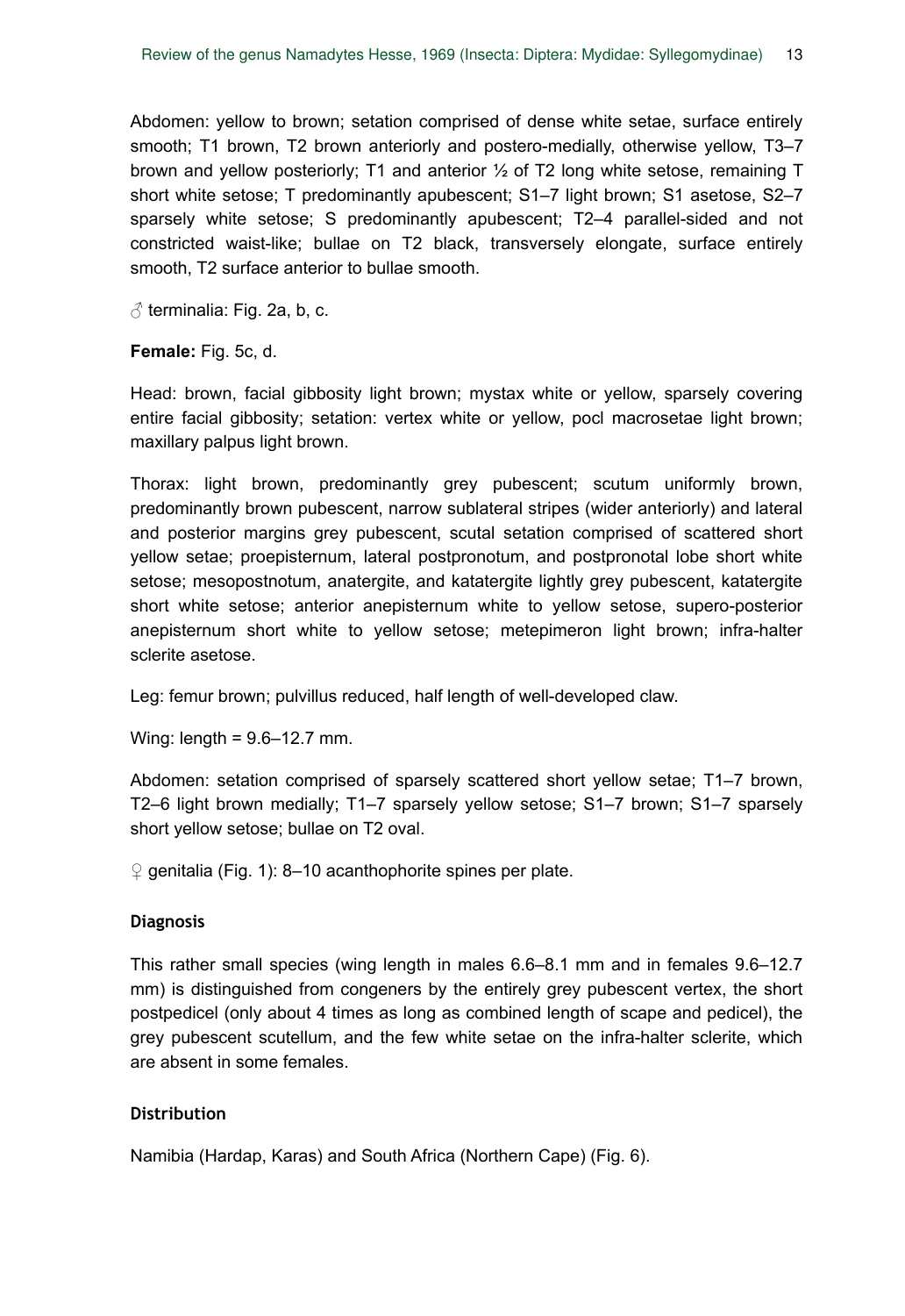![](_page_13_Picture_1.jpeg)

#### Figure 6.

Map of southern Africa with elevational relief and biodiversity hotspots (in grey) showing distribution of *Namadytes cimbebasiensis* (red), *N. maculiventris* (blue), and *N. vansoni* (yellow). Map data available in Google Earth KML file and also through GBIF (data-set # 5e6acf4c-e913-45fd-8466-5c0b92c322dd).

### **Biology**

**Habitat:** *N. cimbebasiensis* has recently been collected on dune scrub and in *Acacia* savanna in the Kgalagadi Transfrontier Park of the Kalahari Desert by J.G.H. Londt.

### **Taxon discussion**

*N. cimbebasiensis* is very distinct and the smallest species of *Namadytes*. All specimens, originating from only five collecting events, are either greasy or are not in the best condition so that in particular the pubescence patterns might differ in freshly mounted material.

# **Type locality**

Namibia: Hardab: Excelsior No. 127 (25°24'00''S, 016°12'00''E) (Fig. 6).

### **Biodiversity hotspot**

Not known to occur in any of the southern African biodiversity hotspots (Cape Floristic Region, Maputaland-Pondoland-Albany, or Succulent Karoo) (Fig. 6).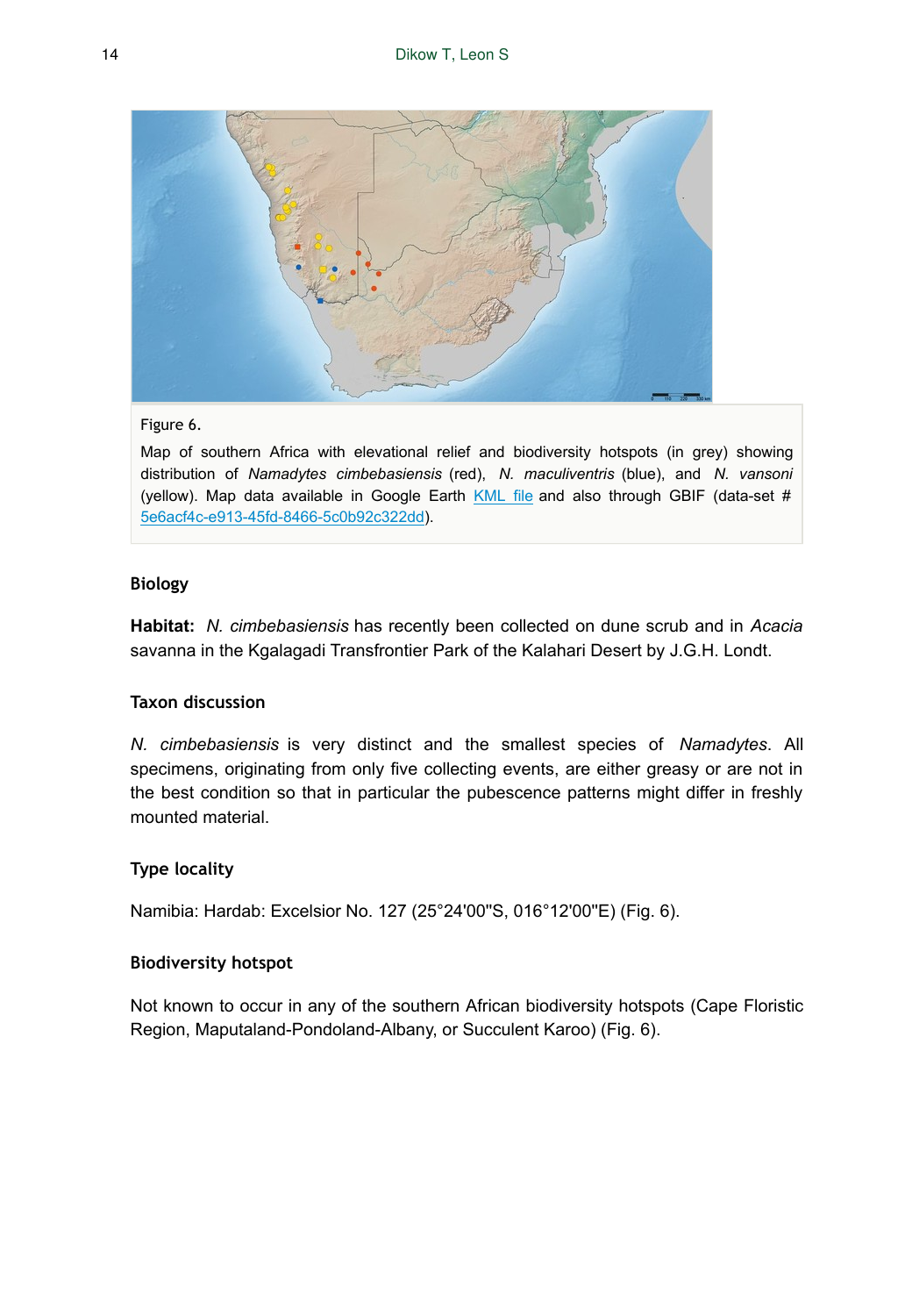### *Namadytes maculiventris* **(Hesse, 1969)**

• ZooBank urn:lsid:zoobank.org:act:78BC184A-C090-4A75-9DDC-EF4CA95CB254

#### **Nomenclature**

*Namamydas maculiventris* Hesse, 1969: 285.

*Namadytes maculiventris* (Hesse, 1969) new combination *sensu* Hesse 1972: 142.

*Namadytes pallidus* Hesse, 1972: 146 **syn. nov.** (ZooBank LSID).

• Type locality of *N. pallidus*: Namibia: Karas: Keetmanshoop, 48 km SE (26° 53'00''S 018°26'00''E).

#### **Materials**

#### *Holotypes:*

- a. scientificName: *Namadytes maculiventris* Hesse, 1969; scientificNameID: urn:lsid:zoobank.org:act:78BC184A-C090-4A75-9DDC-EF4CA95CB254; family: Mydidae; genus: Namadytes; specificEpithet: *maculiventris*; scientificNameAuthorship: Hesse, 1969; country: South Africa; stateProvince: Northern Cape; locality: Vioolsdrift; verbatimCoordinates: 28°46'10''S 017°37'37''E; decimalLatitude: -28.76944; decimalLongitude: 17.62694; eventDate: 1935-03-00; sex: 1 male; lifeStage: Adult; catalogNumber: SAM-DIP-A007147; recordedBy: SAM Museum Staff; previousIdentifications: Namamydas maculiventris by A. Hesse in 1969; identifiedBy: A. Hesse; dateIdentified: 1972; institutionCode: SAMC; collectionCode: Insects; basisOfRecord: PreservedSpecimen
- b. scientificName: *Namadytes maculiventris* Hesse, 1969; scientificNameID: urn:lsid:zoobank.org:act:78BC184A-C090-4A75-9DDC-EF4CA95CB254; family: Mydidae; genus: Namadytes; specificEpithet: *maculiventris*; scientificNameAuthorship: Hesse, 1969; country: Namibia; stateProvince: Karas; locality: Keetmanshoop, 48 km SE; verbatimCoordinates: 26°46'47''S 018°32'15''E; decimalLatitude: -26.77972; decimalLongitude: 18.5375; eventDate: 1968-10-30; sex: 1 male; lifeStage: Adult; catalogNumber: SAM-DIP-A007148; recordedBy: J. Rozen E. Martinez; otherCatalogNumbers: AAM-000454; previousIdentifications: Namadytes pallidus by A. Hesse in 1972; identifiedBy: T. Dikow S. Leon; dateIdentified: 2013; institutionCode: SAMC; collectionCode: Insects; basisOfRecord: PreservedSpecimen

### *Paratype:*

a. scientificName: *Namadytes maculiventris* Hesse, 1969; scientificNameID: urn:lsid:zoobank.org:act:78BC184A-C090-4A75-9DDC-EF4CA95CB254; family: Mydidae; genus: Namadytes; specificEpithet: *maculiventris*; scientificNameAuthorship: Hesse, 1969; country: Namibia; stateProvince: Karas; locality: Keetmanshoop, 48 km SE; verbatimCoordinates: 26°46'47"S 018°32'15"E; decimalLatitude: -26.77972; decimalLongitude: 18.5375; eventDate: 1968-10-30; sex: 1 male; lifeStage: Adult; catalogNumber: SAM-DIP-A007148; recordedBy: J. Rozen E. Martinez; otherCatalogNumbers: AAM-000455; previousIdentifications: Namadytes pallidus by A. Hesse in 1972; identifiedBy: T. Dikow S. Leon; dateIdentified: 2013; institutionCode: SAMC; collectionCode: Insects; basisOfRecord: PreservedSpecimen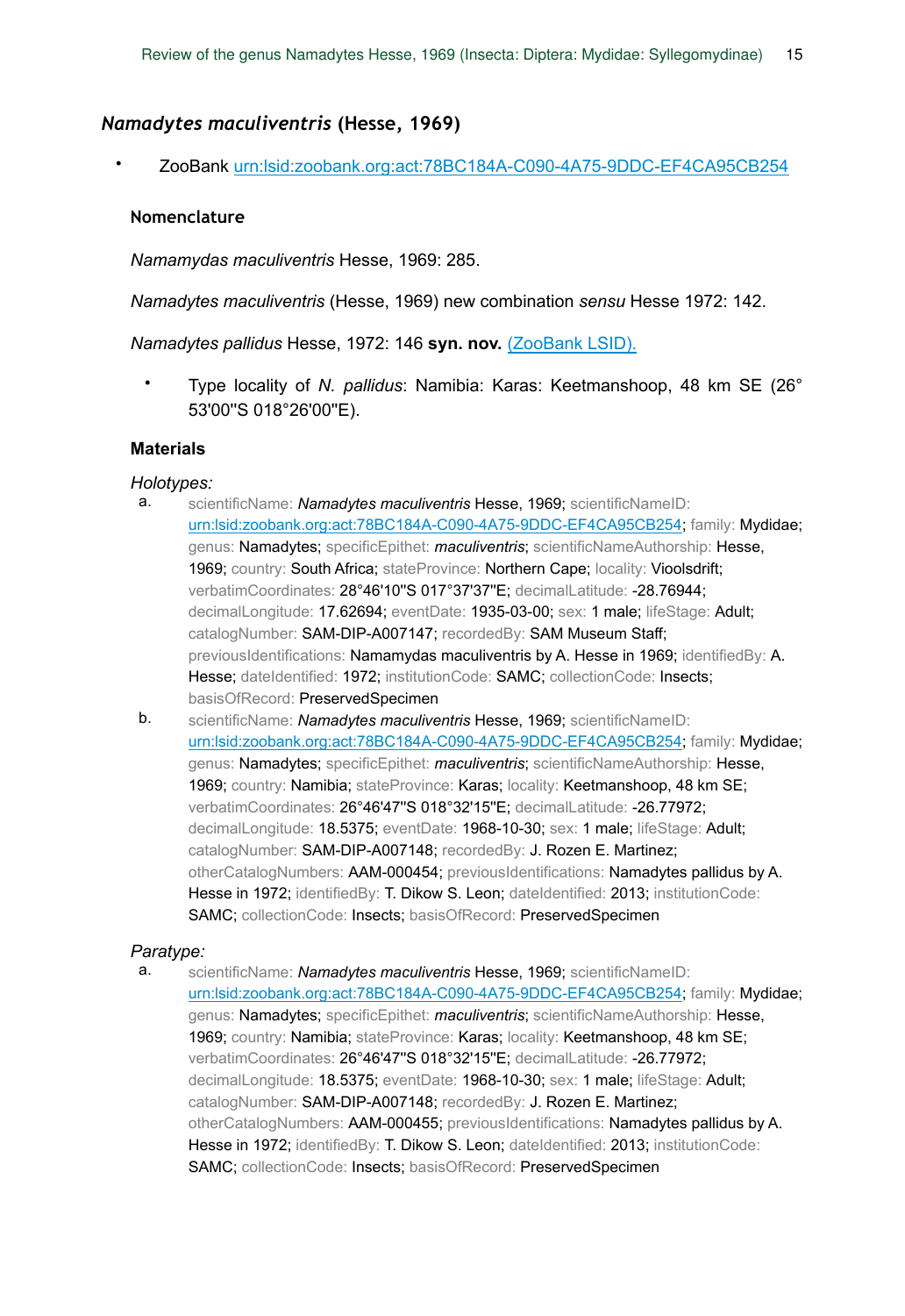#### *Other material:*

a. scientificName: *Namadytes maculiventris* Hesse, 1969; scientificNameID: urn:lsid:zoobank.org:act:78BC184A-C090-4A75-9DDC-EF4CA95CB254; family: Mydidae; genus: Namadytes; specificEpithet: *maculiventris*; scientificNameAuthorship: Hesse, 1969; country: Namibia; stateProvince: Karas; locality: Aus; verbatimCoordinates: 26° 40'00''S 016°16'00''E; decimalLatitude: -26.66667; decimalLongitude: 16.26667; eventDate: 1990-02-11; sex: 1 male; lifeStage: Adult; catalogNumber: USNMENT00779997; recordedBy: M. Schwarz; identifiedBy: T. Dikow S. Leon; dateIdentified: 2013; institutionCode: USNM; collectionCode: Entomology; basisOfRecord: PreservedSpecimen

# **Description**

### **Male:** Fig. 7.

![](_page_15_Picture_5.jpeg)

Head: brown, facial gibbosity light brown, in general densely grey pubescent; width distinctly greater than thorax, interocular distance on vertex larger than at ventral eye margin, vertex between compound eyes  $\pm$  horizontally straight, medially only slightly below dorsal eye margin, parafacial area about as wide as ½ the width of central facial gibbosity; facial gibbosity distinct, well-developed and discernible in lateral view; mystax white, densely covering entire facial gibbosity; frons not elevated, predominantly apubescent; vertex entirely white pubescent; postgena white pubescent; setation: vertex white, frons white, ocp setae white, pocl macrosetae white; ocellar triangle apubescent; proboscis yellow, very short, vestigial, knob-like; labellum small, as wide as prementum, as long as prementum, unsclerotized laterally; maxillary palpus cylindrical, yellow, minute.

Antenna: brown, scape and pedicel white setose dorsally and ventrally; postpedicel cylindrical in proximal ½, symmetrically bulbous in distal  $\frac{1}{2}$ , ≥ 7.0 times as long as combined length of scape and pedicel, asetose; apical seta-like sensory element situated apically in cavity on postpedicel.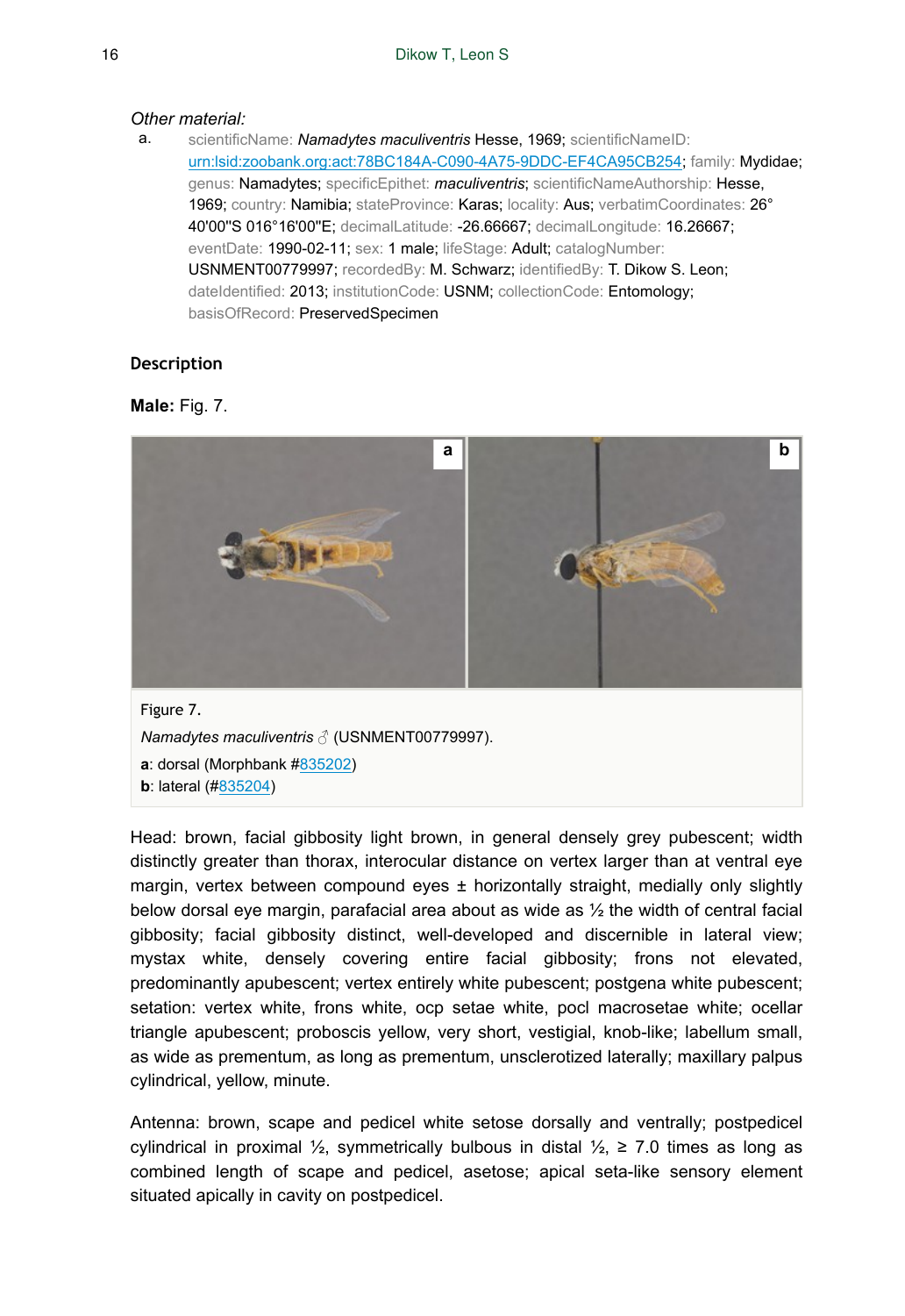Thorax: brown, lightly grey pubescent; scutum predominantly black, anteriorly and laterally yellow to light brown, surface entirely smooth, lightly grey pubescent, scutal setation comprised of long white setae with distinct rows of long dorsocentral setae and dense lateral scutal setae; dc setae pre- and postsuturally white, acr setae absent, lateral scutal setae white, npl setae 0, spal setae 0, pal setae 0; antepronotum dorsomedially with V-shaped indentation; postpronotal lobe yellow, white pubescent; proepisternum, lateral postpronotum, and postpronotal lobe long white setose; scutellum apubescent, asetose, apical scutellar setae absent; mesopostnotum, anatergite, and katatergite grey pubescent, mesopostnotum asetose, anatergite asetose, katatergite long white setose; katatergite  $\pm$  flat; anterior anepisternum white setose, supero-posterior anepisternum long white setose; posterior anepimeron asetose, katepimeron asetose; metanepisternum grey pubescent, asetose, metepimeron ± flat, yellow, grey pubescent, long white setose; infra-halter sclerite white setose.

Leg: yellow to light brown, setation predominantly white; pro, mes, and met coxa lightly white pubescent, long white setose; met trochanter setose medially; femur yellow to light brown, met femur ± cylindrical only slightly wider than pro and mes femur, in distal ½ macrosetose, 1 antero-ventral and 1 postero-ventral row of macrosetae, posteroventrally long white, erect setose with setae arranged in distinct row; pro, mes, and met tibia straight, met tibia cylindrical, ventral keel absent, latero-posteriorly long white, erect setose with setae arranged in distinct row; pro and mes tarsomere 1 longer than tarsomere 2, but less than combined length of tarsomeres 2–3, met tarsomere 1 as long as combined length of tarsomeres 2–4; pulvillus well-developed, as long as welldeveloped claw, and as wide as base of claw; empodium absent.

Wing: length = 9.6–12.2 mm; hyaline throughout, veins light brown, microtrichia absent; cells  $r_1$ ,  $r_4$ ,  $r_5$ ,  $m_3$ , + cup closed; C terminates at junction with  $R_1$ ;  $R_4$  terminates in  $R_1$ ; R  $_5$  terminates in R<sub>1</sub>; stump vein (R<sub>3</sub>) at base of R<sub>4</sub> present, short not reaching R<sub>2</sub>; R<sub>4</sub> and  $R_5$  widest apart medially; r-m distinct,  $R_{4+5}$  and  $M_1$  apart, connected by crossvein; M<sub>1</sub> straight at r-m (not curving anteriorly),  $M_1$  (or  $M_1+M_2$ ) terminates in  $R_1$ ; CuA<sub>1</sub> and CuA<sub>2</sub> split proximally to m-cu (cell m<sub>3</sub> narrow proximally);  $M_3+CuA_1$  do not terminate together in C; A<sub>1</sub> undulating, cell a<sub>1</sub> wide, A<sub>1</sub> and wing margin further apart proximally than distally; alula well-developed; halter light yellow.

Abdomen: yellow to brown; setation comprised of dense white setae, surface entirely smooth; T1–2 anteriorly yellow otherwise brown, T3 antero-medially brown otherwise yellow, T4–7 yellow to light brown; T1 and anterior  $\frac{1}{2}$  of T2 long white setose, remaining T short white setose; T predominantly apubescent; S1–7 yellow; S1–7 short white setose; S predominantly apubescent; T2–4 parallel-sided and not constricted waist-like; bullae on T2 black, transversely elongate, surface entirely smooth, T2 surface anterior to bullae smooth.

 $\beta$  terminalia: Fig. 8a, b, c.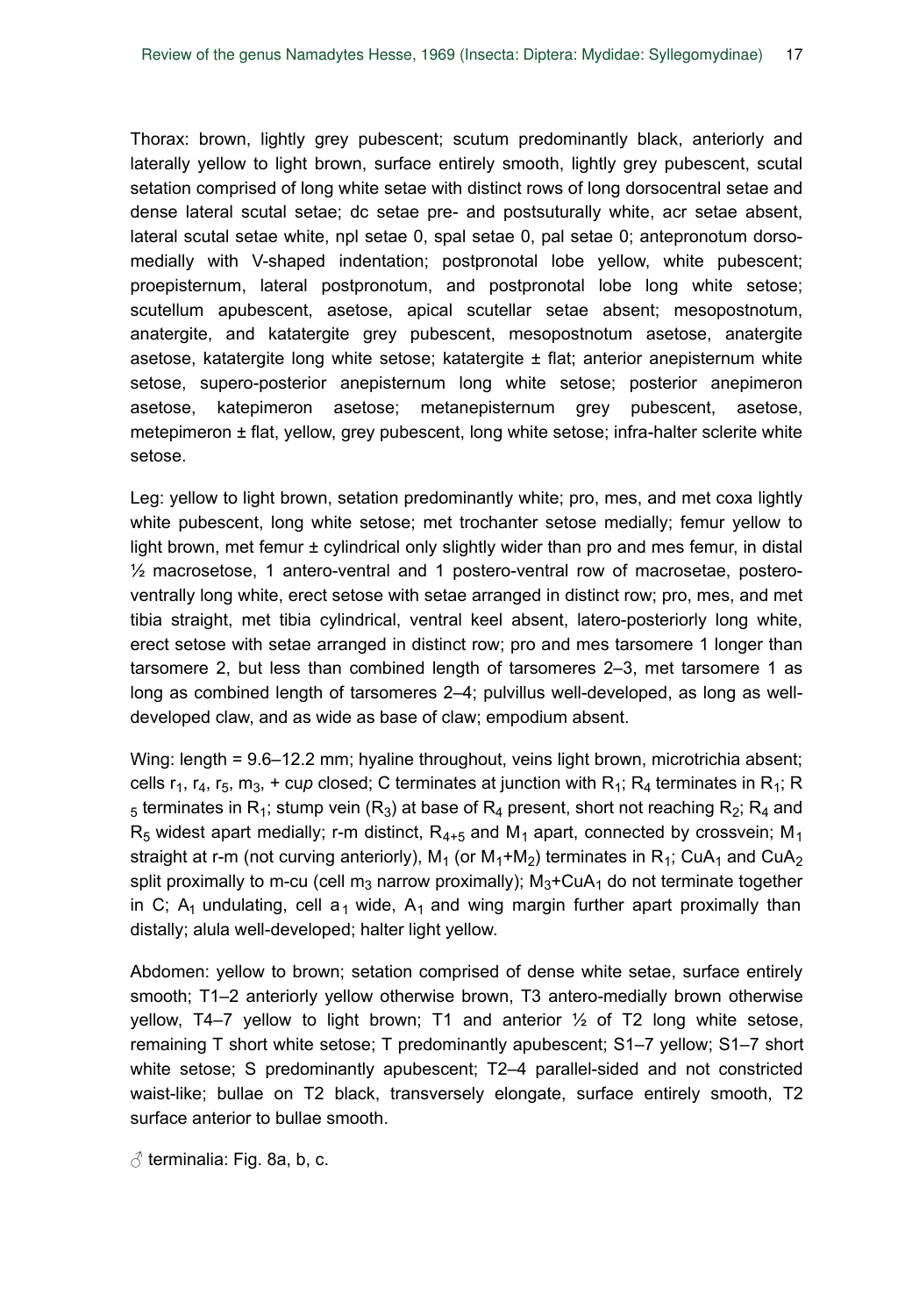![](_page_17_Figure_1.jpeg)

#### Figure 8.

*Namadytes maculiventris* ♂ terminalia (AAM-000454, paratype *N. pallidus*). Scale lines = 1 mm.

- **a**: lateral
- **b**: dorsal
- **c**: ventral

**Female:** unknown.

#### **Diagnosis**

This large species (wing length in males 9.6–12.2 mm, females unknown) is distinguished from congeners by the entirely white pubescent vertex and postgena, by the long postpedicel (about 7 times as long as combined length of scape and pedicel), the long white scutal setation, the yellow postpronotal lobes, the densely grey pubescent mesopostnotum, anatergite, and katatergite, the yellow to light brown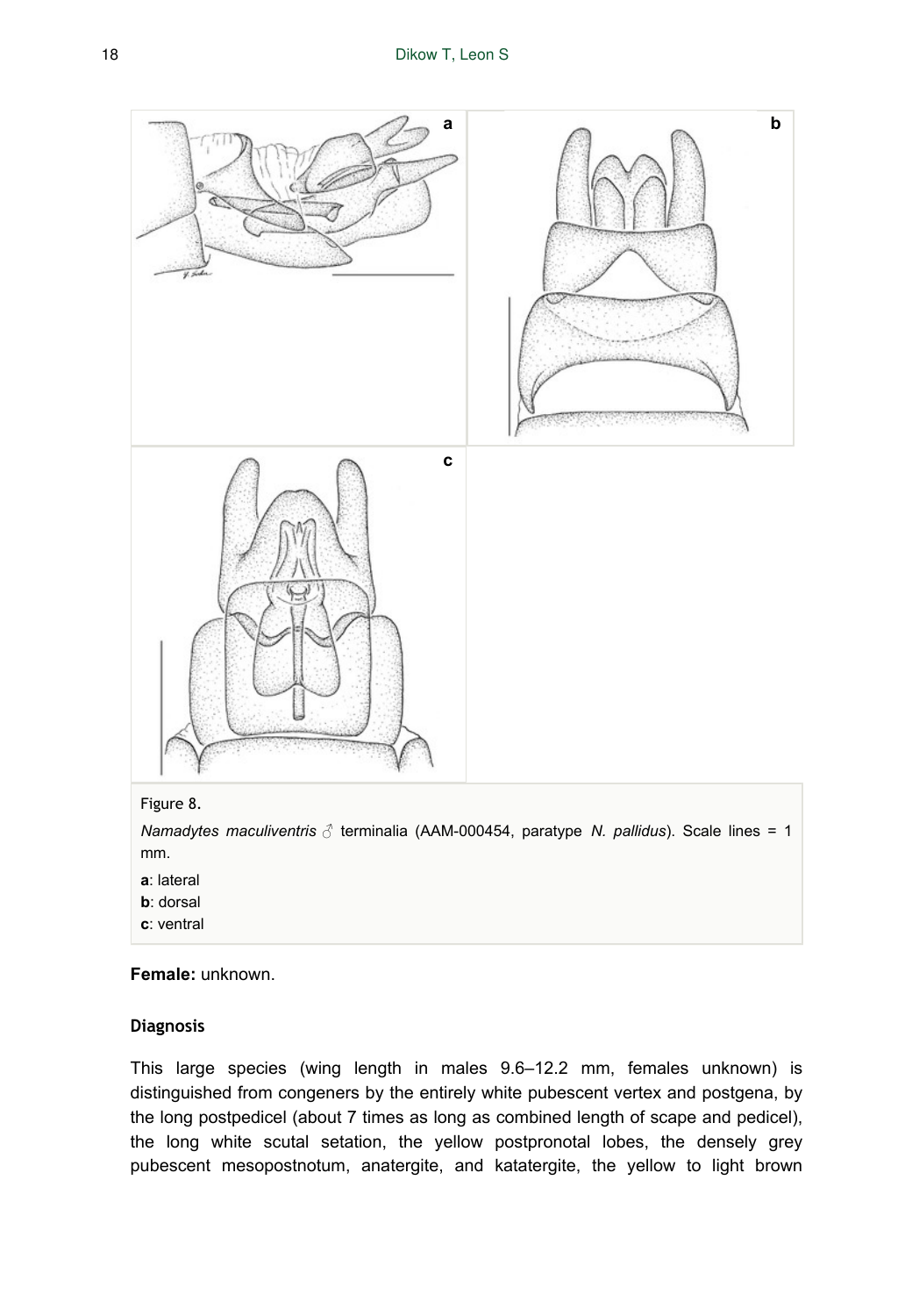coloration of the legs, and the long, erect white setae dorsally on the metathoracic femur.

#### **Distribution**

Namibia (Karas) and South Africa (Northern Cape) (Fig. 6).

### **Taxon discussion**

Hesse 1972 (p. 148) alludes to the morphological similarity of *Namadytes maculiventris* and *Namadytes pallidus*. We regard the differences between the male holotype of *N. maculiventris* and the male holotype and paratype of *N. pallidus* as intraspecific variation. So far, only 4 specimens of this species, all males, have been collected in southern Namibia and Vioolsdrift in South Africa.

### **Type locality**

South Africa: Northern Cape: Vioolsdrift (28°46'10''S, 17°37'37''E) (Fig. 6).

#### **Biodiversity hotspot**

Not known to occur in any of the southern African biodiversity hotspots (Cape Floristic Region, Maputaland-Pondoland-Albany, or Succulent Karoo) (Fig. 6).

### *Namadytes vansoni* **Hesse, 1969**

• ZooBank urn:lsid:zoobank.org:act:CE05440A-6508-4A15-BC27-2A4EA9E52790

### **Nomenclature**

*Namadytes vansoni* Hesse, 1969: 280.

*Namadytes prozeskyi* Hesse, 1969: 282 **syn. nov.** (ZooBank LSID).

• Type locality of *N. prozeskyi*: Namibia: Erongo: Arechadamab (23°10'00''S 015° 36'00"E).

#### **Materials**

*Holotypes:* 

a. scientificName: *Namadytes vansoni* Hesse, 1969; scientificNameID: urn:lsid:zoobank.org:act:CE05440A-6508-4A15-BC27-2A4EA9E52790; family: Mydidae; genus: Namadytes; specificEpithet: *vansoni*; scientificNameAuthorship: Hesse, 1969; country: Namibia; stateProvince: Karas; locality: Seeheim; verbatimCoordinates: 26° 48'53''S 017°47'57''E; decimalLatitude: -26.81472; decimalLongitude: 17.79917; eventDate: 1933-05-00; sex: 1 female; lifeStage: Adult; catalogNumber: TMSA-Dip34; recordedBy: G. van Son; otherCatalogNumbers: AAM-000456; identifiedBy: A. Hesse;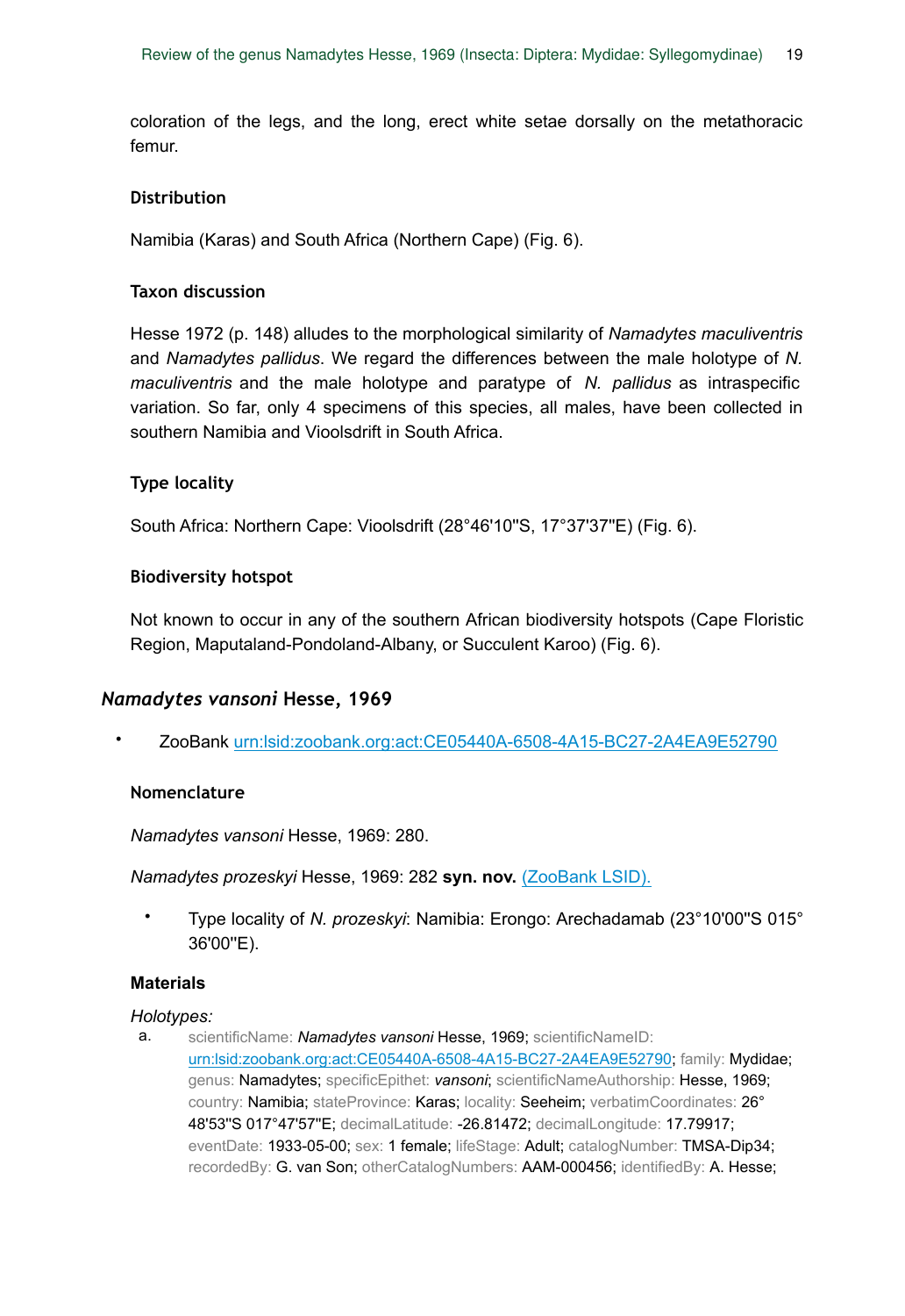dateIdentified: 1969; institutionCode: TMSA; collectionCode: Insects; basisOfRecord: PreservedSpecimen

b. scientificName: *Namadytes vansoni* Hesse, 1969; scientificNameID: urn:lsid:zoobank.org:act:CE05440A-6508-4A15-BC27-2A4EA9E52790; family: Mydidae; genus: Namadytes; specificEpithet: *vansoni*; scientificNameAuthorship: Hesse, 1969; country: Namibia; stateProvince: Erongo; locality: Arechadamab, Game Reserve No. 3 (= Namib Naukluft Park); verbatimCoordinates: 23°10'00''S 015°36'00''E; decimalLatitude: -23.16667; decimalLongitude: 15.6; eventDate: 1959-10-11; sex: 1 female; lifeStage: Adult: catalogNumber: TMSA-Dip35; recordedBy: O. Prozesky: otherCatalogNumbers: AAM-000457; previousIdentifications: Namadytes prozeskyi by A. Hesse in 1969; identifiedBy: T. Dikow S. Leon; dateIdentified: 2012; institutionCode: TMSA; collectionCode: Insects; basisOfRecord: PreservedSpecimen

#### *Other materials:*

- a. scientificName: *Namadytes vansoni* Hesse, 1969; scientificNameID: urn:lsid:zoobank.org:act:CE05440A-6508-4A15-BC27-2A4EA9E52790; family: Mydidae; genus: Namadytes; specificEpithet: *vansoni*; scientificNameAuthorship: Hesse, 1969; country: Namibia; stateProvince: Kunene; locality: Duineveld No. 529, SW Khorixas; verbatimCoordinates: 20°47'00"S 014°38'00"E; decimalLatitude: -20.78333; decimalLongitude: 14.63333; eventDate: 1978-05-14; sex: 1 male; lifeStage: Adult; catalogNumber: SAM-DIP-A012469; recordedBy: V. Whitehead; otherCatalogNumbers: AAM-003049; identifiedBy: T. Dikow S. Leon; dateIdentified: 2012; institutionCode: SAMC; collectionCode: Insects; basisOfRecord: PreservedSpecimen
- b. scientificName: *Namadytes vansoni* Hesse, 1969; scientificNameID: urn:lsid:zoobank.org:act:CE05440A-6508-4A15-BC27-2A4EA9E52790; family: Mydidae; genus: Namadytes; specificEpithet: *vansoni*; scientificNameAuthorship: Hesse, 1969; country: Namibia; stateProvince: Kunene; locality: Rooiberg No. 517, W Khorixas; verbatimCoordinates: 20°27'00''S 014°35'00''E; decimalLatitude: -20.45; decimalLongitude: 14.58333; eventDate: 1978-05-12; sex: 1 male; lifeStage: Adult; catalogNumber: SAM-DIP-A012479; recordedBy: V. Whitehead; otherCatalogNumbers: AAM-003037; identifiedBy: T. Dikow S. Leon; dateIdentified: 2012; institutionCode: SAMC; collectionCode: Insects; basisOfRecord: PreservedSpecimen
- c. scientificName: *Namadytes vansoni* Hesse, 1969; scientificNameID: urn:lsid:zoobank.org:act:CE05440A-6508-4A15-BC27-2A4EA9E52790; family: Mydidae; genus: Namadytes; specificEpithet: *vansoni*; scientificNameAuthorship: Hesse, 1969; country: Namibia; stateProvince: Erongo; locality: Kuiseb Namib; verbatimCoordinates: 23°32'33''S 015°01'18''E; decimalLatitude: -23.5425; decimalLongitude: 15.02167; eventDate: 1959-05-04; sex: 1 female; lifeStage: Adult; catalogNumber: AAM-000672; recordedBy: H. Brown; otherCatalogNumbers: AAM-000672; previousIdentifications: Namadytes prozeskyi by J. Bowden in; identifiedBy: T. Dikow S. Leon; dateIdentified: 2012; institutionCode: BMNH; collectionCode: Insects; basisOfRecord: PreservedSpecimen
- d. scientificName: *Namadytes vansoni* Hesse, 1969; scientificNameID: urn:lsid:zoobank.org:act:CE05440A-6508-4A15-BC27-2A4EA9E52790; family: Mydidae; genus: Namadytes; specificEpithet: *vansoni*; scientificNameAuthorship: Hesse, 1969; country: Namibia; stateProvince: Erongo; locality: Namib-Naukluft Park, Namib Desert Research Station, Kuiseb River; verbatimElevation: 420 m; verbatimCoordinates: 23° 33'45''S 015°02'38''E; decimalLatitude: -23.5625; decimalLongitude: 15.04389; samplingProtocol: Malaise trap; eventDate: 1997-03-14-1997-03-26; habitat: riparian vegetation; sex: 1 male; lifeStage: Adult; catalogNumber: INHS-503368; recordedBy: I. Kapofi M. Irwin; previousIdentifications: Namadytes maculiventris by B. Kondratieff in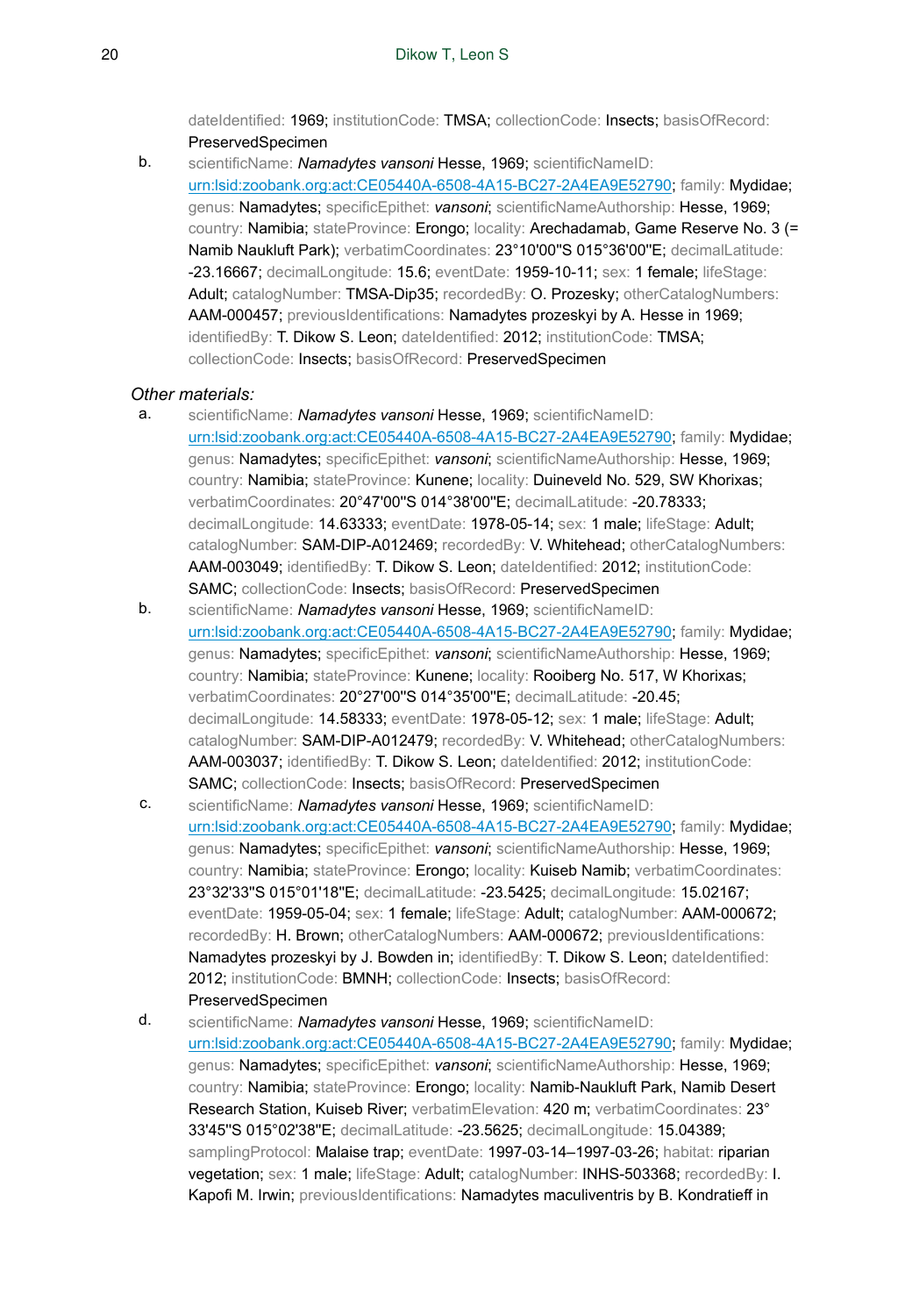2000; identifiedBy: T. Dikow S. Leon; dateIdentified: 2012; institutionCode: INHS; collectionCode: Insects; basisOfRecord: PreservedSpecimen

- e. scientificName: *Namadytes vansoni* Hesse, 1969; scientificNameID: urn:lsid:zoobank.org:act:CE05440A-6508-4A15-BC27-2A4EA9E52790; family: Mydidae; genus: Namadytes; specificEpithet: *vansoni*; scientificNameAuthorship: Hesse, 1969; country: Namibia; stateProvince: Erongo; locality: Namib-Naukluft Park, Namib Desert Research Station, Kuiseb River; verbatimElevation: 420 m; verbatimCoordinates: 23° 33'45''S 015°02'38''E; decimalLatitude: -23.5625; decimalLongitude: 15.04389; samplingProtocol: Malaise trap; eventDate: 1997-03-05–1997-03-14; habitat: riparian vegetation; sex: 1 male; lifeStage: Adult; catalogNumber: INHS-503373; recordedBy: I. Kapofi M. Irwin; previousIdentifications: Namadytes maculiventris by B. Kondratieff in 2000; identifiedBy: T. Dikow S. Leon; dateIdentified: 2012; institutionCode: INHS; collectionCode: Insects; basisOfRecord: PreservedSpecimen
- f. scientificName: *Namadytes vansoni* Hesse, 1969; scientificNameID: urn:lsid:zoobank.org:act:CE05440A-6508-4A15-BC27-2A4EA9E52790; family: Mydidae; genus: Namadytes; specificEpithet: *vansoni*; scientificNameAuthorship: Hesse, 1969; country: Namibia; stateProvince: Erongo; locality: Gobabeb, Kuiseb River; verbatimCoordinates: 23°33'37''S 015°02'26''E; decimalLatitude: -23.56028; decimalLongitude: 15.04056; eventDate: 1979-06-10; sex: 1 female; lifeStage: Adult; catalogNumber: AAM-002824; recordedBy: R. Wharton; otherCatalogNumbers: AAM-002824; previousIdentifications: Namadytes prozeskyi by R. Wharton in 1979; identifiedBy: T. Dikow S. Leon; dateIdentified: 2012; institutionCode: NMSA; collectionCode: Insects; basisOfRecord: PreservedSpecimen
- g. scientificName: *Namadytes vansoni* Hesse, 1969; scientificNameID: urn:lsid:zoobank.org:act:CE05440A-6508-4A15-BC27-2A4EA9E52790; family: Mydidae; genus: Namadytes; specificEpithet: *vansoni*; scientificNameAuthorship: Hesse, 1969; country: Namibia; stateProvince: Erongo; locality: Gobabeb, Kuiseb River; verbatimCoordinates: 23°33'37''S 015°02'26''E; decimalLatitude: -23.56028; decimalLongitude: 15.04056; eventDate: 1979-06-12; sex: 1 male; lifeStage: Adult; catalogNumber: AAM-002825; recordedBy: R. Wharton; otherCatalogNumbers: AAM-002825; previousIdentifications: Namadytes prozeskyi by R. Wharton in 1979; identifiedBy: T. Dikow S. Leon; dateIdentified: 2012; institutionCode: NMSA; collectionCode: Insects; basisOfRecord: PreservedSpecimen
- h. scientificName: *Namadytes vansoni* Hesse, 1969; scientificNameID: urn:lsid:zoobank.org:act:CE05440A-6508-4A15-BC27-2A4EA9E52790; family: Mydidae; genus: Namadytes; specificEpithet: *vansoni*; scientificNameAuthorship: Hesse, 1969; country: Namibia; stateProvince: Erongo; locality: Gobabeb, Kuiseb River; verbatimCoordinates: 23°33'37''S 015°02'26''E; decimalLatitude: -23.56028; decimalLongitude: 15.04056; eventDate: 1979-06-09; sex: 1 female; lifeStage: Adult; catalogNumber: AAM-002827; recordedBy: R. Wharton; otherCatalogNumbers: AAM-002827; previousIdentifications: Namadytes prozeskyi by R. Wharton in 1979; identifiedBy: T. Dikow S. Leon; dateIdentified: 2012; institutionCode: NMSA; collectionCode: Insects; basisOfRecord: PreservedSpecimen
- i. scientificName: *Namadytes vansoni* Hesse, 1969; scientificNameID: urn:lsid:zoobank.org:act:CE05440A-6508-4A15-BC27-2A4EA9E52790; family: Mydidae; genus: Namadytes; specificEpithet: *vansoni*; scientificNameAuthorship: Hesse, 1969; country: Namibia; stateProvince: Erongo; locality: Gobabeb; verbatimCoordinates: 23° 33'37''S 015°02'26''E; decimalLatitude: -23.56028; decimalLongitude: 15.04056; eventDate: 1979-05-11; sex: 1 male; lifeStage: Adult; catalogNumber: AAM-002828; recordedBy: R. Wharton; otherCatalogNumbers: AAM-002828; previousIdentifications: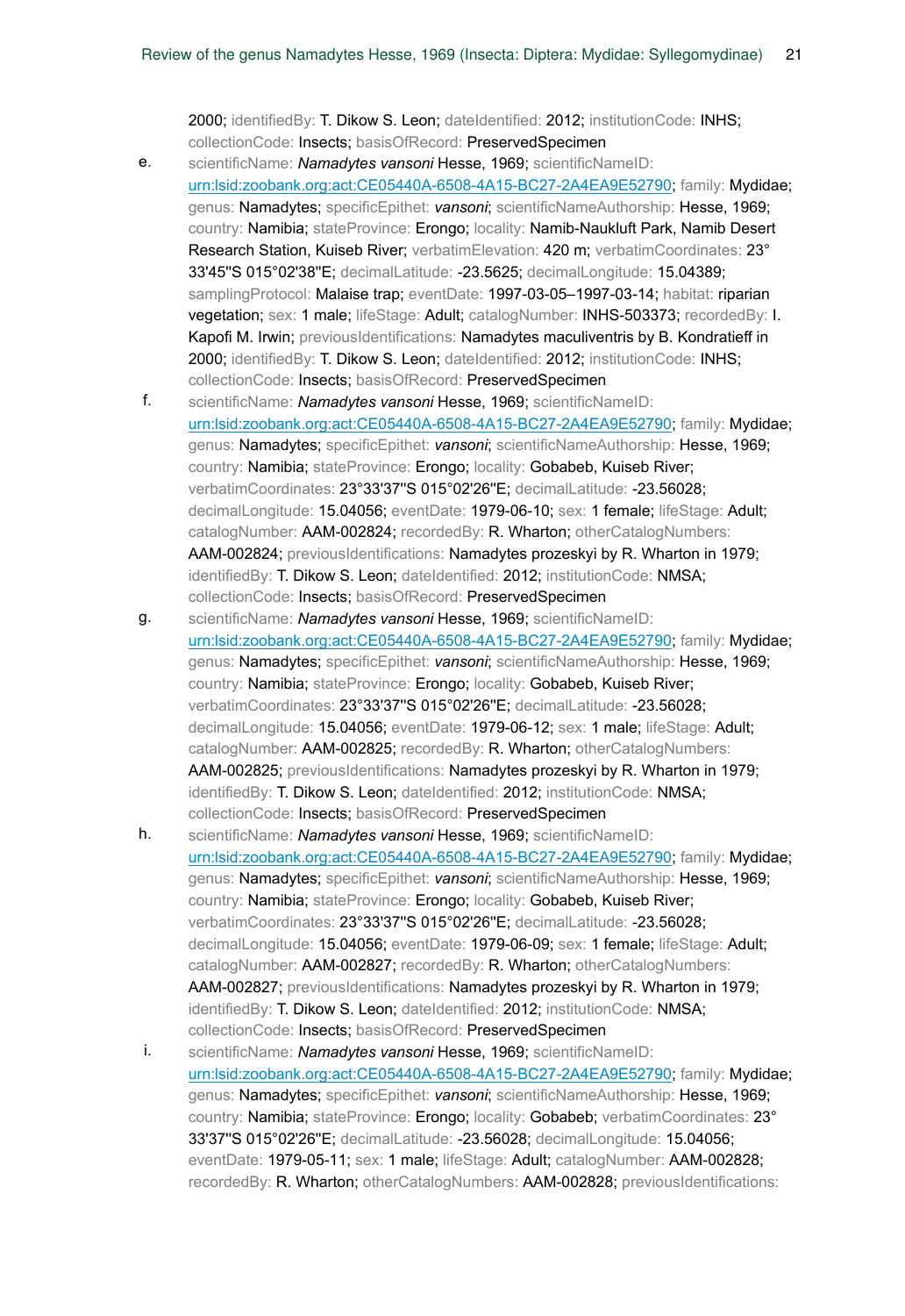Namadytes prozeskyi by R. Wharton in 1979; identifiedBy: T. Dikow S. Leon; dateIdentified: 2012; institutionCode: NMSA; collectionCode: Insects; basisOfRecord: PreservedSpecimen

- j. scientificName: *Namadytes vansoni* Hesse, 1969; scientificNameID: urn:lsid:zoobank.org:act:CE05440A-6508-4A15-BC27-2A4EA9E52790; family: Mydidae; genus: Namadytes; specificEpithet: *vansoni*; scientificNameAuthorship: Hesse, 1969; country: Namibia; stateProvince: Erongo; locality: Namib-Naukluft Park, Namib Desert Research Station, Kuiseb River; verbatimElevation: 420 m; verbatimCoordinates: 23° 33'45''S 015°02'38''E; decimalLatitude: -23.5625; decimalLongitude: 15.04389; samplingProtocol: Malaise trap; eventDate: 1997-03-14–1997-03-26; habitat: riparian vegetation; sex: 1 male; lifeStage: Adult; catalogNumber: INHS-503356; recordedBy: I. Kapofi M. Irwin; identifiedBy: T. Dikow S. Leon; dateIdentified: 2012; institutionCode: INHS; collectionCode: Insects; basisOfRecord: PreservedSpecimen
- k. scientificName: *Namadytes vansoni* Hesse, 1969; scientificNameID: urn:lsid:zoobank.org:act:CE05440A-6508-4A15-BC27-2A4EA9E52790; family: Mydidae; genus: Namadytes; specificEpithet: *vansoni*; scientificNameAuthorship: Hesse, 1969; country: Namibia; stateProvince: Erongo; locality: Namib-Naukluft Park, Namib Desert Research Station, Kuiseb River; verbatimElevation: 420 m; verbatimCoordinates: 23° 33'45''S 015°02'38''E; decimalLatitude: -23.5625; decimalLongitude: 15.04389; samplingProtocol: Malaise trap; eventDate: 1997-03-26-1997-04-02; habitat: riparian vegetation; sex: 1 male; lifeStage: Adult; catalogNumber: INHS-503365; recordedBy: I. Kapofi M. Irwin; identifiedBy: T. Dikow S. Leon; dateIdentified: 2012; institutionCode: INHS; collectionCode: Insects; basisOfRecord: PreservedSpecimen
- l. scientificName: *Namadytes vansoni* Hesse, 1969; scientificNameID: urn:lsid:zoobank.org:act:CE05440A-6508-4A15-BC27-2A4EA9E52790; family: Mydidae; genus: Namadytes; specificEpithet: *vansoni*; scientificNameAuthorship: Hesse, 1969; country: Namibia; stateProvince: Erongo; locality: Namib-Naukluft Park, Namib Desert Research Station, Kuiseb River; verbatimElevation: 420 m; verbatimCoordinates: 23° 33'45''S 015°02'38''E; decimalLatitude: -23.5625; decimalLongitude: 15.04389; samplingProtocol: Malaise trap; eventDate: 1997-04-21-1997-04-28; habitat: riparian vegetation; sex: 1 female; lifeStage: Adult; catalogNumber: INHS-503360; recordedBy: I. Kapofi M. Irwin; identifiedBy: T. Dikow S. Leon; dateIdentified: 2012; institutionCode: INHS; collectionCode: Insects; basisOfRecord: PreservedSpecimen
- m. scientificName: *Namadytes vansoni* Hesse, 1969; scientificNameID: urn:lsid:zoobank.org:act:CE05440A-6508-4A15-BC27-2A4EA9E52790; family: Mydidae; genus: Namadytes; specificEpithet: *vansoni*; scientificNameAuthorship: Hesse, 1969; country: Namibia; stateProvince: Erongo; locality: Namib-Naukluft Park, Namib Desert Research Station, Kuiseb River; verbatimElevation: 420 m; verbatimCoordinates: 23° 33'45''S 015°02'38''E; decimalLatitude: -23.5625; decimalLongitude: 15.04389; samplingProtocol: Malaise trap; eventDate: 1997-04-09-1997-04-21; habitat: riparian vegetation; sex: 1 male; lifeStage: Adult; catalogNumber: INHS-503359; recordedBy: I. Kapofi M. Irwin; identifiedBy: T. Dikow S. Leon; dateIdentified: 2012; institutionCode: INHS; collectionCode: Insects; basisOfRecord: PreservedSpecimen
- n. scientificName: *Namadytes vansoni* Hesse, 1969; scientificNameID: urn:lsid:zoobank.org:act:CE05440A-6508-4A15-BC27-2A4EA9E52790; family: Mydidae; genus: Namadytes; specificEpithet: *vansoni*; scientificNameAuthorship: Hesse, 1969; country: Namibia; stateProvince: Erongo; locality: Namib-Naukluft Park, Namib Desert Research Station, Kuiseb River; verbatimElevation: 420 m; verbatimCoordinates: 23° 33'45''S 015°02'38''E; decimalLatitude: -23.5625; decimalLongitude: 15.04389; samplingProtocol: Malaise trap; eventDate: 1997-02-26-1997-03-05; habitat: riparian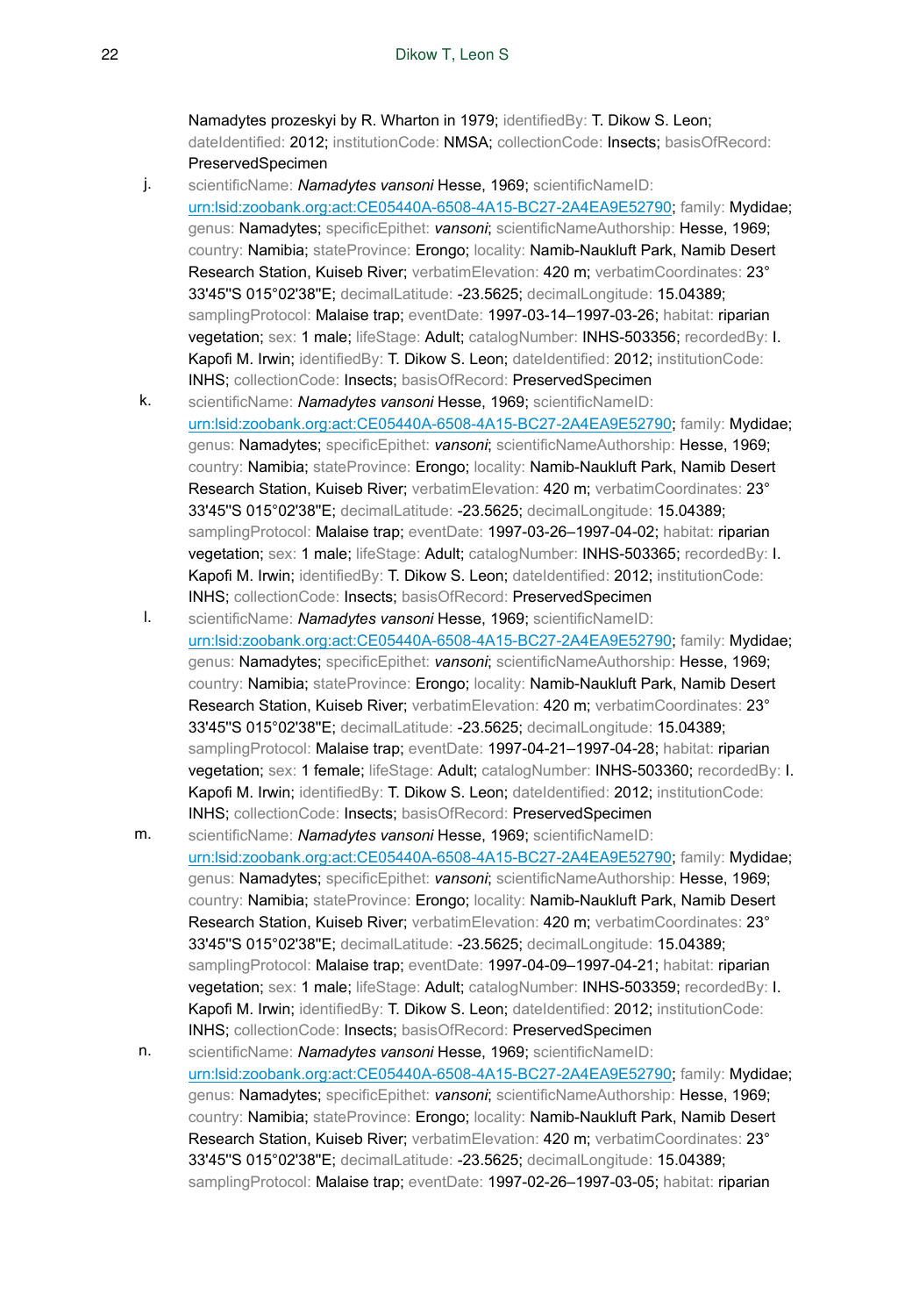vegetation; sex: 1 male; lifeStage: Adult; catalogNumber: INHS-503364; recordedBy: I. Kapofi M. Irwin; identifiedBy: T. Dikow S. Leon; dateIdentified: 2012; institutionCode: INHS; collectionCode: Insects; basisOfRecord: PreservedSpecimen

- o. scientificName: *Namadytes vansoni* Hesse, 1969; scientificNameID: urn:lsid:zoobank.org:act:CE05440A-6508-4A15-BC27-2A4EA9E52790; family: Mydidae; genus: Namadytes; specificEpithet: *vansoni*; scientificNameAuthorship: Hesse, 1969; country: Namibia; stateProvince: Erongo; locality: Ganab, Game Reserve No. 3 (= Namib Naukluft Park); verbatimCoordinates: 23°06'10''S 015°31'45''E; decimalLatitude: -23.10278; decimalLongitude: 15.52917; eventDate: 1967-04-21; sex: 1 female; lifeStage: Adult: catalogNumber: AAM-002985; recordedBy: J. Potgieter: otherCatalogNumbers: AAM-002985; identifiedBy: T. Dikow S. Leon; dateIdentified: 2012; institutionCode: NMSA; collectionCode: Insects; basisOfRecord: PreservedSpecimen
- p. scientificName: *Namadytes vansoni* Hesse, 1969; scientificNameID: urn:lsid:zoobank.org:act:CE05440A-6508-4A15-BC27-2A4EA9E52790; family: Mydidae; genus: Namadytes; specificEpithet: *vansoni*; scientificNameAuthorship: Hesse, 1969; country: Namibia; stateProvince: Erongo; locality: Windhoek, 158 km W; verbatimCoordinates: 22°44'21''S 015°55'57''E; decimalLatitude: -22.73917; decimalLongitude: 15.9325; eventDate: 1983-04-22; habitat: thornveld in dry river bed; sex: 1 male; lifeStage: Adult; catalogNumber: AAM-002986; recordedBy: J. Londt B. Stuckenberg; otherCatalogNumbers: AAM-002986; identifiedBy: T. Dikow S. Leon; dateIdentified: 2012; institutionCode: NMSA; collectionCode: Insects; basisOfRecord: PreservedSpecimen
- q. scientificName: *Namadytes vansoni* Hesse, 1969; scientificNameID: urn:lsid:zoobank.org:act:CE05440A-6508-4A15-BC27-2A4EA9E52790; family: Mydidae; genus: Namadytes; specificEpithet: *vansoni*; scientificNameAuthorship: Hesse, 1969; country: Namibia; stateProvince: Erongo; locality: Swakopmund, 110 km E; verbatimCoordinates: 22°55'01''S 015°28'12''E; decimalLatitude: -22.91694; decimalLongitude: 15.47; eventDate: 1983-04-22; habitat: barren gravel plain; sex: 1 female; lifeStage: Adult; catalogNumber: AAM-002989; recordedBy: B. Stuckenberg J. Londt; otherCatalogNumbers: AAM-002989; identifiedBy: T. Dikow S. Leon; dateIdentified: 2012; institutionCode: NMSA; collectionCode: Insects; basisOfRecord: PreservedSpecimen
- r. scientificName: *Namadytes vansoni* Hesse, 1969; scientificNameID: urn:lsid:zoobank.org:act:CE05440A-6508-4A15-BC27-2A4EA9E52790; family: Mydidae; genus: Namadytes; specificEpithet: *vansoni*; scientificNameAuthorship: Hesse, 1969; country: Namibia; stateProvince: Erongo; locality: Namib-Naukluft Park, Namib Desert Research Station, Kuiseb River; verbatimElevation: 420 m; verbatimCoordinates: 23° 33'45''S 015°02'38''E; decimalLatitude: -23.5625; decimalLongitude: 15.04389; samplingProtocol: Malaise trap; eventDate: 1997-03-05-1997-03-14; habitat: riparian vegetation; sex: 1 male; lifeStage: Adult; catalogNumber: AAM-002997; recordedBy: I. Kapofi M. Irwin; otherCatalogNumbers: AAM-002997; identifiedBy: T. Dikow S. Leon; dateIdentified: 2012; institutionCode: CSCA; collectionCode: Insects; basisOfRecord: PreservedSpecimen
- s. scientificName: *Namadytes vansoni* Hesse, 1969; scientificNameID: urn:lsid:zoobank.org:act:CE05440A-6508-4A15-BC27-2A4EA9E52790; family: Mydidae; genus: Namadytes; specificEpithet: *vansoni*; scientificNameAuthorship: Hesse, 1969; country: Namibia; stateProvince: Erongo; locality: Namib-Naukluft Park, Namib Desert Research Station, Kuiseb River; verbatimElevation: 420 m; verbatimCoordinates: 23° 33'45''S 015°02'38''E; decimalLatitude: -23.5625; decimalLongitude: 15.04389; samplingProtocol: Malaise trap; eventDate: 1997-04-21-1997-04-28; habitat: riparian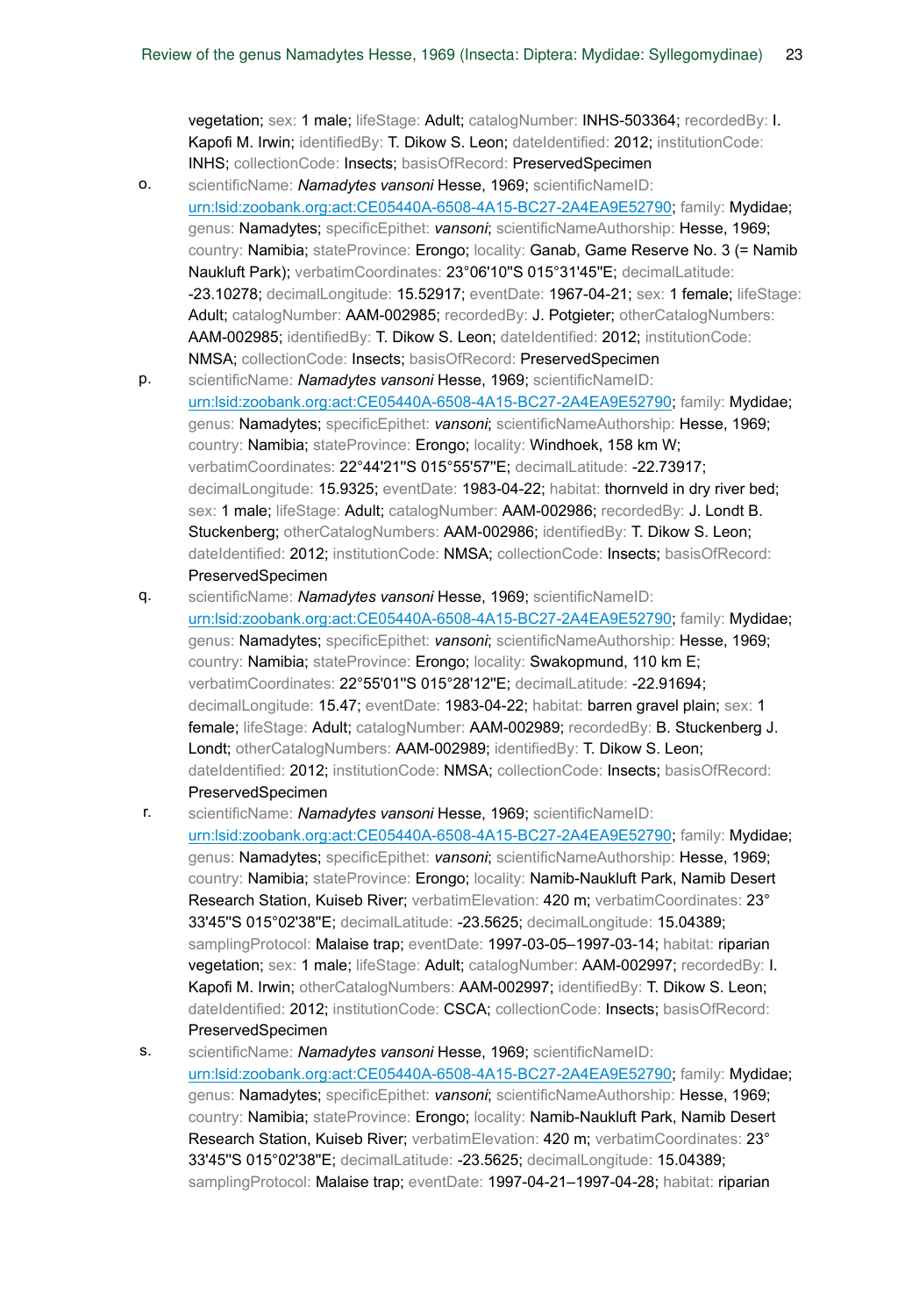vegetation; sex: 1 female; lifeStage: Adult; catalogNumber: AAM-002999; recordedBy: I. Kapofi M. Irwin; otherCatalogNumbers: AAM-002999; identifiedBy: T. Dikow S. Leon; dateIdentified: 2012; institutionCode: CSCA; collectionCode: Insects; basisOfRecord: PreservedSpecimen

- t. scientificName: *Namadytes vansoni* Hesse, 1969; scientificNameID: urn:lsid:zoobank.org:act:CE05440A-6508-4A15-BC27-2A4EA9E52790; family: Mydidae; genus: Namadytes; specificEpithet: *vansoni*; scientificNameAuthorship: Hesse, 1969; country: Namibia; stateProvince: Kunene; locality: Outjo, Bethanis No. 514; verbatimCoordinates: 20°24'00''S 014°24'00''E; decimalLatitude: -20.4; decimalLongitude: 14.4; eventDate: 1973-05-08–1973-05-10; sex: 1 female; lifeStage: Adult; catalogNumber: NMNW-H12725; otherCatalogNumbers: AAM-003007; identifiedBy: T. Dikow S. Leon; dateIdentified: 2012; institutionCode: NMNW; collectionCode: Insects; basisOfRecord: PreservedSpecimen
- u. scientificName: *Namadytes vansoni* Hesse, 1969; scientificNameID: urn:lsid:zoobank.org:act:CE05440A-6508-4A15-BC27-2A4EA9E52790; family: Mydidae; genus: Namadytes; specificEpithet: *vansoni*; scientificNameAuthorship: Hesse, 1969; country: Namibia; stateProvince: Karas; county: Keetmanshoop; locality: Rotegab No. 95; verbatimCoordinates: 27°20'00''S 018°25'00''E; decimalLatitude: -27.33333; decimalLongitude: 18.41667; eventDate: 1972-04-27; sex: 1 female; lifeStage: Adult; catalogNumber: NMNW-H8279; otherCatalogNumbers: AAM-003009; identifiedBy: T. Dikow S. Leon; dateIdentified: 2012; institutionCode: NMNW; collectionCode: Insects; basisOfRecord: PreservedSpecimen
- v. scientificName: *Namadytes vansoni* Hesse, 1969; scientificNameID: urn:lsid:zoobank.org:act:CE05440A-6508-4A15-BC27-2A4EA9E52790; family: Mydidae; genus: Namadytes; specificEpithet: *vansoni*; scientificNameAuthorship: Hesse, 1969; country: Namibia; stateProvince: Karas; county: Namaland; locality: Mukorob No. 14; verbatimCoordinates: 25°29'00''S 018°10'00''E; decimalLatitude: -25.48333; decimalLongitude: 18.16667; eventDate: 1974-04-12–1974-04-14; sex: 1 male; lifeStage: Adult; catalogNumber: NMNW-H18282; otherCatalogNumbers: AAM-003011; identifiedBy: T. Dikow S. Leon; dateIdentified: 2012; institutionCode: NMNW; collectionCode: Insects; basisOfRecord: PreservedSpecimen
- w. scientificName: *Namadytes vansoni* Hesse, 1969; scientificNameID: urn:lsid:zoobank.org:act:CE05440A-6508-4A15-BC27-2A4EA9E52790; family: Mydidae; genus: Namadytes; specificEpithet: *vansoni*; scientificNameAuthorship: Hesse, 1969; country: Namibia; stateProvince: Kunene; locality: Damaraland, Duineveld No. 529; verbatimCoordinates: 20°47'00"S 014°38'00"E; decimalLatitude: -20.78333; decimalLongitude: 14.63333; eventDate: 1978-05-14–1978-05-16; sex: 1 female; lifeStage: Adult; catalogNumber: NMNW-H36196; recordedBy: M.-L. Penrith S. Louw; otherCatalogNumbers: AAM-003015; identifiedBy: T. Dikow S. Leon; dateIdentified: 2012; institutionCode: NMNW; collectionCode: Insects; basisOfRecord: PreservedSpecimen
- x. scientificName: *Namadytes vansoni* Hesse, 1969; scientificNameID: urn:lsid:zoobank.org:act:CE05440A-6508-4A15-BC27-2A4EA9E52790; family: Mydidae; genus: Namadytes; specificEpithet: *vansoni*; scientificNameAuthorship: Hesse, 1969; country: Namibia; stateProvince: Karas; locality: Gibeon, 41 km SW on 1089; verbatimCoordinates: 25°20'00"S 017°29'00"E; decimalLatitude: -25.33333; decimalLongitude: 17.48333; eventDate: 1999-03-24; sex: 1 male; lifeStage: Adult; catalogNumber: AAM-003019; recordedBy: F. and S. Gess; otherCatalogNumbers: AAM-003019; identifiedBy: T. Dikow S. Leon; dateIdentified: 2012; institutionCode: AMGS; collectionCode: Insects; basisOfRecord: PreservedSpecimen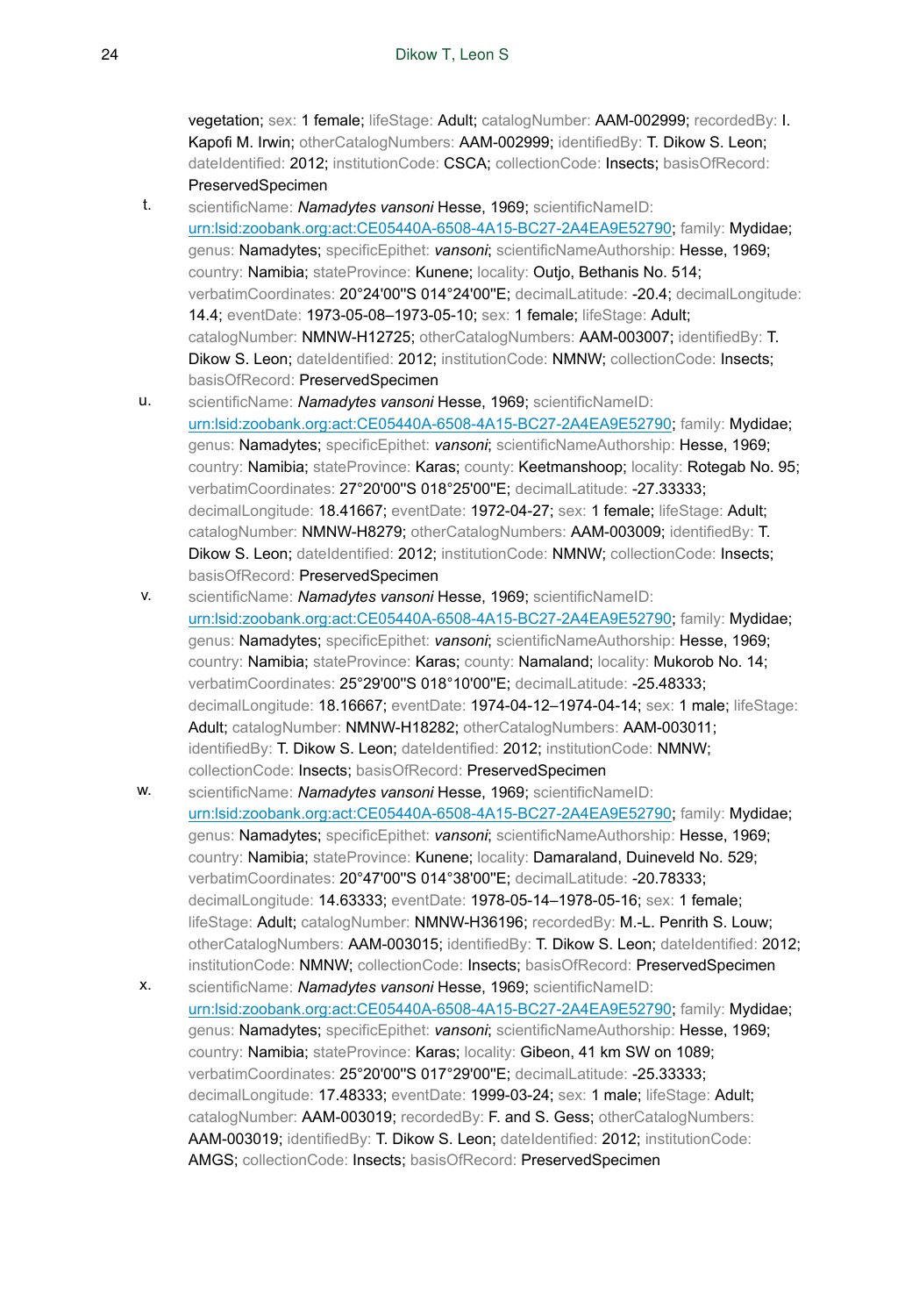- y. scientificName: *Namadytes vansoni* Hesse, 1969; scientificNameID: urn:lsid:zoobank.org:act:CE05440A-6508-4A15-BC27-2A4EA9E52790; family: Mydidae; genus: Namadytes; specificEpithet: *vansoni*; scientificNameAuthorship: Hesse, 1969; country: Namibia; stateProvince: Erongo; locality: Usakos, Phillips Caves; verbatimCoordinates: 21°52'16''S 015°35'18''E; decimalLatitude: -21.87111; decimalLongitude: 15.58833; eventDate: 2002-04-23; sex: 1 male; lifeStage: Adult; catalogNumber: AAM-003020; recordedBy: F. and S. Gess; otherCatalogNumbers: AAM-003020; identifiedBy: T. Dikow S. Leon; dateIdentified: 2012; institutionCode: AMGS; collectionCode: Insects; basisOfRecord: PreservedSpecimen
- z. scientificName: *Namadytes vansoni* Hesse, 1969; scientificNameID: urn:lsid:zoobank.org:act:CE05440A-6508-4A15-BC27-2A4EA9E52790; family: Mydidae; genus: Namadytes; specificEpithet: *vansoni*; scientificNameAuthorship: Hesse, 1969; country: Namibia; stateProvince: Erongo; locality: Namib-Naukluft Park, Kuiseb River near Gobabeb; verbatimCoordinates: 23°34'00"S 015°03'00"E; decimalLatitude: -23.56667; decimalLongitude: 15.05; samplingProtocol: Malaise trap; eventDate: 1983-02-18–1983-03-20; sex: 1 male; lifeStage: Adult; catalogNumber: AAM-003058; recordedBy: National Collection Kuiseb Survey; otherCatalogNumbers: AAM-003058; identifiedBy: T. Dikow S. Leon; dateIdentified: 2012; institutionCode: SANC; collectionCode: Insects; basisOfRecord: PreservedSpecimen
- aa. scientificName: *Namadytes vansoni* Hesse, 1969; scientificNameID: urn:lsid:zoobank.org:act:CE05440A-6508-4A15-BC27-2A4EA9E52790; family: Mydidae; genus: Namadytes; specificEpithet: *vansoni*; scientificNameAuthorship: Hesse, 1969; country: Namibia; stateProvince: Erongo; locality: Mariental, 52 km W; verbatimCoordinates: 24°46'35''S 017°31'13''E; decimalLatitude: -24.77639; decimalLongitude: 17.52028; eventDate: 1983-03-27; sex: 1 male; lifeStage: Adult; catalogNumber: AAM-003059; recordedBy: C. Eardley; otherCatalogNumbers: AAM-003059; identifiedBy: T. Dikow S. Leon; dateIdentified: 2012; institutionCode: SANC; collectionCode: Insects; basisOfRecord: PreservedSpecimen
- ab. scientificName: *Namadytes vansoni* Hesse, 1969; scientificNameID: urn:lsid:zoobank.org:act:CE05440A-6508-4A15-BC27-2A4EA9E52790; family: Mydidae; genus: Namadytes; specificEpithet: *vansoni*; scientificNameAuthorship: Hesse, 1969; country: Namibia; stateProvince: Erongo; locality: Hope Mine, 48 km N, Kuiseb River; verbatimCoordinates: 23°33'56''S 015°16'16''E; decimalLatitude: -23.56556; decimalLongitude: 15.27111; eventDate: 1959-05-11; sex: 1 female; lifeStage: Adult; catalogNumber: SAM-DIP-A007149; recordedBy: H. Brown; otherCatalogNumbers: AAM-002909; previousIdentifications: Namadytes prozeskyi by A. Hesse in 1969; identifiedBy: T. Dikow S. Leon; dateIdentified: 2012; institutionCode: SAMC; collectionCode: Insects; basisOfRecord: PreservedSpecimen
- ac. scientificName: *Namadytes vansoni* Hesse, 1969; scientificNameID: urn:lsid:zoobank.org:act:CE05440A-6508-4A15-BC27-2A4EA9E52790; family: Mydidae; genus: Namadytes; specificEpithet: *vansoni*; scientificNameAuthorship: Hesse, 1969; country: Namibia; stateProvince: Kunene; locality: Outjo, Bethanis No. 514; verbatimCoordinates: 20°24'00''S 014°24'00''E; decimalLatitude: -20.4; decimalLongitude: 14.4; eventDate: 1973-05-08–1973-05-10; sex: 1 female; lifeStage: Adult; catalogNumber: NMNW-H12726; otherCatalogNumbers: AAM-003008; identifiedBy: T. Dikow S. Leon; dateIdentified: 2012; institutionCode: NMNW; collectionCode: Insects; basisOfRecord: PreservedSpecimen
- ad. scientificName: *Namadytes vansoni* Hesse, 1969; scientificNameID: urn:lsid:zoobank.org:act:CE05440A-6508-4A15-BC27-2A4EA9E52790; family: Mydidae; genus: Namadytes; specificEpithet: *vansoni*; scientificNameAuthorship: Hesse, 1969;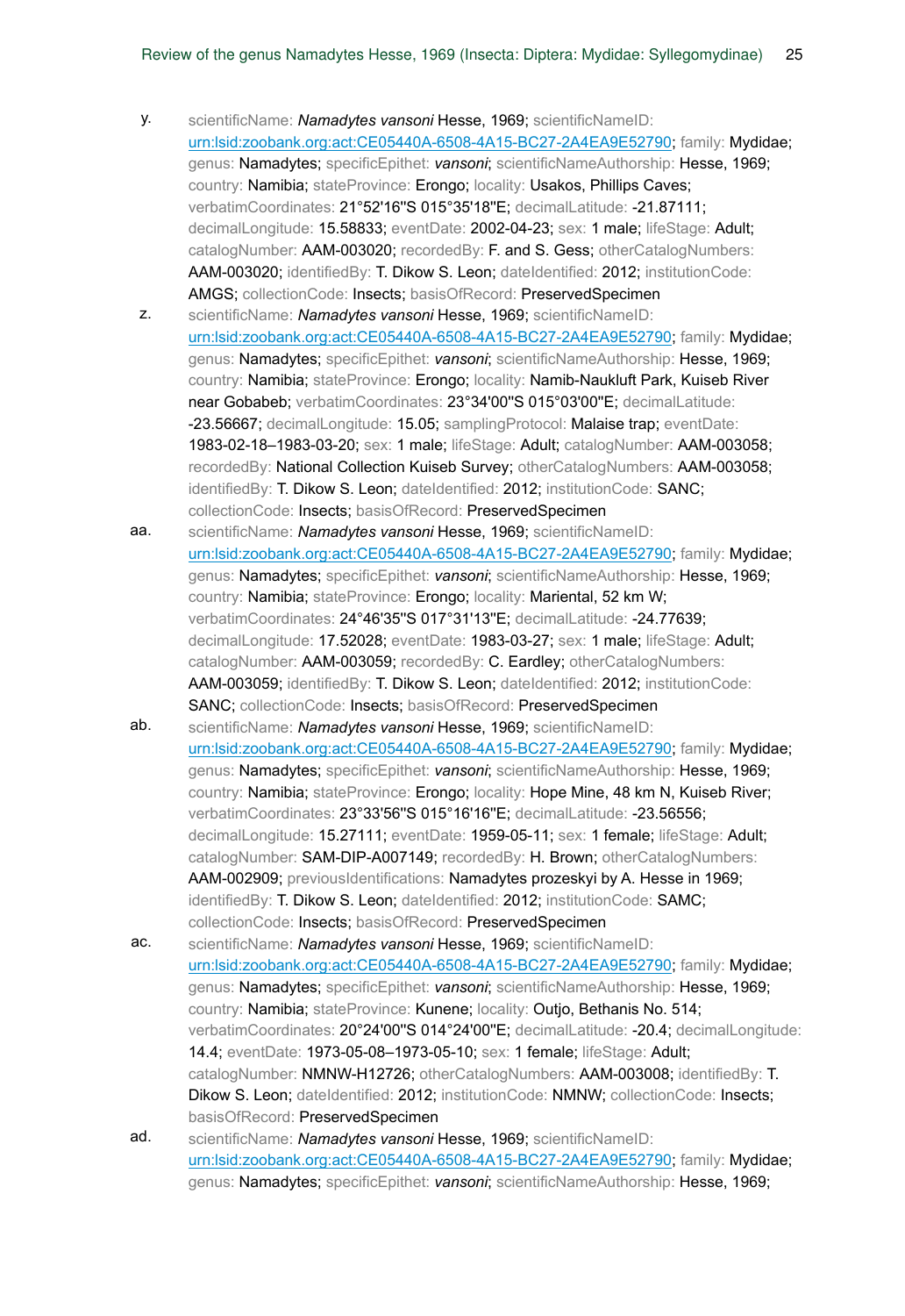country: Namibia; stateProvince: Kunene; locality: Outjo, Bethanis No. 514; verbatimCoordinates: 20°24'00''S 014°24'00''E; decimalLatitude: -20.4; decimalLongitude: 14.4; eventDate: 1973-05-08–1973-05-10; sex: 1 male; lifeStage: Adult; catalogNumber: NMNW-H12727; otherCatalogNumbers: AAM-003006; identifiedBy: T. Dikow S. Leon; dateIdentified: 2012; institutionCode: NMNW; collectionCode: Insects; basisOfRecord: PreservedSpecimen

ae. scientificName: *Namadytes vansoni* Hesse, 1969; scientificNameID: urn:lsid:zoobank.org:act:CE05440A-6508-4A15-BC27-2A4EA9E52790; family: Mydidae; genus: Namadytes; specificEpithet: *vansoni*; scientificNameAuthorship: Hesse, 1969; country: Namibia; stateProvince: Erongo; locality: Namib-Naukluft Park, Namib Desert Research Station, Kuiseb River; verbatimElevation: 420 m; verbatimCoordinates: 23° 33'45''S 015°02'38''E; decimalLatitude: -23.5625; decimalLongitude: 15.04389; samplingProtocol: Malaise trap; eventDate: 1997-03-14-1997-03-26; habitat: riparian vegetation; sex: 1 male; lifeStage: Adult; catalogNumber: INHS-503370; recordedBy: I. Kapofi M. Irwin; previousIdentifications: Namadytes maculiventris by B. Kondratieff in 2000; identifiedBy: T. Dikow S. Leon; dateIdentified: 2012; institutionCode: INHS; collectionCode: Insects; basisOfRecord: PreservedSpecimen

- af. scientificName: *Namadytes vansoni* Hesse, 1969; scientificNameID: urn:lsid:zoobank.org:act:CE05440A-6508-4A15-BC27-2A4EA9E52790; family: Mydidae; genus: Namadytes; specificEpithet: *vansoni*; scientificNameAuthorship: Hesse, 1969; country: Namibia; stateProvince: Erongo; locality: Namib-Naukluft Park, Namib Desert Research Station, Kuiseb River; verbatimElevation: 420 m; verbatimCoordinates: 23° 33'45''S 015°02'38''E; decimalLatitude: -23.5625; decimalLongitude: 15.04389; samplingProtocol: Malaise trap; eventDate: 1997-03-14-1997-03-26; habitat: riparian vegetation; sex: 1 male; lifeStage: Adult; catalogNumber: INHS-503371; recordedBy: I. Kapofi M. Irwin; previousIdentifications: Namadytes maculiventris by B. Kondratieff in 2000; identifiedBy: T. Dikow S. Leon; dateIdentified: 2012; institutionCode: INHS; collectionCode: Insects; basisOfRecord: PreservedSpecimen
- ag. scientificName: **Namadytes vansoni Hesse, 1969**; scientificNameID: urn:lsid:zoobank.org:act:CE05440A-6508-4A15-BC27-2A4EA9E52790; family: Mydidae; genus: Namadytes; specificEpithet: *vansoni*; scientificNameAuthorship: Hesse, 1969; country: Namibia; stateProvince: Erongo; locality: Namib-Naukluft Park, Namib Desert Research Station, Kuiseb River; verbatimElevation: 420 m; verbatimCoordinates: 23° 33'45''S 015°02'38''E; decimalLatitude: -23.5625; decimalLongitude: 15.04389; samplingProtocol: Malaise trap; eventDate: 1997-03-14-1997-03-26; habitat: riparian vegetation; sex: 1 male; lifeStage: Adult; catalogNumber: INHS-503369; recordedBy: I. Kapofi M. Irwin; previousIdentifications: Namadytes maculiventris by B. Kondratieff in 2000; identifiedBy: T. Dikow S. Leon; dateIdentified: 2012; institutionCode: INHS; collectionCode: Insects; basisOfRecord: PreservedSpecimen
- ah. scientificName: *Namadytes vansoni* Hesse, 1969; scientificNameID: urn:lsid:zoobank.org:act:CE05440A-6508-4A15-BC27-2A4EA9E52790; family: Mydidae; genus: Namadytes; specificEpithet: *vansoni*; scientificNameAuthorship: Hesse, 1969; country: Namibia; stateProvince: Erongo; locality: Namib-Naukluft Park, Namib Desert Research Station, Kuiseb River; verbatimElevation: 420 m; verbatimCoordinates: 23° 33'45''S 015°02'38''E; decimalLatitude: -23.5625; decimalLongitude: 15.04389; samplingProtocol: Malaise trap; eventDate: 1997-03-05-1997-03-14; habitat: riparian vegetation; sex: 1 male; lifeStage: Adult; catalogNumber: INHS-503372; recordedBy: I. Kapofi M. Irwin; previousIdentifications: Namadytes maculiventris by B. Kondratieff in 2000; identifiedBy: T. Dikow S. Leon; dateIdentified: 2012; institutionCode: INHS; collectionCode: Insects; basisOfRecord: PreservedSpecimen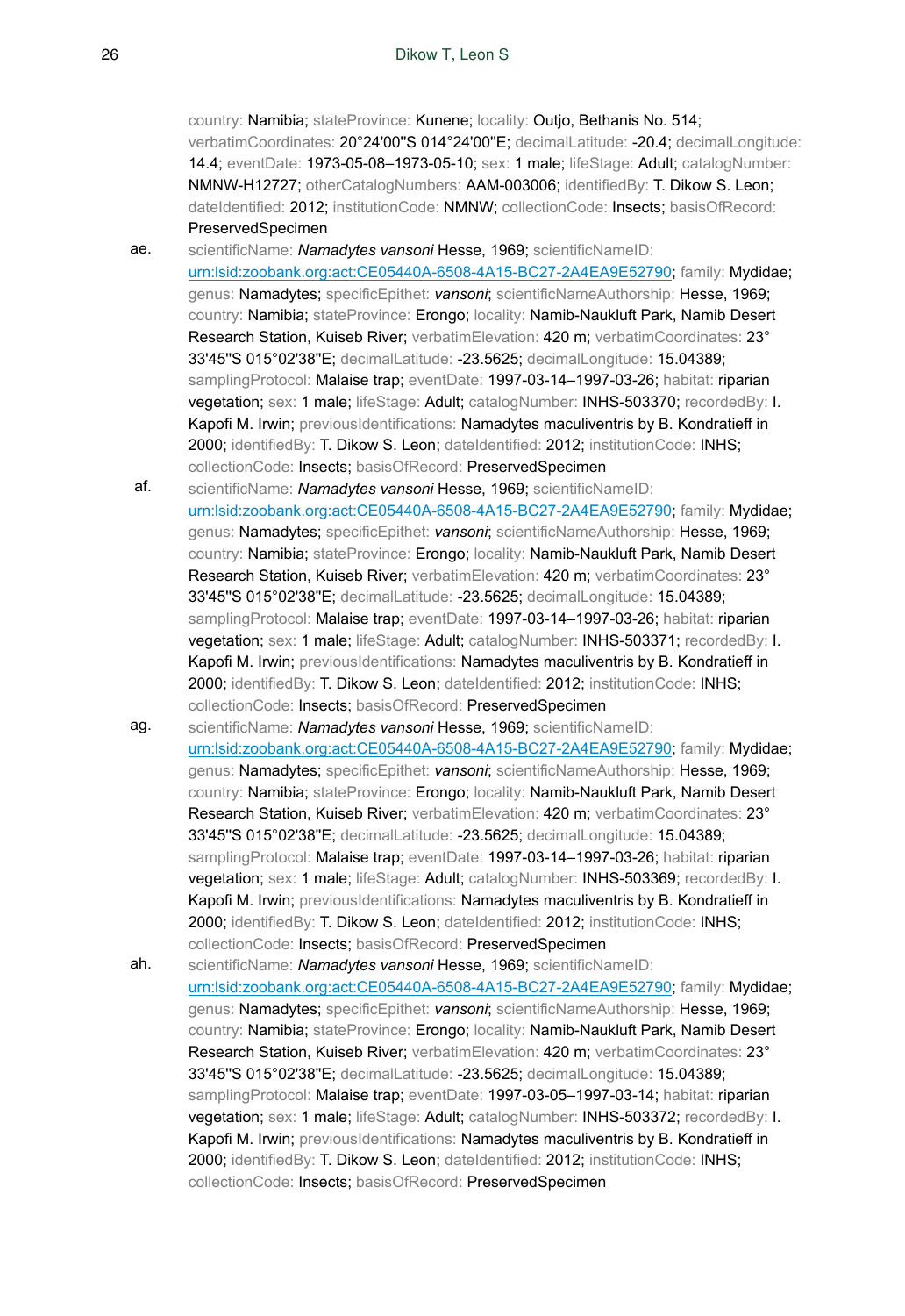- ai. scientificName: *Namadytes vansoni* Hesse, 1969; scientificNameID: urn:lsid:zoobank.org:act:CE05440A-6508-4A15-BC27-2A4EA9E52790; family: Mydidae; genus: Namadytes; specificEpithet: *vansoni*; scientificNameAuthorship: Hesse, 1969; country: Namibia; stateProvince: Erongo; locality: Namib-Naukluft Park, Namib Desert Research Station, Kuiseb River; verbatimElevation: 420 m; verbatimCoordinates: 23° 33'45''S 015°02'38''E; decimalLatitude: -23.5625; decimalLongitude: 15.04389; samplingProtocol: Malaise trap; eventDate: 1997-03-05–1997-03-14; habitat: riparian vegetation; sex: 1 male; lifeStage: Adult; catalogNumber: AAM-002998; recordedBy: I. Kapofi M. Irwin; otherCatalogNumbers: AAM-002998; identifiedBy: T. Dikow S. Leon; dateIdentified: 2012; institutionCode: CSCA; collectionCode: Insects; basisOfRecord: PreservedSpecimen
- aj. scientificName: *Namadytes vansoni* Hesse, 1969; scientificNameID: urn:lsid:zoobank.org:act:CE05440A-6508-4A15-BC27-2A4EA9E52790; family: Mydidae; genus: Namadytes; specificEpithet: *vansoni*; scientificNameAuthorship: Hesse, 1969; country: Namibia; stateProvince: Kunene; locality: Duineveld No. 529, SW Khorixas; verbatimCoordinates: 20°47'00"S 014°38'00"E; decimalLatitude: -20.78333; decimalLongitude: 14.63333; eventDate: 1978-05-14; sex: 1 male; lifeStage: Adult; catalogNumber: SAM-DIP-A012469; recordedBy: V. Whitehead; otherCatalogNumbers: AAM-003043; identifiedBy: T. Dikow S. Leon; dateIdentified: 2012; institutionCode: SAMC; collectionCode: Insects; basisOfRecord: PreservedSpecimen
- ak. scientificName: *Namadytes vansoni* Hesse, 1969; scientificNameID: urn:lsid:zoobank.org:act:CE05440A-6508-4A15-BC27-2A4EA9E52790; family: Mydidae; genus: Namadytes; specificEpithet: *vansoni*; scientificNameAuthorship: Hesse, 1969; country: Namibia; stateProvince: Kunene; locality: Duineveld No. 529, SW Khorixas; verbatimCoordinates: 20°47'00"S 014°38'00"E; decimalLatitude: -20.78333; decimalLongitude: 14.63333; eventDate: 1978-05-14; sex: 1 male; lifeStage: Adult; catalogNumber: SAM-DIP-A012467; recordedBy: V. Whitehead; otherCatalogNumbers: AAM-003046; identifiedBy: T. Dikow S. Leon; dateIdentified: 2012; institutionCode: SAMC; collectionCode: Insects; basisOfRecord: PreservedSpecimen
- al. scientificName: *Namadytes vansoni* Hesse, 1969; scientificNameID: urn:lsid:zoobank.org:act:CE05440A-6508-4A15-BC27-2A4EA9E52790; family: Mydidae; genus: Namadytes; specificEpithet: *vansoni*; scientificNameAuthorship: Hesse, 1969; country: Namibia; stateProvince: Kunene; locality: Duineveld No. 529, SW Khorixas; verbatimCoordinates: 20°47'00"S 014°38'00"E; decimalLatitude: -20.78333; decimalLongitude: 14.63333; eventDate: 1978-05-14; sex: 1 male; lifeStage: Adult; catalogNumber: SAM-DIP-A012469; recordedBy: V. Whitehead; otherCatalogNumbers: AAM-003048; identifiedBy: T. Dikow S. Leon; dateIdentified: 2012; institutionCode: SAMC; collectionCode: Insects; basisOfRecord: PreservedSpecimen
- am. scientificName: *Namadytes vansoni* Hesse, 1969; scientificNameID: urn:lsid:zoobank.org:act:CE05440A-6508-4A15-BC27-2A4EA9E52790; family: Mydidae; genus: Namadytes; specificEpithet: *vansoni*; scientificNameAuthorship: Hesse, 1969; country: Namibia; stateProvince: Kunene; locality: Duineveld No. 529, SW Khorixas; verbatimCoordinates: 20°47'00"S 014°38'00"E; decimalLatitude: -20.78333; decimalLongitude: 14.63333; eventDate: 1978-05-14; sex: 1 male; lifeStage: Adult; catalogNumber: SAM-DIP-A012469; recordedBy: V. Whitehead; otherCatalogNumbers: AAM-003047; identifiedBy: T. Dikow S. Leon; dateIdentified: 2012; institutionCode: SAMC; collectionCode: Insects; basisOfRecord: PreservedSpecimen an. scientificName: *Namadytes vansoni* Hesse, 1969; scientificNameID:
	- urn:lsid:zoobank.org:act:CE05440A-6508-4A15-BC27-2A4EA9E52790; family: Mydidae; genus: Namadytes; specificEpithet: *vansoni*; scientificNameAuthorship: Hesse, 1969;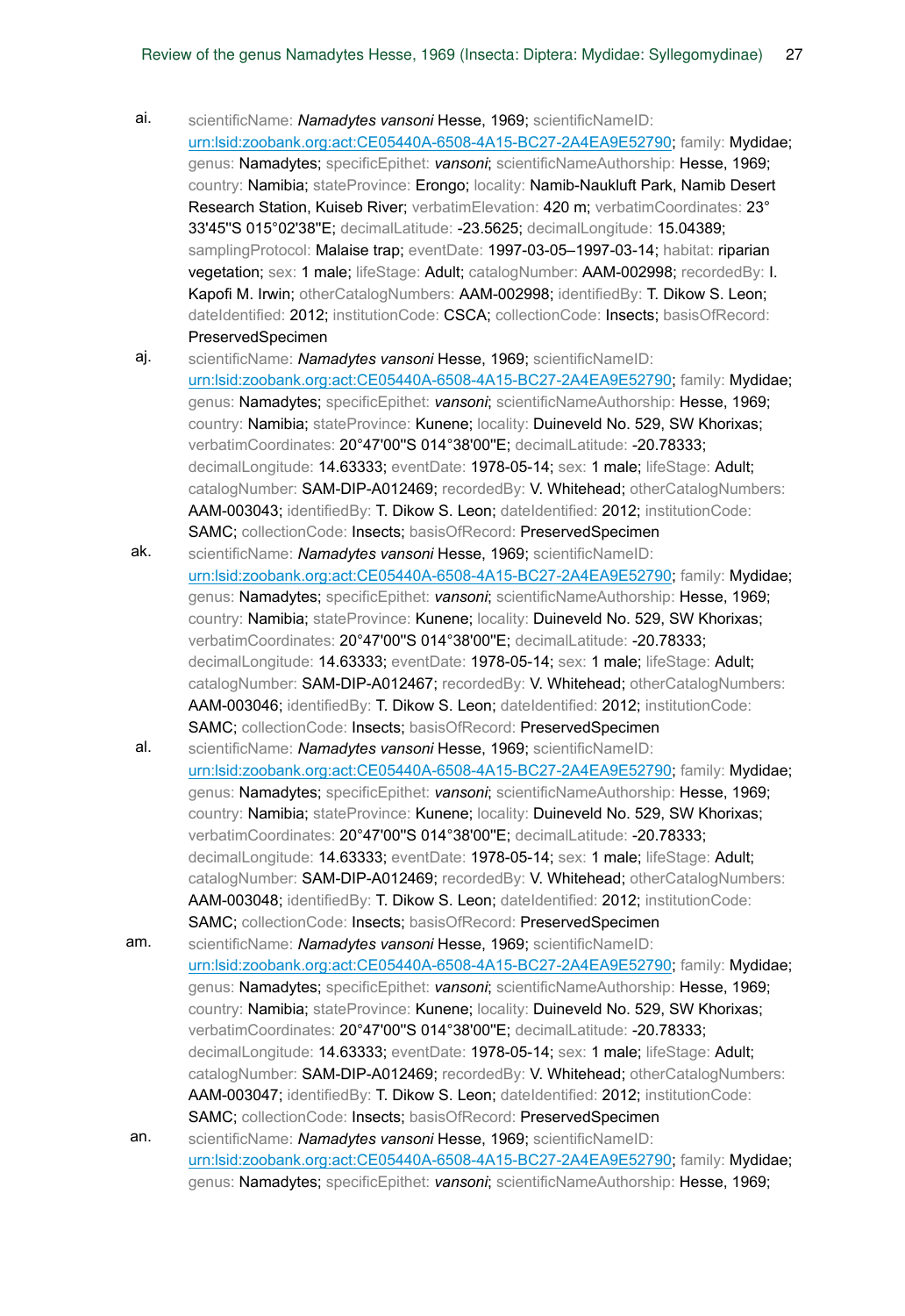country: Namibia; stateProvince: Kunene; locality: Duineveld No. 529, SW Khorixas; verbatimCoordinates: 20°47'00"S 014°38'00"E; decimalLatitude: -20.78333; decimalLongitude: 14.63333; eventDate: 1978-05-14; sex: 1 female; lifeStage: Adult; catalogNumber: SAM-DIP-A012470; recordedBy: V. Whitehead; otherCatalogNumbers: AAM-003050; identifiedBy: T. Dikow S. Leon; dateIdentified: 2012; institutionCode: SAMC; collectionCode: Insects; basisOfRecord: PreservedSpecimen

ao. scientificName: *Namadytes vansoni* Hesse, 1969; scientificNameID: urn:lsid:zoobank.org:act:CE05440A-6508-4A15-BC27-2A4EA9E52790; family: Mydidae; genus: Namadytes; specificEpithet: *vansoni*; scientificNameAuthorship: Hesse, 1969; country: Namibia; stateProvince: Kunene; locality: Duineveld No. 529, SW Khorixas; verbatimCoordinates: 20°47'00"S 014°38'00"E; decimalLatitude: -20.78333; decimalLongitude: 14.63333; eventDate: 1978-05-14; sex: 1 female; lifeStage: Adult; catalogNumber: SAM-DIP-A012468; recordedBy: V. Whitehead; otherCatalogNumbers: AAM-003041; identifiedBy: T. Dikow S. Leon; dateIdentified: 2012; institutionCode: SAMC; collectionCode: Insects; basisOfRecord: PreservedSpecimen

- ap. scientificName: *Namadytes vansoni* Hesse, 1969; scientificNameID: urn:lsid:zoobank.org:act:CE05440A-6508-4A15-BC27-2A4EA9E52790; family: Mydidae; genus: Namadytes; specificEpithet: *vansoni*; scientificNameAuthorship: Hesse, 1969; country: Namibia; stateProvince: Kunene; locality: Duineveld No. 529, SW Khorixas; verbatimCoordinates: 20°47'00"S 014°38'00"E; decimalLatitude: -20.78333; decimalLongitude: 14.63333; eventDate: 1978-05-14; sex: 1 female; lifeStage: Adult; catalogNumber: SAM-DIP-A012470; recordedBy: V. Whitehead; otherCatalogNumbers: AAM-003042; identifiedBy: T. Dikow S. Leon; dateIdentified: 2012; institutionCode: SAMC; collectionCode: Insects; basisOfRecord: PreservedSpecimen
- aq. scientificName: *Namadytes vansoni* Hesse, 1969; scientificNameID: urn:lsid:zoobank.org:act:CE05440A-6508-4A15-BC27-2A4EA9E52790; family: Mydidae; genus: Namadytes; specificEpithet: *vansoni*; scientificNameAuthorship: Hesse, 1969; country: Namibia; stateProvince: Kunene; locality: Duineveld No. 529, SW Khorixas; verbatimCoordinates: 20°47'00"S 014°38'00"E; decimalLatitude: -20.78333; decimalLongitude: 14.63333; eventDate: 1978-05-14; sex: 1 female; lifeStage: Adult; catalogNumber: SAM-DIP-A012470; recordedBy: V. Whitehead; otherCatalogNumbers: AAM-003044; identifiedBy: T. Dikow S. Leon; dateIdentified: 2012; institutionCode: SAMC; collectionCode: Insects; basisOfRecord: PreservedSpecimen
- ar. scientificName: *Namadytes vansoni* Hesse, 1969; scientificNameID: urn:lsid:zoobank.org:act:CE05440A-6508-4A15-BC27-2A4EA9E52790; family: Mydidae; genus: Namadytes; specificEpithet: *vansoni*; scientificNameAuthorship: Hesse, 1969; country: Namibia; stateProvince: Kunene; locality: Duineveld No. 529, SW Khorixas; verbatimCoordinates: 20°47'00''S 014°38'00''E; decimalLatitude: -20.78333; decimalLongitude: 14.63333; eventDate: 1978-05-14; sex: 1 female; lifeStage: Adult; catalogNumber: SAM-DIP-A012470; recordedBy: V. Whitehead; otherCatalogNumbers: AAM-003051; identifiedBy: T. Dikow S. Leon; dateIdentified: 2012; institutionCode: SAMC; collectionCode: Insects; basisOfRecord: PreservedSpecimen
- as. scientificName: *Namadytes vansoni* Hesse, 1969; scientificNameID: urn:lsid:zoobank.org:act:CE05440A-6508-4A15-BC27-2A4EA9E52790; family: Mydidae; genus: Namadytes; specificEpithet: *vansoni*; scientificNameAuthorship: Hesse, 1969; country: Namibia; stateProvince: Kunene; locality: Duineveld No. 529, SW Khorixas; verbatimCoordinates: 20°47'00"S 014°38'00"E; decimalLatitude: -20.78333; decimalLongitude: 14.63333; eventDate: 1978-05-14; sex: 1 female; lifeStage: Adult; catalogNumber: SAM-DIP-A012468; recordedBy: V. Whitehead; otherCatalogNumbers: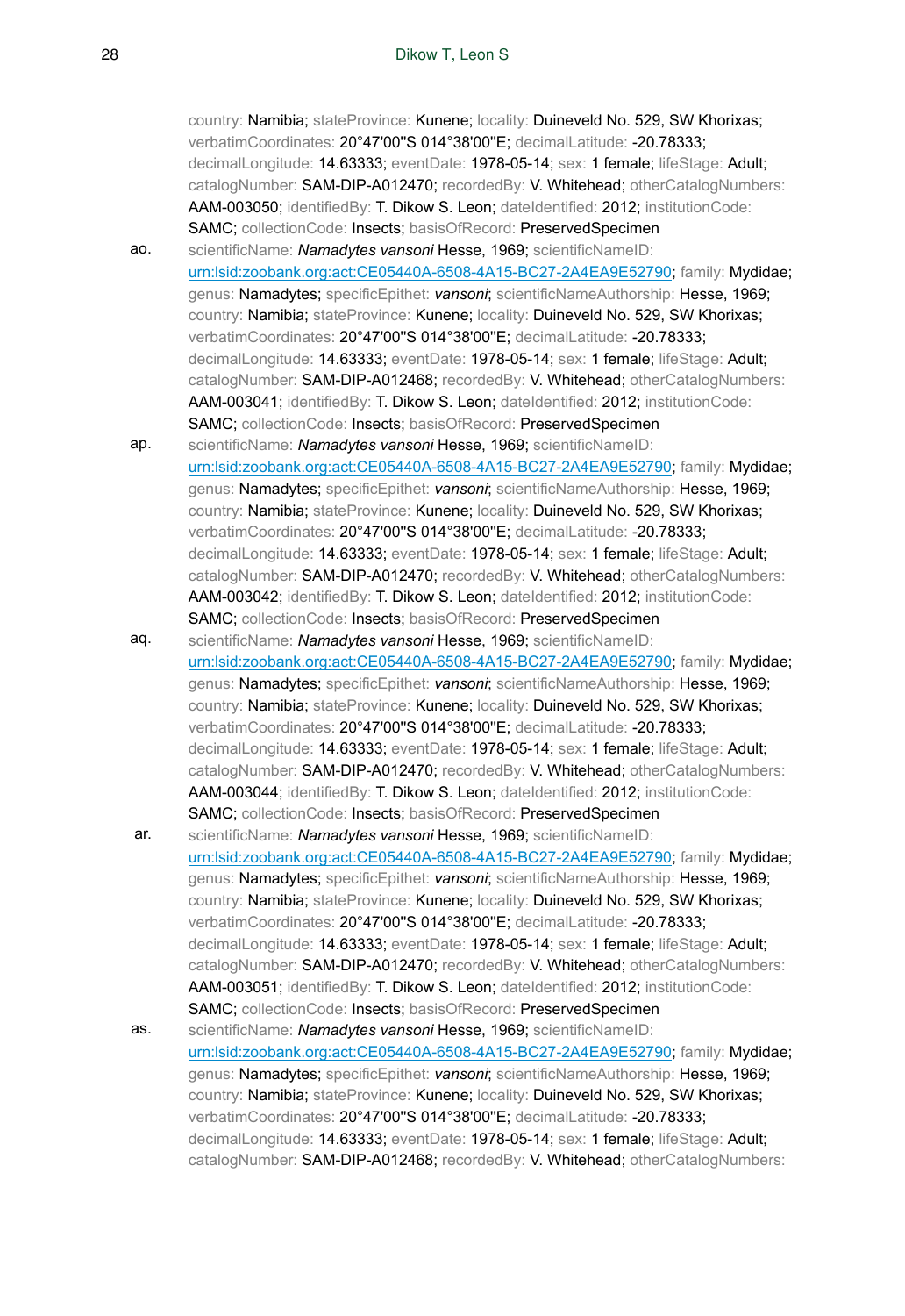AAM-003045; identifiedBy: T. Dikow S. Leon; dateIdentified: 2012; institutionCode: SAMC; collectionCode: Insects; basisOfRecord: PreservedSpecimen

- at. scientificName: *Namadytes vansoni* Hesse, 1969; scientificNameID: urn:lsid:zoobank.org:act:CE05440A-6508-4A15-BC27-2A4EA9E52790; family: Mydidae; genus: Namadytes; specificEpithet: *vansoni*; scientificNameAuthorship: Hesse, 1969; country: Namibia; stateProvince: Kunene; locality: Rooiberg No. 517, W Khorixas; verbatimCoordinates: 20°27'00''S 014°35'00''E; decimalLatitude: -20.45; decimalLongitude: 14.58333; eventDate: 1978-05-14; sex: 1 male; lifeStage: Adult; catalogNumber: SAM-DIP-A012474; recordedBy: V. Whitehead; otherCatalogNumbers: AAM-003040; identifiedBy: T. Dikow S. Leon; dateIdentified: 2012; institutionCode: SAMC; collectionCode: Insects; basisOfRecord: PreservedSpecimen
- au. scientificName: *Namadytes vansoni* Hesse, 1969; scientificNameID: urn:lsid:zoobank.org:act:CE05440A-6508-4A15-BC27-2A4EA9E52790; family: Mydidae; genus: Namadytes; specificEpithet: *vansoni*; scientificNameAuthorship: Hesse, 1969; country: Namibia; stateProvince: Kunene; locality: Rooiberg No. 517, W Khorixas; verbatimCoordinates: 20°27'00''S 014°35'00''E; decimalLatitude: -20.45; decimalLongitude: 14.58333; eventDate: 1978-05-14; sex: 1 male; lifeStage: Adult; catalogNumber: SAM-DIP-A012479; recordedBy: V. Whitehead; otherCatalogNumbers: AAM-003038; identifiedBy: T. Dikow S. Leon; dateIdentified: 2012; institutionCode: SAMC; collectionCode: Insects; basisOfRecord: PreservedSpecimen
- av. scientificName: *Namadytes vansoni* Hesse, 1969; scientificNameID: urn:lsid:zoobank.org:act:CE05440A-6508-4A15-BC27-2A4EA9E52790; family: Mydidae; genus: Namadytes; specificEpithet: *vansoni*; scientificNameAuthorship: Hesse, 1969; country: Namibia; stateProvince: Kunene; locality: Rooiberg No. 517, W Khorixas; verbatimCoordinates: 20°27'00''S 014°35'00''E; decimalLatitude: -20.45; decimalLongitude: 14.58333; eventDate: 1978-05-14; sex: 1 female; lifeStage: Adult; catalogNumber: SAM-DIP-A012473; recordedBy: V. Whitehead; otherCatalogNumbers: AAM-003039; identifiedBy: T. Dikow S. Leon; dateIdentified: 2012; institutionCode: SAMC; collectionCode: Insects; basisOfRecord: PreservedSpecimen
- aw. scientificName: *Namadytes vansoni* Hesse, 1969; scientificNameID: urn:lsid:zoobank.org:act:CE05440A-6508-4A15-BC27-2A4EA9E52790; family: Mydidae; genus: Namadytes; specificEpithet: *vansoni*; scientificNameAuthorship: Hesse, 1969; country: Namibia; stateProvince: Karas; county: Namaland; locality: Mukorob No. 14; verbatimCoordinates: 25°29'00''S 018°10'00''E; decimalLatitude: -25.48333; decimalLongitude: 18.16667; eventDate: 1974-04-12–1974-04-14; sex: 1 female; lifeStage: Adult; catalogNumber: NMNW-H18283; otherCatalogNumbers: AAM-003012; identifiedBy: T. Dikow S. Leon; dateIdentified: 2012; institutionCode: NMNW; collectionCode: Insects; basisOfRecord: PreservedSpecimen
- ax. scientificName: *Namadytes vansoni* Hesse, 1969; scientificNameID: urn:lsid:zoobank.org:act:CE05440A-6508-4A15-BC27-2A4EA9E52790; family: Mydidae; genus: Namadytes; specificEpithet: *vansoni*; scientificNameAuthorship: Hesse, 1969; country: Namibia; stateProvince: Karas; county: Namaland; locality: Mukorob No. 14; verbatimCoordinates: 25°29'00''S 018°10'00''E; decimalLatitude: -25.48333; decimalLongitude: 18.16667; eventDate: 1974-04-12–1974-04-14; sex: 1 male; lifeStage: Adult; catalogNumber: NMNW-H18282; otherCatalogNumbers: AAM-003010; identifiedBy: T. Dikow S. Leon; dateIdentified: 2012; institutionCode: NMNW; collectionCode: Insects; basisOfRecord: PreservedSpecimen ay. scientificName: *Namadytes vansoni* Hesse, 1969; scientificNameID:
	- urn:lsid:zoobank.org:act:CE05440A-6508-4A15-BC27-2A4EA9E52790; family: Mydidae; genus: Namadytes; specificEpithet: *vansoni*; scientificNameAuthorship: Hesse, 1969;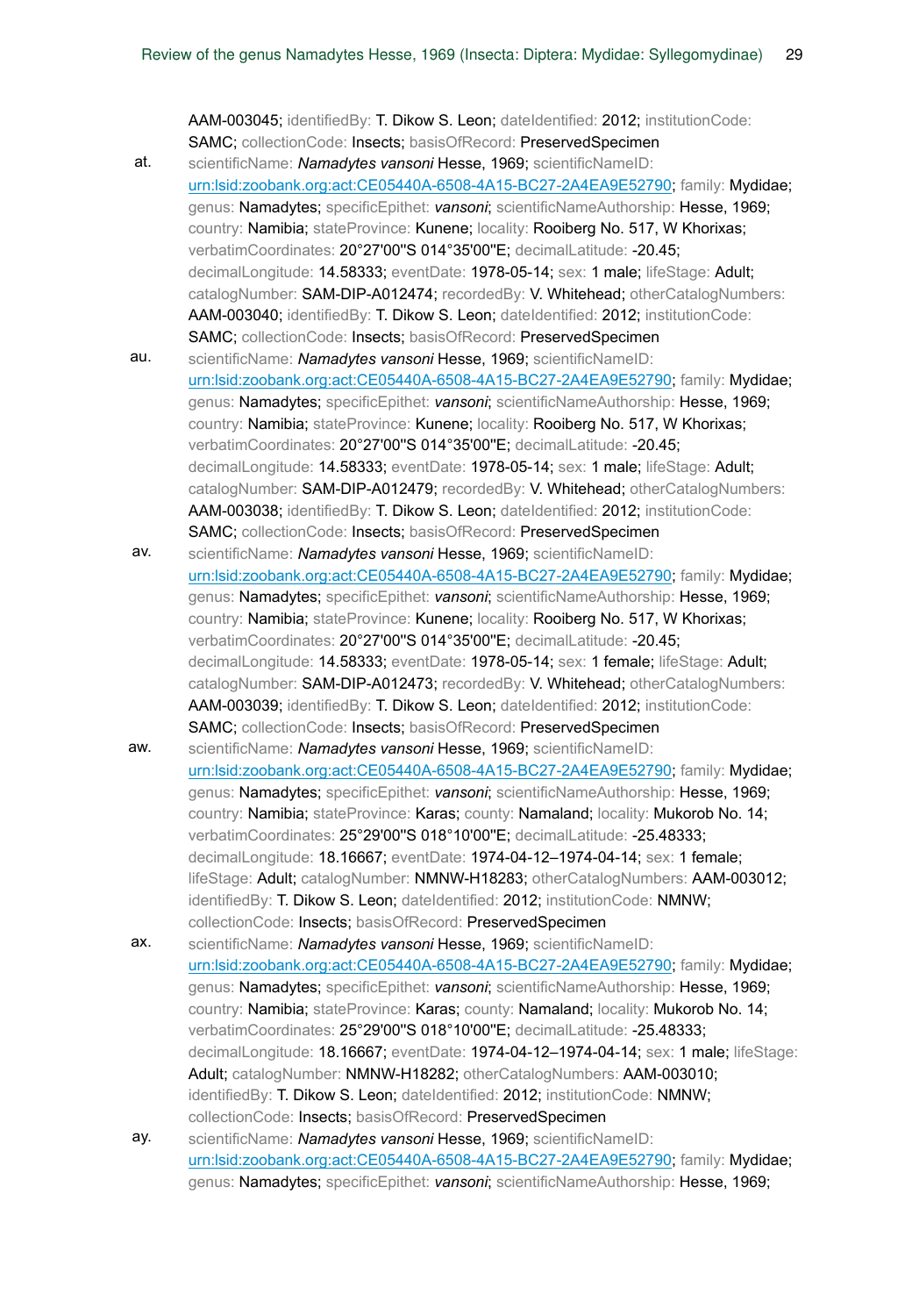country: Namibia; stateProvince: Erongo; locality: Windhoek, 158 km W; verbatimCoordinates: 22°44'21''S 015°55'57''E; decimalLatitude: -22.73917; decimalLongitude: 15.9325; eventDate: 1983-04-22; habitat: thornveld in dry river bed; sex: 1 male; lifeStage: Adult; catalogNumber: AAM-002987; recordedBy: J. Londt B. Stuckenberg; otherCatalogNumbers: AAM-002987; identifiedBy: T. Dikow S. Leon; dateIdentified: 2012; institutionCode: NMSA; collectionCode: Insects; basisOfRecord: PreservedSpecimen

az. scientificName: *Namadytes vansoni* Hesse, 1969; scientificNameID: urn:lsid:zoobank.org:act:CE05440A-6508-4A15-BC27-2A4EA9E52790; family: Mydidae; genus: Namadytes; specificEpithet: *vansoni*; scientificNameAuthorship: Hesse, 1969; country: Namibia; stateProvince: Erongo; locality: Windhoek, 158 km W; verbatimCoordinates: 22°44'21''S 015°55'57''E; decimalLatitude: -22.73917; decimalLongitude: 15.9325; eventDate: 1983-04-22; habitat: thornveld in dry river bed; sex: 1 male; lifeStage: Adult; catalogNumber: AAM-002988; recordedBy: J. Londt B. Stuckenberg; otherCatalogNumbers: AAM-002988; identifiedBy: T. Dikow S. Leon; dateIdentified: 2012; institutionCode: NMSA; collectionCode: Insects; basisOfRecord: PreservedSpecimen

ba. scientificName: *Namadytes vansoni* Hesse, 1969; scientificNameID: urn:lsid:zoobank.org:act:CE05440A-6508-4A15-BC27-2A4EA9E52790; family: Mydidae; genus: Namadytes; specificEpithet: *vansoni*; scientificNameAuthorship: Hesse, 1969; country: Namibia; stateProvince: Erongo; locality: Gobabeb, Kuiseb River; verbatimCoordinates: 23°33'37''S 015°02'26''E; decimalLatitude: -23.56028; decimalLongitude: 15.04056; eventDate: 1979-12-06; sex: 1 male; lifeStage: Adult; catalogNumber: AAM-002826; recordedBy: R. Wharton; otherCatalogNumbers: AAM-002826; previousIdentifications: Namadytes prozeskyi by R. Wharton in 1979; identifiedBy: T. Dikow S. Leon; dateIdentified: 2012; institutionCode: NMSA; collectionCode: Insects; basisOfRecord: PreservedSpecimen

# **Description**

**Male:** Fig. 9a, b.

Head: brown, in general lightly silver pubescent; width distinctly greater than thorax, interocular distance on vertex larger than at ventral eye margin, vertex between compound eyes  $\pm$  horizontally straight, medially only slightly below dorsal eye margin, parafacial area about as wide as  $\frac{1}{2}$  the width of central facial gibbosity; facial gibbosity distinct, well-developed and discernible in lateral view; mystax white, densely covering entire facial gibbosity; frons not elevated, predominantly apubescent; vertex predominantly apubescent, only lateral margin grey pubescent; postgena lightly grey pubescent; setation: vertex white, frons white, ocp setae white, pocl macrosetae absent; ocellar triangle apubescent; proboscis brown, short, about  $\frac{1}{2}$  length of oral cavity; labellum small, as wide as prementum, as long as prementum, unsclerotized laterally; maxillary palpus cylindrical, light brown, minute.

Antenna: brown, scape and pedicel white setose dorsally and ventrally; postpedicel cylindrical in proximal ½, symmetrically bulbous in distal  $\frac{1}{2}$ , ≥ 7.0 times as long as combined length of scape and pedicel, asetose; apical seta-like sensory element situated apically in cavity on postpedicel.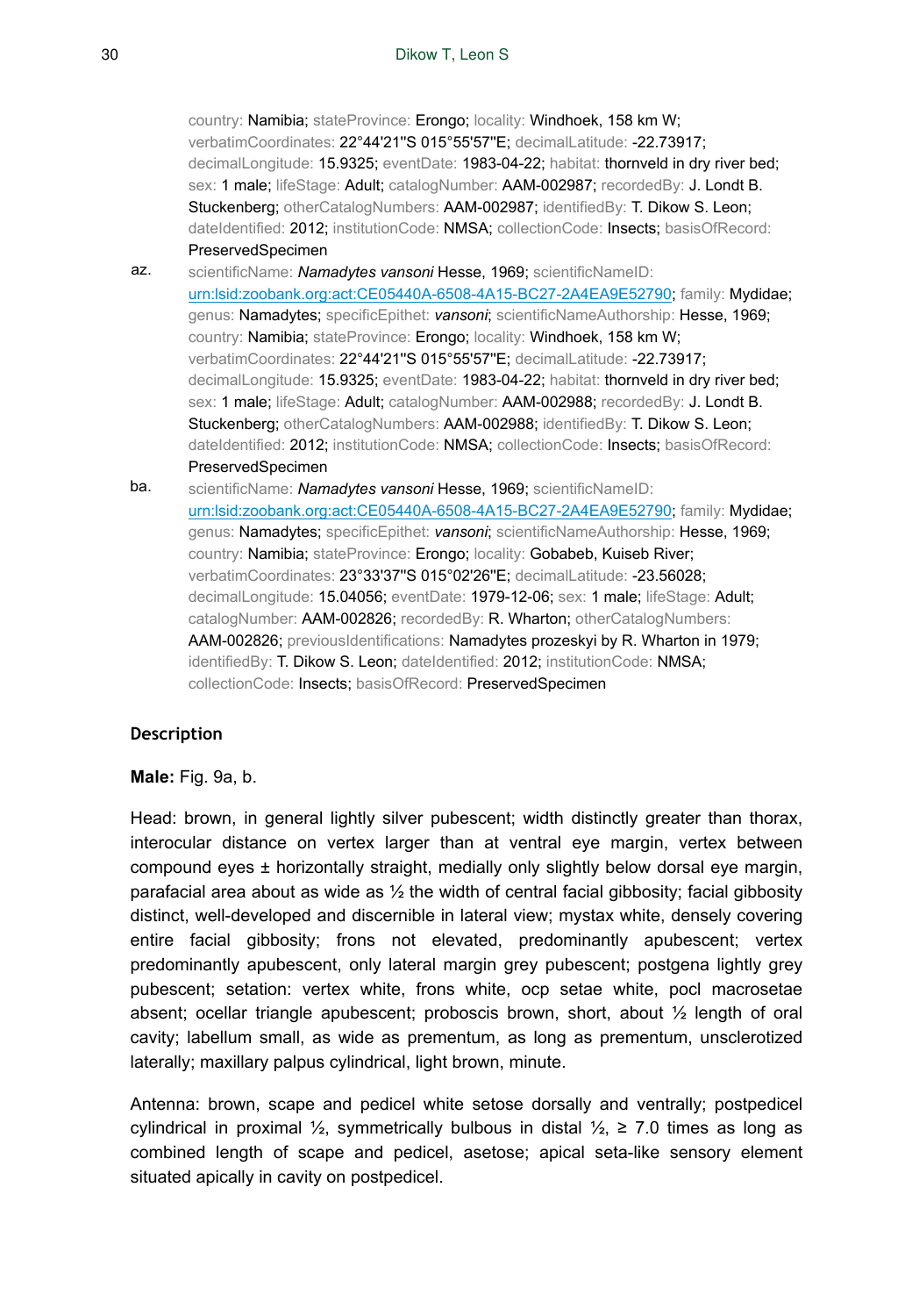![](_page_30_Figure_1.jpeg)

*Namadytes vansoni*.

- **a**:  $\delta$  (AAM-002988, head rotated 180°) dorsal (Morphbank #835189)
- **b**:  $\sqrt{3}$  (AAM-002988, head rotated 180°) lateral (#835191)
- **c**: ♀ (AAM-000456, Holotype) dorsal (#835195)
- **d**: ♀ (AAM-000456, Holotype) lateral (#835197)

Thorax: brown, lightly grey pubescent; scutum uniformly brown, surface entirely smooth, apubescent, scutal setation comprised of long white setae with distinct rows of long dorsocentral setae and dense lateral scutal setae; dc setae pre- and postsuturally white, acr setae absent, lateral scutal setae white, npl setae 0, spal setae 0, pal setae 0; antepronotum dorso-medially with V-shaped indentation; postpronotal lobe light brown, grey pubescent; proepisternum, lateral postpronotum, and postpronotal lobe long white setose; scutellum apubescent, asetose, apical scutellar setae absent; mesopostnotum, anatergite, and katatergite lightly grey pubescent, mesopostnotum asetose, anatergite long white setose, katatergite long white setose; katatergite  $\pm$  flat; anterior anepisternum white setose, supero-posterior anepisternum long white setose; posterior anepimeron long white setose, katepimeron long white setose; metanepisternum grey pubescent, asetose, metepimeron ± flat, yellow, grey pubescent, long white setose; infra-halter sclerite white setose.

Leg: light brown to brown, setation predominantly white; pro, mes, and met coxa lightly white pubescent, long white setose; met trochanter setose medially; femur light brown to brown, met femur evenly clubbed in distal  $3/4$ , in distal  $\frac{1}{2}$  macrosetose, 1 antero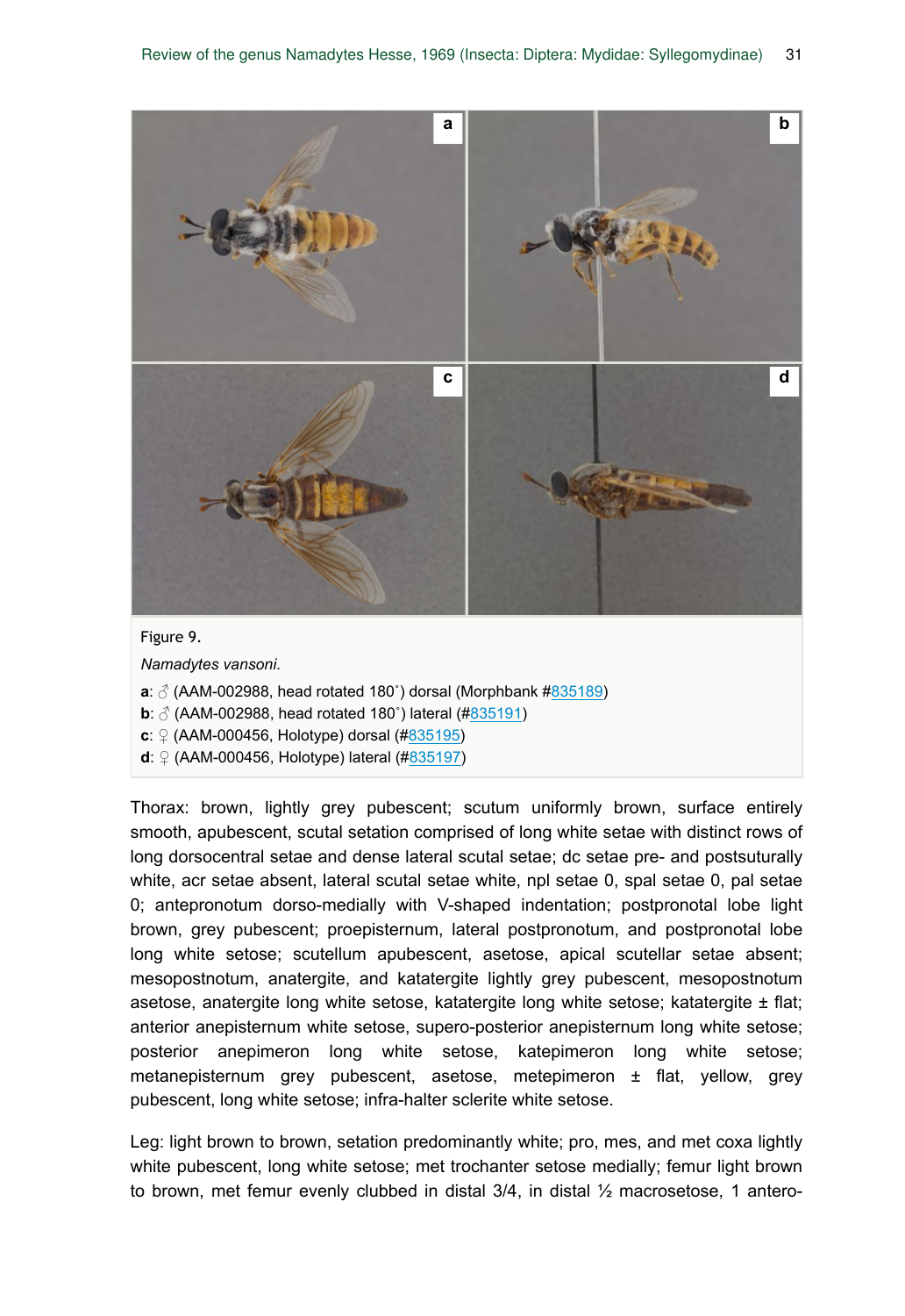ventral and 1 postero-ventral row of macrosetae, postero-ventrally long white, erect setose proximally with setae arranged in distinct row; pro, mes, and met tibia straight, met tibia cylindrical, ventral keel absent, latero-posteriorly long white, erect setose with setae arranged in distinct row; pro and mes tarsomere 1 longer than tarsomere 2, but less than combined length of tarsomeres 2–3, met tarsomere 1 as long as combined length of tarsomeres 2–4; pulvillus well-developed, as long as well-developed claw, and as wide as base of claw; empodium absent.

![](_page_31_Figure_2.jpeg)

Wing: length = 7.1–8.9 mm; hyaline throughout, veins brown, microtrichia absent; cells  $r_1$ ,  $r_4$ ,  $r_5$ ,  $m_3$ , + cu*p* closed except  $r_5$  open; C terminates at junction with M<sub>1</sub> (or M<sub>1</sub>+M<sub>2</sub>);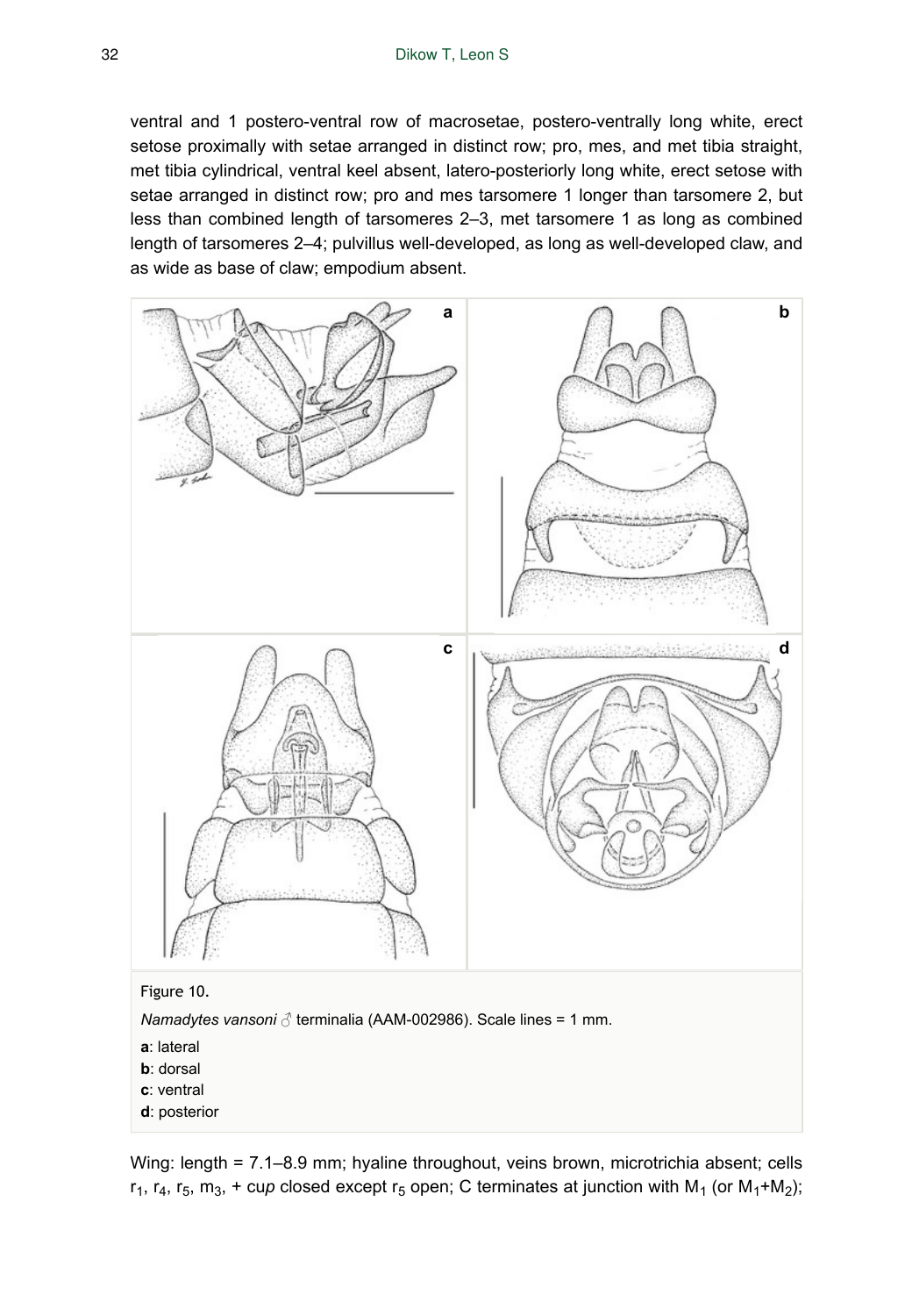$\mathsf{R}_4$  terminates in  $\mathsf{R}_4$ ;  $\mathsf{R}_5$  terminates in  $\mathsf{R}_4$ ; stump vein  $(\mathsf{R}_3)$  at base of  $\mathsf{R}_4$  present, short not reaching R<sub>2</sub>; R<sub>4</sub> and R<sub>5</sub> widest apart medially; r-m distinct, R<sub>4+5</sub> and M<sub>1</sub> apart, connected by crossvein; M<sub>1</sub> straight at r-m (not curving anteriorly), M<sub>1</sub> (or M<sub>1</sub>+M<sub>2</sub>) terminates in C; CuA<sub>1</sub> and CuA<sub>2</sub> split proximally to m-cu (cell m<sub>3</sub> narrow proximally); M<sub>3</sub> +CuA<sub>1</sub> do not terminate together in C; A<sub>1</sub> undulating, cell a<sub>1</sub> wide, A<sub>1</sub> and wing margin further apart proximally than distally; alula well-developed; halter light brown.

Abdomen: yellow to brown; setation comprised of dense white setae, surface entirely smooth; T1 brown, T2 predominantly yellow with brown medially and antero-laterally, T3–7 yellow with brown antero-laterally; T1 and anterior ½ of T2 long white setose, remaining T short white setose; T predominantly apubescent; S1–7 light brown; S1–7 short white setose; S predominantly apubescent; T2–4 parallel-sided and not constricted waist-like; bullae on T2 black, transversely elongate, surface entirely smooth, T2 surface anterior to bullae smooth.

 $\beta$  terminalia: Fig. 10.

**Female:** Fig. 9c, d.

Head: mystax white, covering entire facial gibbosity, sparse; pocl macrosetae white.

Antenna: postpedicel  $\geq 5.0 - \geq 6.0$  times as long as combined length of scape and pedicel.

Thorax: scutum predominantly brown pubescent, narrow sublateral stripes (wider anteriorly) and lateral and posterior margins grey pubescent, scutal setation comprised of scattered short white setae; scutellum grey pubescent proximally, apubescent distally; supero-posterior anepisternum short white setose; posterior anepimeron short white setose, katepimeron short white setose; metepimeron light brown or yellow, grey pubescent, short white setose.

Leg: setation yellow; met femur ± cylindrical only slightly wider than pro and mes femur, postero-ventrally regular setose only; met tibia latero-posteriorly regular setose only; pulvillus reduced, half length of well-developed claw.

Wing: length = 10.9–14.2 mm; hyaline throughout, slightly brown stained along veins.

Abdomen: setation comprised of sparsely scattered short yellow setae; T1–5 brown with yellow posterior margin, T6 brown (sometimes yellow posteriorly), T7 brown; T1–7 sparsely yellow setose; S1–7 brown; S1–7 sparsely short yellow setose.

 $\degree$  genitalia: 8–9 acanthophorite spines per plate.

# **Diagnosis**

This large species (wing length in males 7.1–8.9 mm and in females 10.9–14.2 mm) is distinguished from congeners by the wing venation in that cell  $r_5$  is open and therefore  $M_1$  terminates in C (and not in R<sub>1</sub>), the predominantly apubescent vertex, the short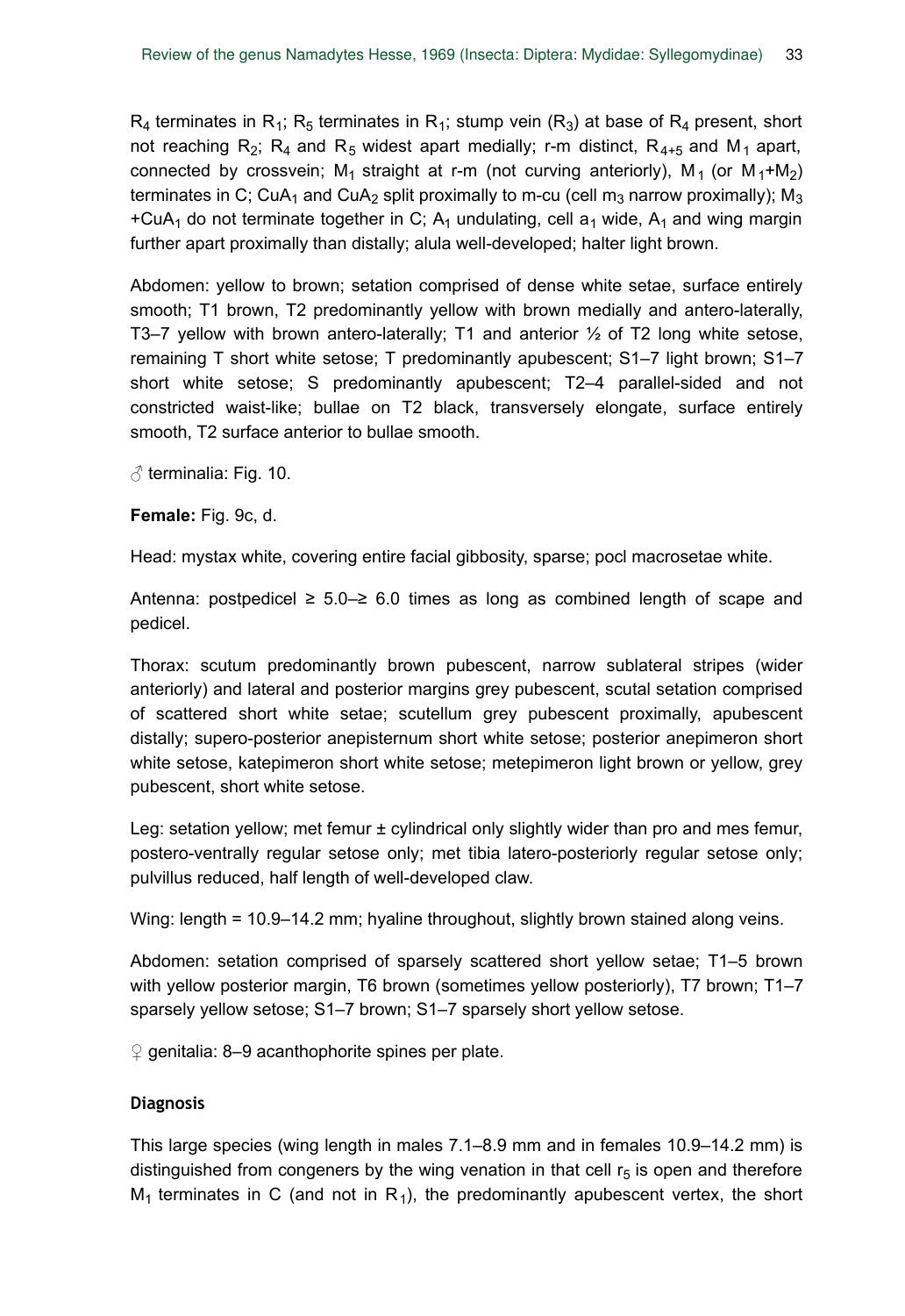proboscis that is only about half the length of the oral cavity, the long white setose anatergite, and the setose katepimeron.

### **Distribution**

Namibia (Erongo, Karas, Kunene) (Fig. 6).

### **Biology**

**Flight behavior:** Females of this species (as *Namadytes prozeskyi* syn. nov.) were observed by Wharton (1982) to have a hop-like flight in contrast to the low-flying males, which show the characteristic rapid gliding flight behavior in order to locate females for mating. A similar observation has recently been made for *Namibimydas psamminos* Dikow, 2012 (Dikow 2012, p. 92).

**Oviposition:** Females usually oviposited in shallow depressions, such as hoof prints and in particular on the lip of these prints, in the sandy Kuiseb river bed and followed a Mydidae-characteristic oviposition sequence of sand-ovipositing species (for details see Wharton 1982, p. 149). The insertion of the abdomen into the sand took about 9 seconds while the egg-laying with buried abdomen lasted for 6 seconds. The eggs were orange, hyaline, and pear-shaped and measured 2 x 1 mm (length x maximum width).

**Habitat:** *N. vansoni* has been collected in riparian vegetation along a dry river bed, in thornveld in a dry river bed, and on barren gravel plains.

### **Taxon discussion**

This species exhibits substantial intra-specific variation (Figs 9, 11) and is the most variable species. However, it is also the species known from the most specimens (61 specimens in total) and has the largest geographic range. Prior to this study, *Namadytes vansoni* is only known from the sole female holotype (Fig. 9c, d). Only through female and male specimens collected during a single collecting event is it possible to associate both sexes and hence appreciate the pronounced sexual dimorphism (Figs 9a, c, 11). Hesse (1969) hints in the description of *Namadytes prozeskyi*, which is also only known from a single female holotype, at the similarity to *Namadytes vansoni* and while he provides quite a few minor differences, we attribute these to intra-specific variation. With the increased number of specimens available in our study, we cannot differentiate the two species and therefore synonymize *Namadytes prozeskyi* (described on page 282) with *Namadytes vansoni* (described on page 280) by page priority.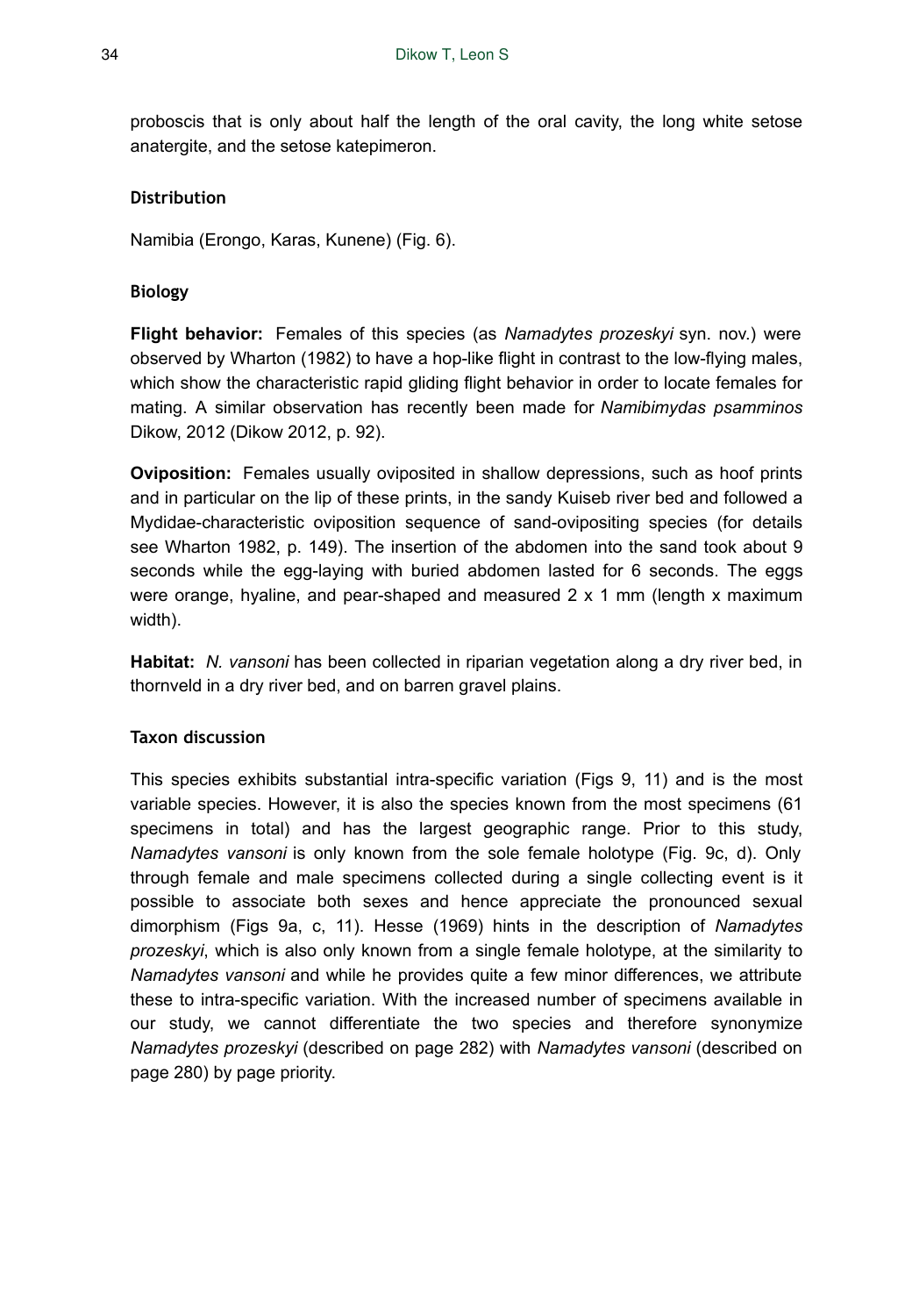![](_page_34_Figure_1.jpeg)

# **Type locality**

Namibia: Karas: Seeheim (26°48'53''S, 017°47'57''E) (Fig. 6).

### **Biodiversity hotspot**

Not known to occur in any of the southern African biodiversity hotspots (Cape Floristic Region, Maputaland-Pondoland-Albany, or Succulent Karoo) (Fig. 6).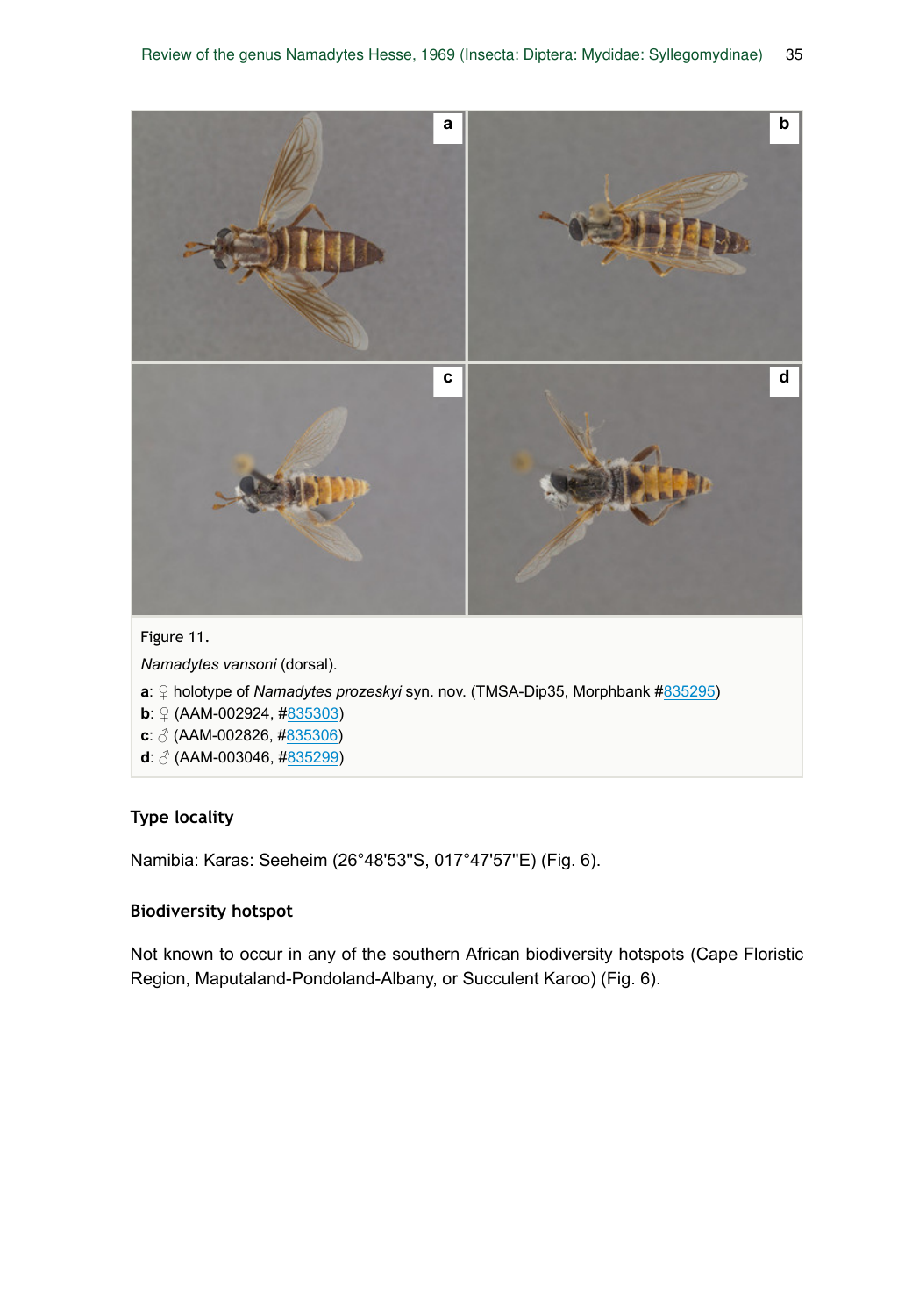# **Identification keys**

### **Key to** *Namadytes* **species**

There is considerable sexual dimorphism and the setation, for example on the anatergites, is always easier to observe in males. Intraspecific variation in the abdominal coloration, especially in females, is likewise substantial.

|               | Anatergite setose; cell $r_5$ open $(M_{1+2}$ terminating into C); proboscis about<br>1/2 length of oral cavity; katepimeron setose                                                                                                                                                                                                                                                                                                                               | vansoni        |
|---------------|-------------------------------------------------------------------------------------------------------------------------------------------------------------------------------------------------------------------------------------------------------------------------------------------------------------------------------------------------------------------------------------------------------------------------------------------------------------------|----------------|
|               | Anatergite asetose; cell $r_5$ closed ( $M_{1+2}$ terminating into $R_1$ ); proboscis<br>short, less than 1/2 length of oral cavity; katepimeron asetose                                                                                                                                                                                                                                                                                                          | 2              |
| $\mathcal{P}$ | Infra-halter sclerite (ventral to halter base and posterior to metathoracic<br>spiracle) with only very few white setae (Fig. 12b); metathoracic femur<br>with only short, appressed yellowish setae dorsally; postpedicel only<br>about 4 times as long as scape and pedicel combined; mystacal setae<br>white or yellow and only sparsely covering facial gibbosity; smaller flies:<br>male wing length = $6.6 - 8.1$ mm, female wing length = $10.6 - 11.9$ mm | cimbebasiensis |
|               | Infra-halter sclerite long white setose (Fig. 12c); metathoracic femur with<br>long, erect white setae dorsally; postpedicel about 7 times as long as<br>scape and pedicel combined; mystacal setae white and densely covering<br>facial gibbosity; larger flies: male wing length = 9.6-12.2 mm, females<br>unknown                                                                                                                                              | maculiventris  |

![](_page_35_Picture_5.jpeg)

![](_page_35_Picture_6.jpeg)

Figure 12.

Antepronotum and infra-halter sclerite of *Namadytes* species.

**a**: Antepronotum with V-shaped indentation of *Namadytes cimbebasiensis* in dorsal view (♂ AAM-003021, Morphbank #835220).

**b**: Sparsely setose infra-halter sclerite of *Namadytes cimbebasiensis* in lateral view (♂ AAM-003021, #835222).

**c**: Densely setose infra-halter sclerite of *Namadytes vansoni* in lateral view (♂ AAM-002899, # 835290)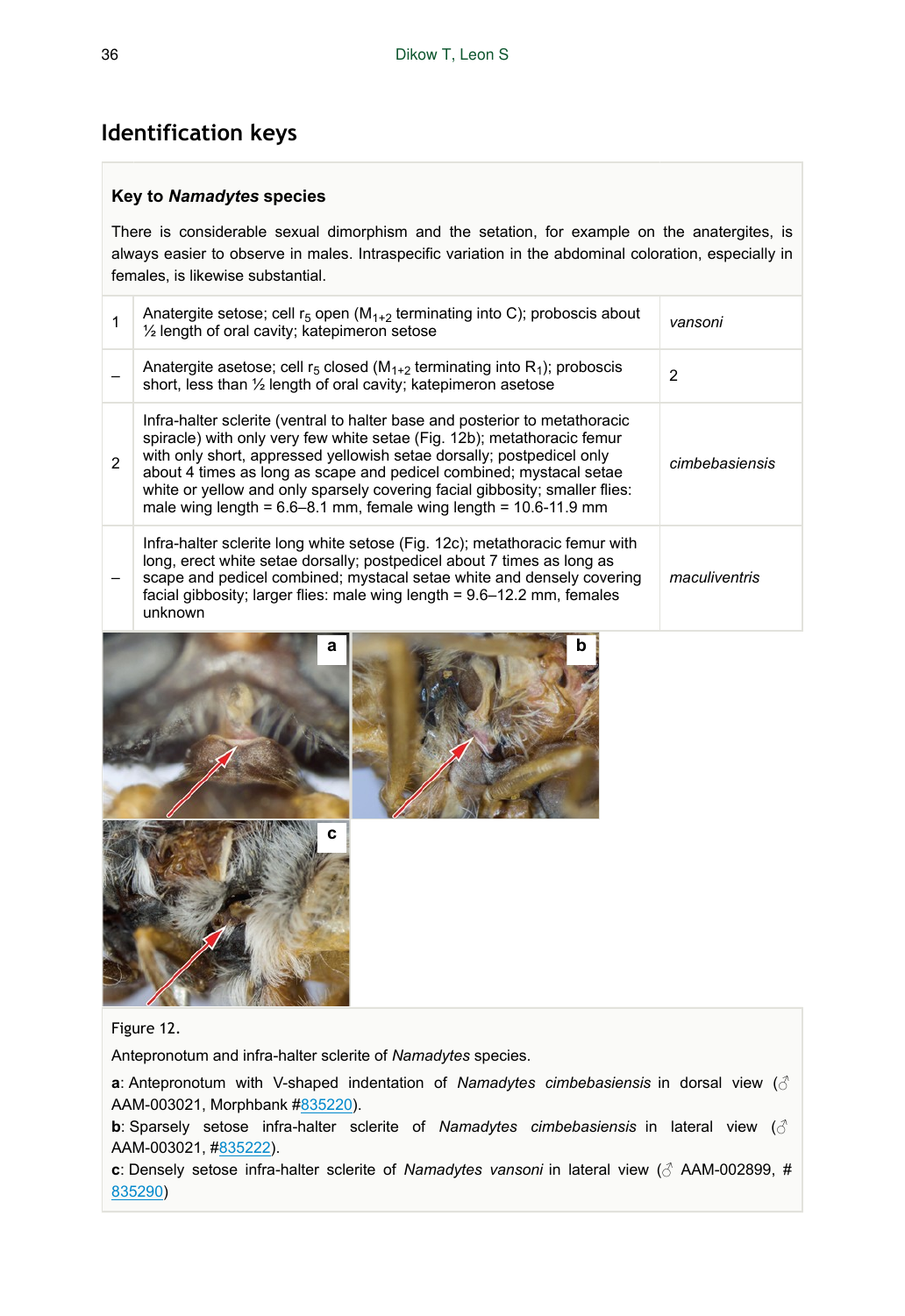# **Discussion**

# **Morphological characteristics**

*Namadytes* species exhibit two remarkable morphological characteristics unknown in any other Mydidae genus.

- The antepronotum is anteriorly not entire as in all Mydidae, but has a V-shaped indentation medially that is easily visible (Fig. 12a).
- A small sclerite ventral to the halter and posterior to the metathoracic spiracle, here termed the infra-halter sclerite (Fig. 12b, c), is unique within Mydidae. This sclerite is usually long, densely white setose, but only sparsely white setose *N. cimbebasiensis* males and sometimes even asetose in females of this species.

# **Biology**

The knowlegde of the biology of *Namadytes* is very scarce as there is hardly any information on habitat preferences or flight behavior available on collecting labels. However, Wharton (1982) provided some information on *Namadytes vansoni* (as *Namadytes prozeskyi* syn. nov.) based on his year-long study of Mydidae at the Gobabeb Research and Training Centre in the central Namib Desert, which is summarized under the biology section of that species.

Although not directly observed by Wharton, he suggests that mating with teneral or very young females might occur in *Namadytes* as well and is an important adaptation for shortlived species in desert environments (Wharton 1982, p. 149).

# **Seasonal incidence**

*Namadytes* has primarily been collected during February through June, during the Southern Hemisphere late summer to early winter, as well as in October (Southern Hemisphere spring) (Table 1). *N. cimbebasiensis*, ranging from north-western South Africa to south-western Namibia (Fig. 6) occurs during March–May, while *N. maculiventris*, the species with the smallest geographic range restricted to southern Namibia (the type locality is on the South African bank of the Orange River, Fig. 6), occurs in February–March and October, and *N. vansoni*, the most abundantly collected species distributed throughout much of Namibia (Fig. 6), occurs in February–June and October. It is interesting to note that the October records represent the collecting events of the holotypes of *N. pallidus* (junior synonym of *N. maculiventris*) and *N. prozeskyi* (junior synonym of *N. vansoni*).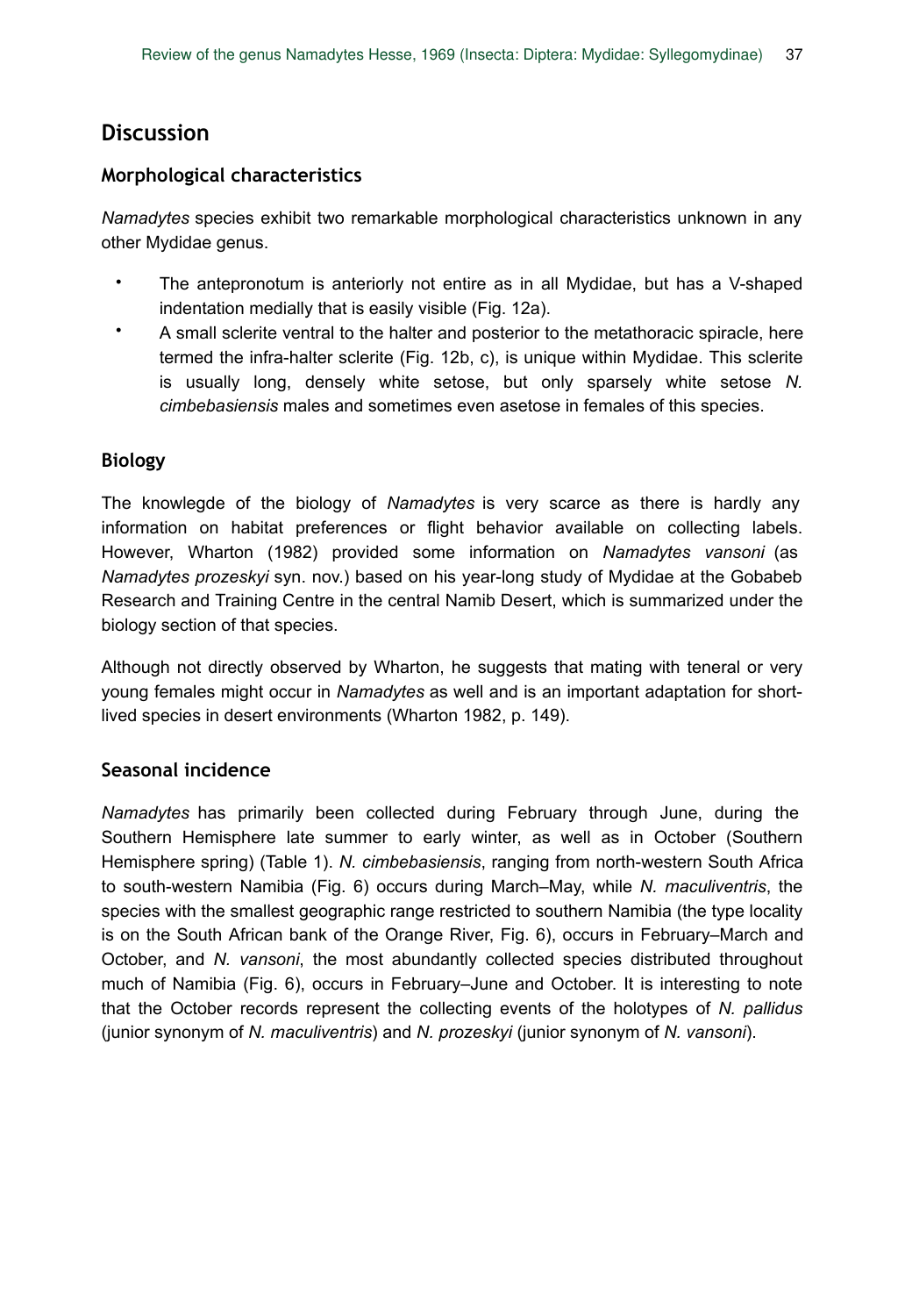| Table 1.<br>Seasonal incidence of Namadytes species. |                          |                 |           |  |  |  |  |  |  |
|------------------------------------------------------|--------------------------|-----------------|-----------|--|--|--|--|--|--|
| Month                                                | N.cimbebasiensis         | N.maculiventris | N.vansoni |  |  |  |  |  |  |
| January                                              | -                        |                 | -         |  |  |  |  |  |  |
| February                                             | -                        | $\sqrt{ }$      | $\sqrt{}$ |  |  |  |  |  |  |
| March                                                | $\sqrt{}$                | $\sqrt{ }$      | $\sqrt{}$ |  |  |  |  |  |  |
| April                                                | $\sqrt{}$                |                 | $\sqrt{}$ |  |  |  |  |  |  |
| May                                                  | $\sqrt{}$                |                 | $\sqrt{}$ |  |  |  |  |  |  |
| June                                                 | -                        |                 | $\sqrt{}$ |  |  |  |  |  |  |
| July                                                 | $\overline{\phantom{0}}$ |                 | -         |  |  |  |  |  |  |
| August                                               | -                        | -               | -         |  |  |  |  |  |  |
| September                                            | -                        | -               |           |  |  |  |  |  |  |
| October                                              |                          | $\sqrt{ }$      | $\sqrt{}$ |  |  |  |  |  |  |
| November                                             | -                        |                 |           |  |  |  |  |  |  |
| December                                             | -                        |                 |           |  |  |  |  |  |  |

Wharton (1982) studied the Mydidae fauna at the Gobabeb Research and Training Centre, which is located in the center of the species' north-south range in the central Namib desert (23°33'37''S 015°02'26''E), for an entire year and collected *Namadytes vansoni* (identified as *N. prozeskyi*) between April through June (Southern Hemisphere fall to early winter). The southernmost occurrence record of *N. vansoni* is from Rotegab farm No. 95 (27° 20'00''S 018°25'00''E) collected in April, which is only some 85 km (straight line) south-east of the type locality Seeheim (26°48'53''S 017°47'57''E) where the holotype was collected in October. The northernmost occurrence records around Khorixas in southern Kunene Region are all from May (Southern Hemisphere late fall).

*Namadytes* has not been sampled during the hottest months of the year, *i.e.*, December– January, but has been collected in the cooler spring and late summer to early winter months. However, when one takes a closer look at the temperature and rainfall patterns at specific localities, taken from World Weather Online (http://www.worldweatheronline.com), a different picture emerges (see Table 2 for details). At Gobabeb, the hottest months are March–April (Suppl. material 4) and the wettest are February–April and June (Suppl. material 5) coinciding with the occurrence of *N. vansoni*. Further north at the northernmost distribution of this species around Khorixas, where it occurs in May, the average temperature is higher in May than in any other month between February–August (Suppl. materials 8, 9). At the type locality of *N. vansoni* (Seeheim near Keetmanshoop), the holotype was collected during May, which is one of the coolest months during the year (Suppl. materials 6, 7). *N. maculiventris* occurs at Aus and Vioolsdrift during the hotter months of the year (February–March, Suppl. materials 2, 3, 14, 15) and during one of the median temperature months (October) near Keetmanshoop. *N. cimbebasiensis* occurs in March–April during a time of high temperature (see Suppl. materials 12, 13 for nearest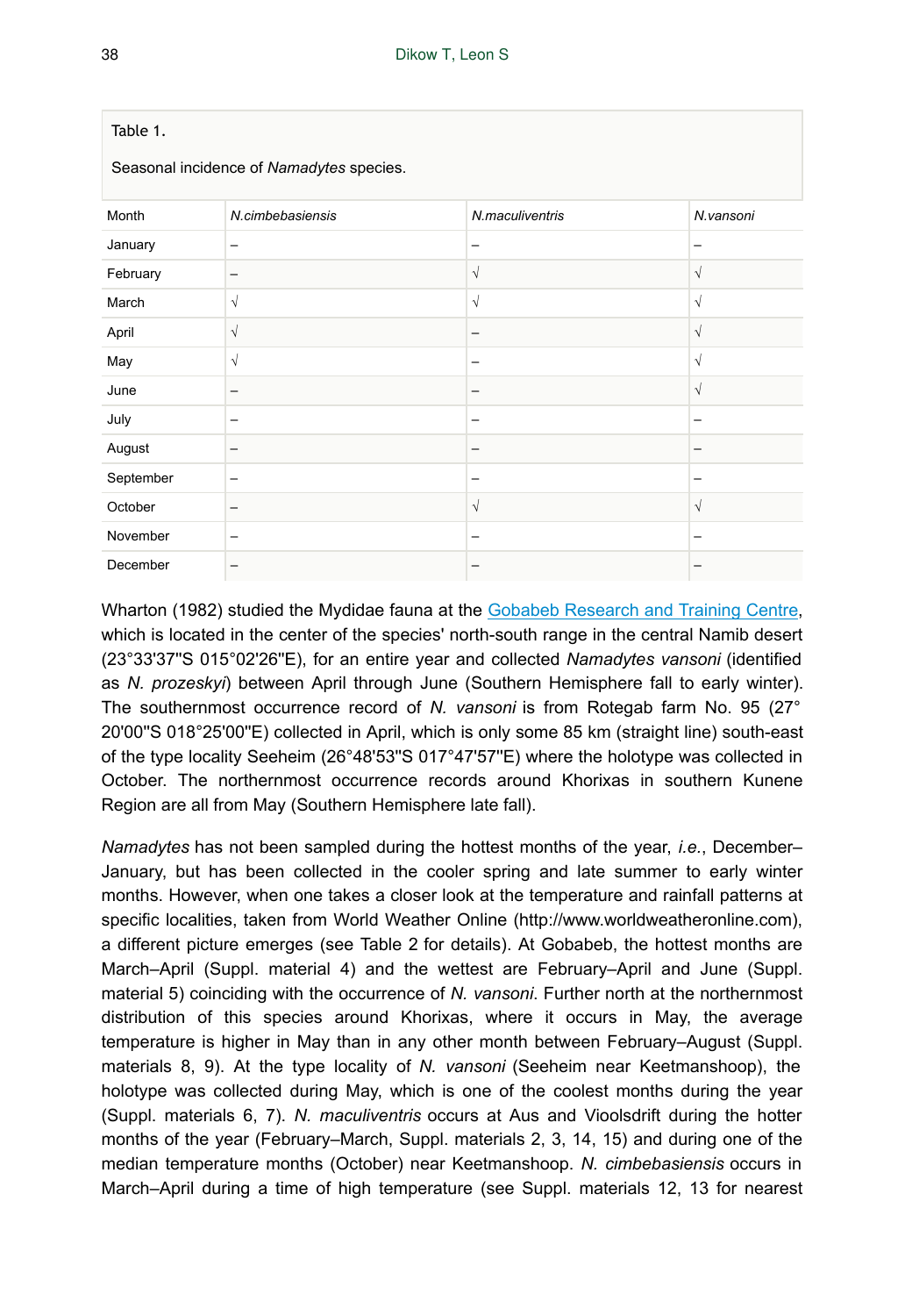available weather station in Upington) and during a cooler month (May) at its type locality near Maltahöhe (Suppl. materials 10, 11). Despite not occurring during the peak of the summer, locally *Namadytes* does occur during the hottest months as well as cooler time sod the year.

#### Table 2.

*Namadytes* species and the temperature and occurrence at selected localities. Temperature data from WorldWeatherOnline. Note that selected localities are places for which temperature data are available, for example, *N. cimbebasiensis* has not been collected at Upington, but north, north-east, and north-west of it.

| Month     | N.cimbebasiensis |       |              |                          | N.maculiventris |                          |              |       |              |                          | N.vansoni |                          |              |                          |              |       |
|-----------|------------------|-------|--------------|--------------------------|-----------------|--------------------------|--------------|-------|--------------|--------------------------|-----------|--------------------------|--------------|--------------------------|--------------|-------|
|           | Maltahöhe        |       | Upington     |                          | Aus             |                          | Keetmanshoop |       | Vioolsdrift  |                          | Gobabeb   |                          | Keetmanshoop |                          | Khorixas     |       |
|           | $^{\circ}C$      | coll. | $^{\circ}$ C | coll.                    | °C              | coll.                    | $^{\circ}C$  | coll. | $^{\circ}$ C | coll.                    | °C        | coll.                    | $^{\circ}C$  | coll.                    | $^{\circ}$ C | coll. |
| January   | 34               | -     | 37           | -                        | 24              | $\overline{\phantom{0}}$ | 36           | -     | 20           | $\overline{\phantom{0}}$ | 30        | -                        | 36           | $\overline{\phantom{0}}$ | 31           |       |
| February  | 33               | -     | 37           | $\overline{\phantom{0}}$ | 24              | $\checkmark$             | 35           | -     | 20           | $\overline{\phantom{0}}$ | 30        | ✓                        | 35           | $\overline{\phantom{0}}$ | 27           |       |
| March     | 31               | -     | 34           | ✓                        | 24              | $\overline{\phantom{0}}$ | 34           | -     | 19           | ✓                        | 32        | ✓                        | 34           | $\overline{\phantom{0}}$ | 24           |       |
| April     | 28               | -     | 30           | ✓                        | 23              | $\overline{\phantom{0}}$ | 30           | -     | 19           | -                        | 31        | ✓                        | 30           | ✓                        | 24           | ✓     |
| May       | 25               | ✓     | 26           | -                        | 22              | $\overline{\phantom{0}}$ | 26           | -     | 20           | -                        | 29        | $\overline{\phantom{0}}$ | 26           | ✓                        | 28           | ✓     |
| June      | 21               | -     | 23           | $\overline{\phantom{0}}$ | 22              | $\overline{\phantom{0}}$ | 23           | -     | 19           | -                        | 27        | ✓                        | 23           | -                        | 26           |       |
| July      | 22               | -     | 23           | -                        | 21              | $\overline{\phantom{0}}$ | 23           | -     | 18           |                          | 26        | $\overline{\phantom{0}}$ | 23           | -                        | 26           |       |
| August    | 24               | -     | 25           | $\overline{\phantom{0}}$ | 19              | $\overline{\phantom{0}}$ | 25           | -     | 17           | -                        | 24        | $\overline{\phantom{0}}$ | 25           | -                        | 25           |       |
| September | 27               | -     | 29           | -                        | 20              | $\overline{\phantom{0}}$ | 29           | -     | 17           | -                        | 26        | -                        | 29           | -                        | 29           |       |
| October   | 30               | -     | 32           | -                        | 21              | $\overline{\phantom{0}}$ | 32           | ✓     | 18           | -                        | 28        | -                        | 32           | -                        | 30           |       |
| November  | 32               | -     | 34           |                          | 22              | $\overline{\phantom{0}}$ | 34           | -     | 18           | -                        | 30        | -                        | 34           | -                        | 32           |       |
| December  | 33               | -     | 37           | -                        | 23              | $\overline{\phantom{0}}$ | 36           |       | 19           | -                        | 29        |                          | 36           |                          | 30           |       |

These data provide a glimpse at the temperature tolerance within species as, for example, *N. maculiventris* occurs at Vioolsdrift with an average high temperature of 19 °C (March) and near Keetmanshoop with an average high temperature of 32 °C (October).

### **Biodiversity hotspots**

The biodiversity hotspots *sensu Conservation International* (Myers et al. 2000) are areas of high plant endemism in which the habitat has been destroyed to a considerable extant and which are under threat of more destruction. Evaluating the presence/absence of Diptera species in these priority areas earmarked for conservation can determine whether these species will also be preserved when funding is made available for their protection (*e.g.*, Dikow et al. 2009). In a number of recent taxonomic revisions on Mydidae (Dikow 2010, Dikow 2012), it was discovered that several species within the studied genera are endemic to a particular hotspot, occur within a hotspot (but are not endemic to it), or occur only outside of these hotspots. Of the three species dealt with in this contribution, none occur or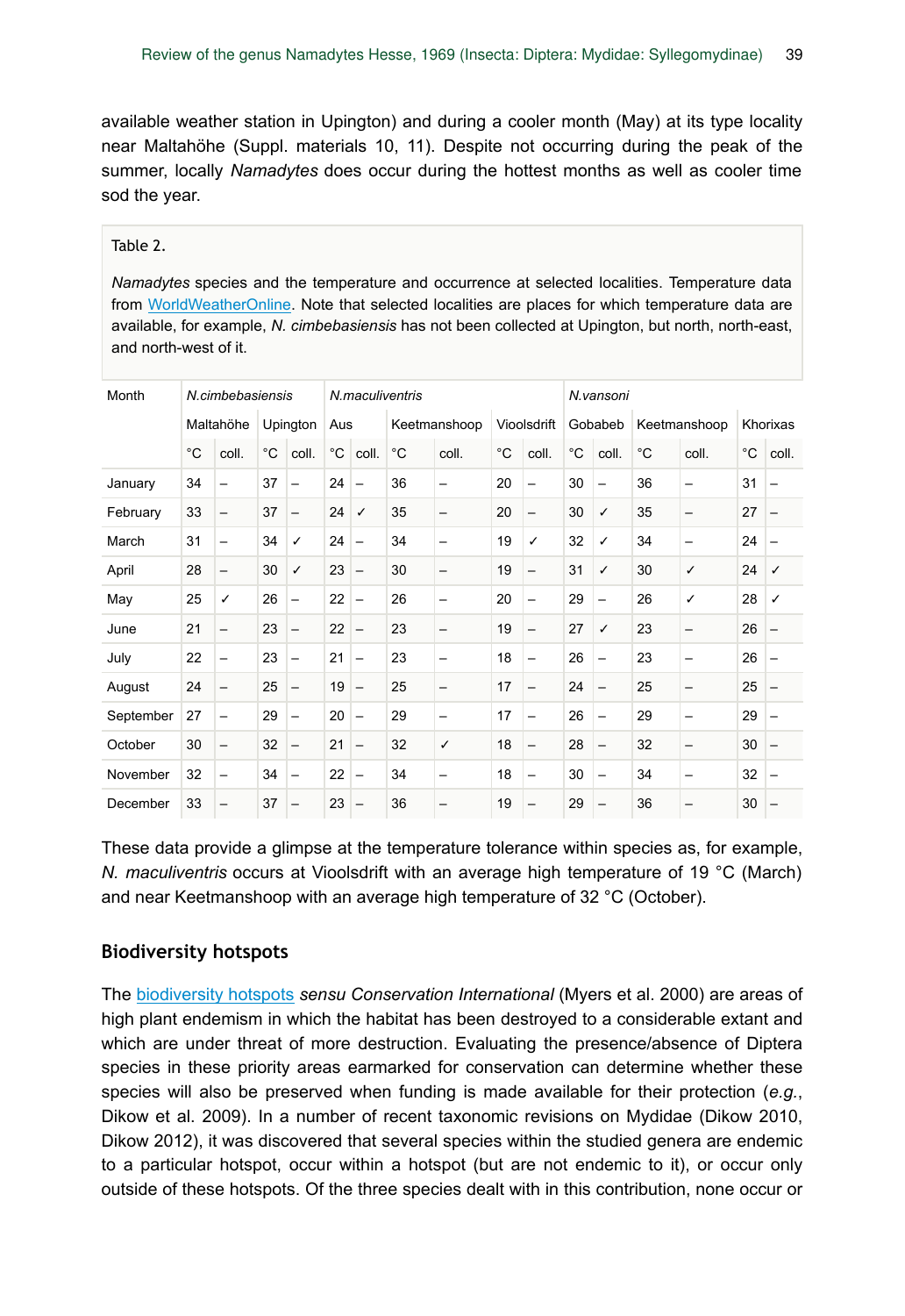are endemic to any biodiversity hotspot *sensu Conservation International* (see Fig. 6). Therefore, species of *Namadytes* would not benefit when only the biodiversity hotspots will receive funding for conservation and future habitat destruction and lack of conservation initiatives might have an effect on local populations.

# **Acknowledgements**

We would like to thank the museum curators who made specimens available through loans and for their hospitality when visiting the collections. We thank Fritz Geller-Grimm (Frankfurt a.M., Germany) for donating the sole recently collected *Namadytes maculiventris* specimen to the USNM. This project is funded by a U.S. National Science Foundation REVSYS Grant (DEB 0919333; PI T. Dikow, Co-PI David Yeates). Any opinions, findings, and conclusions or recommendations expressed in this manuscript are those of the authors and do not necessarily reflect the views of the National Science Foundation. Partial funding is also provided by the John D. and Catherine T. MacArthur Foundation funding of the Biodiversity Synthesis Group of the Encyclopedia of Life. We thank Y. Sohn (NMNH, Smithsonian Institution) for skillfully illustrating the specimen and male and female terminalia. We thank the peer reviewers for suggestions that enhanced the manuscript.

# **Author contributions**

TD conceptualized the project and gathered material from numerous collections. SL worked on this review during her NSF-funded summer internship at the Biodiversity Synthesis Center at the Field Museum of Natural History, Chicago, IL, USA where she was trained and supervised by TD in 2012.

# **References**

- Bowden J (1980) 27. Family Mydidae. In: Crosskey RW (Ed.) Catalogue of the Diptera of the Afrotropical Region. British Museum (Natural History), London, 325-333 pp. [In English]. [ISBN 0-565-00821-8].
- Cumming JM, Wood DM (2009) Adult morphology and terminology. In: Brown BV, Borkent A, Cumming JM, Wood DM, Woodley NE, Zumbado MA (Eds) Manual of Central American Diptera. 1. NRC Press, Ottawa, 9-50 pp. [In English]. [ISBN 978-0-660-19833-0].
- Dikow T (2009) Phylogeny of Asilidae inferred from morphological characters of imagines (Insecta: Diptera: Brachycera: Asiloidea). Bulletin of the American Museum of Natural History 319: 1-175. [In English]. URL: http:// hdl.handle.net/2246/5949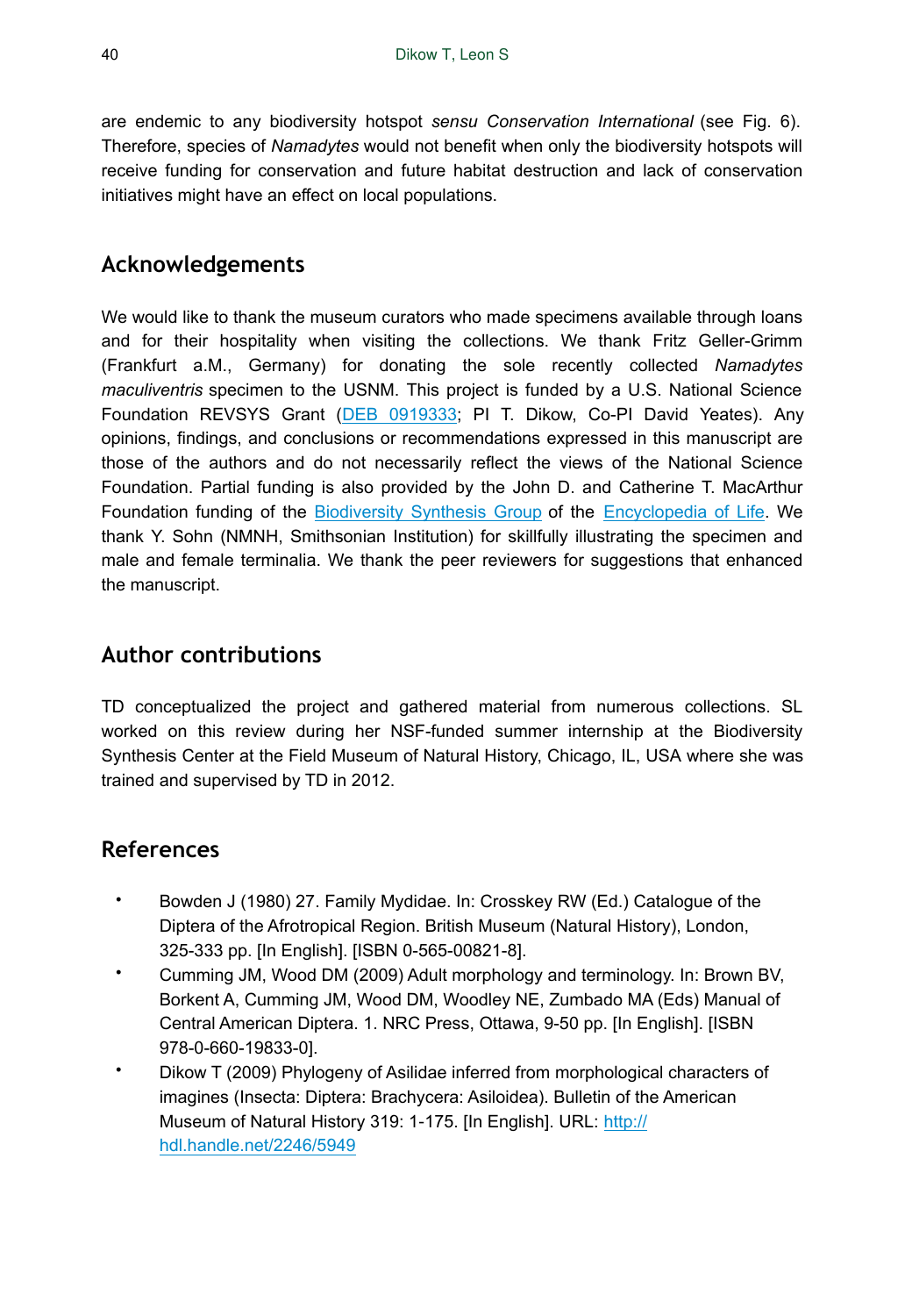- Dikow T (2010) New species and new records of Mydidae from the Afrotropical and Oriental regions (Insecta, Diptera, Asiloidea). ZooKeys 64: 33‑75. [In English]. DOI: 10.3897/zookeys.64.464
- Dikow T (2012) Review of *Namibimydas* Hesse, 1972 and *Nothomydas* Hesse, 1969 (Diptera: Mydidae: Syllegomydinae: Halterorchini) with the description of new species. African Invertebrates 53 (1): 79-111. [In English]. URL: http:// africaninvertebrates.org/ojs/index.php/AI/article/view/25
- Dikow T, Meier R, Vaidya G, Londt JH (2009) Biodiversity Research Based On Taxonomic Revisions — A Tale Of Unrealized Opportunities. In: Pape T, Bickel D, Meier R (Eds) Diptera Diversity: Status, Challenges and Tools. Brill Academic Publishers, Leiden, 323-345 pp. DOI: 10.1163/ej.9789004148970.i-459.55
- Hesse AJ (1969) The Mydaidae (Diptera) of Southern Africa. Annals of the South African Museum 54: 1‑388. [In English]. URL: http://www.biodiversitylibrary.org/ item/126406
- Hesse AJ (1972) New Mydaidae (Diptera) from the Namib Desert and South-Western Africa. Annals of the South African Museum 60 (3): 109-171. [In English]. URL: http://www.biodiversitylibrary.org/pdf4/015634000127256.pdf
- McAlpine JF (1981) Morphology and terminology–adults. In: McAlpine JF, Peterson BV, Shewell GE, Teskey HJ, Vockeroth JR, Wood DM (Eds) Manual of Nearctic Diptera. 1. Research Branch, Agriculture Canada, Ottawa, 9-63 pp. [In English]. URL: http://www.esc-sec.ca/aafcmono.php [ISBN 0-660-10731-7].
- Myers N, Mittermeier R, Mittermeier C, Fonseca GBd, Kent J (2000) Biodiversity hotspots for conservation priorities. Nature 403 (6772): 853-858. [In English]. DOI: 10.1038/35002501
- Nichols SW (1989) The Torre-Bueno Glossary of Entomology. The New York Entomological Society, New York, 840 pp.
- Pyle R, Michel E (2008) Zoobank: Developing a nomenclatural tool for unifying 250 years of biological information. Zootaxa 1950: 39-50. [In English]. URL: http:// www.mapress.com/zootaxa/2008/f/zt01950p050.pdf
- Shorthouse DP (2010) SimpleMappr, an online tool to produce publication-quality point maps. URL: http://www.simplemappr.net
- Stuckenberg BR (1999) Antennal evolution in the Brachycera (Diptera), with a reassessment of terminology relating to the flagellum. Studia dipterologica 6 (1): 33‑48. [In English].
- Wharton RA (1982) Observations on the behaviour, phenology and habitat preferences of mydas flies in the central Namib Desert (Diptera: Mydidae). Annals of the Transvaal Museum 33 (9): 145-151. [In English]. URL: http:// content.sabinet.co.za/u?/00411752,165
- World Weather Online. http://www.worldweatheronline.com. Accession date: 2013 10 06.
- Conservation International Biodiversity Hotspots 2013. http://www.conservation.org/ where/priority\_areas/hotspots/Pages/hotspots\_main.aspx. Accession date: 2013 10 06.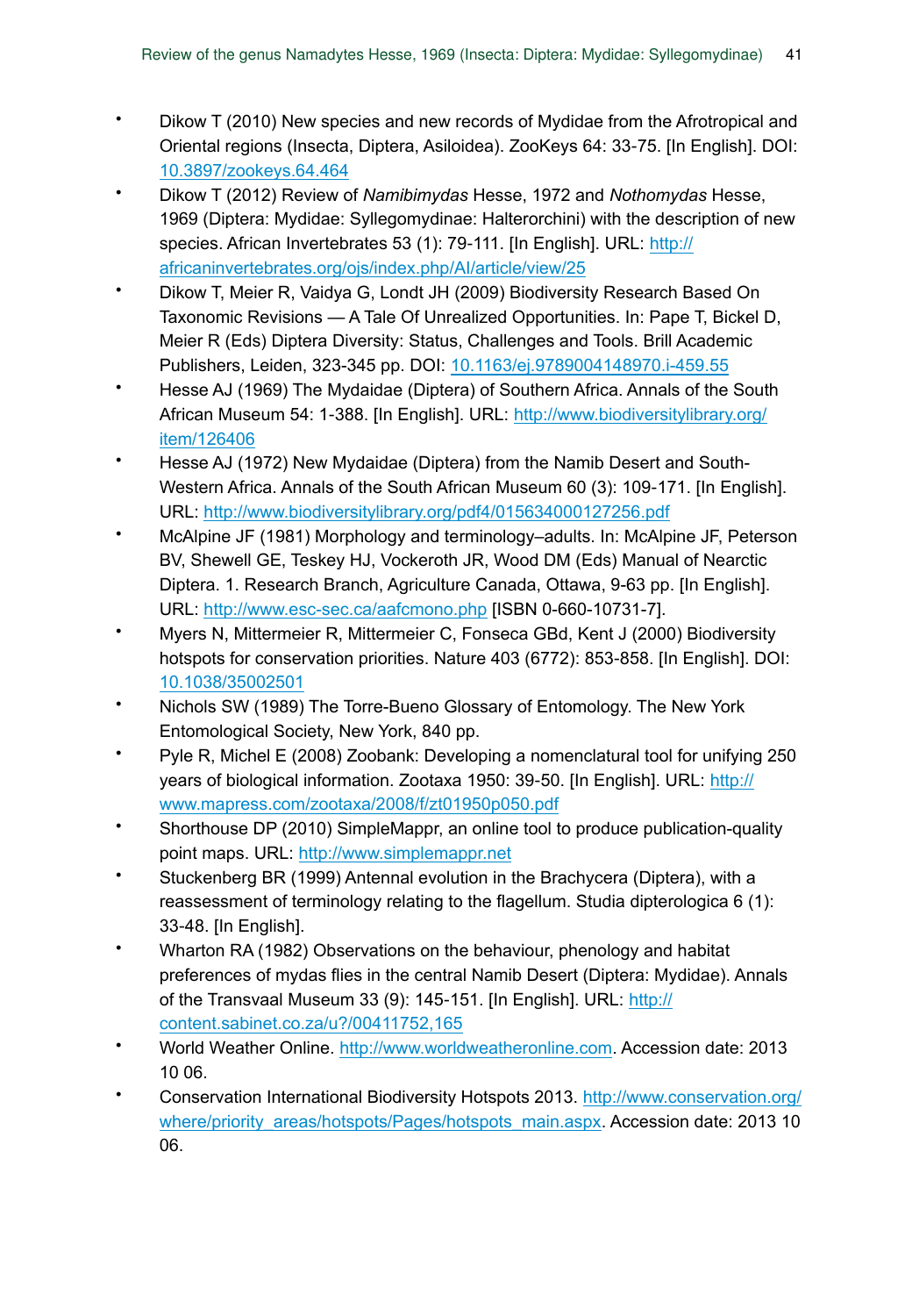# **Supplementary materials**

#### **Suppl. material 1: Natural-language species descriptions in SDD format**

**Authors:** Dikow, T. and Leon, S. **Data type:** morphological **Brief description:** The XML file includes the natural-language species descriptions in SDD (Structure of Descriptive Data) format. Filename: namadytes\_dikow+leon\_2014.sdd - Download file (238.32 kb)

#### **Suppl. material 2: Average annual temperature at Aus**

**Authors:** World Weather Online **Data type:** image, graph **Brief description:** Average temperature Aus **Filename:** worldweatheronline\_aus\_temp\_2013-10-06.png - Download file (77.71 kb)

#### **Suppl. material 3: Average annual rainfall at Aus**

**Authors:** World Weather Online **Data type:** image, graph **Brief description:** Average rainfall Aus **Filename:** worldweatheronline\_aus\_rainfall\_2013-10-06.png - Download file (66.49 kb)

#### **Suppl. material 4: Average annual temperature at Gobabeb**

**Authors:** World Weather Online **Data type:** image, graph **Brief description:** Average temperature Gobabeb **Filename:** worldweatheronline\_gobabeb\_temp\_2013-10-06.png - Download file (81.93 kb)

#### **Suppl. material 5: Average annual rainfall at Gobabeb**

**Authors:** World Weather Online **Data type:** image, graph **Brief description:** Average rainfall Gobabeb **Filename:** worldweatheronline\_gobabeb\_rain\_2013-10-06.png - Download file (71.34 kb)

#### **Suppl. material 6: Average annual temperature at Keetmanshoop**

**Authors:** World Weather Online **Data type:** image, graph **Brief description:** Average temperature Keetmanshoop **Filename:** worldweatheronline\_keetmanshoop\_temp\_2013-10-06.png - Download file (87.22 kb)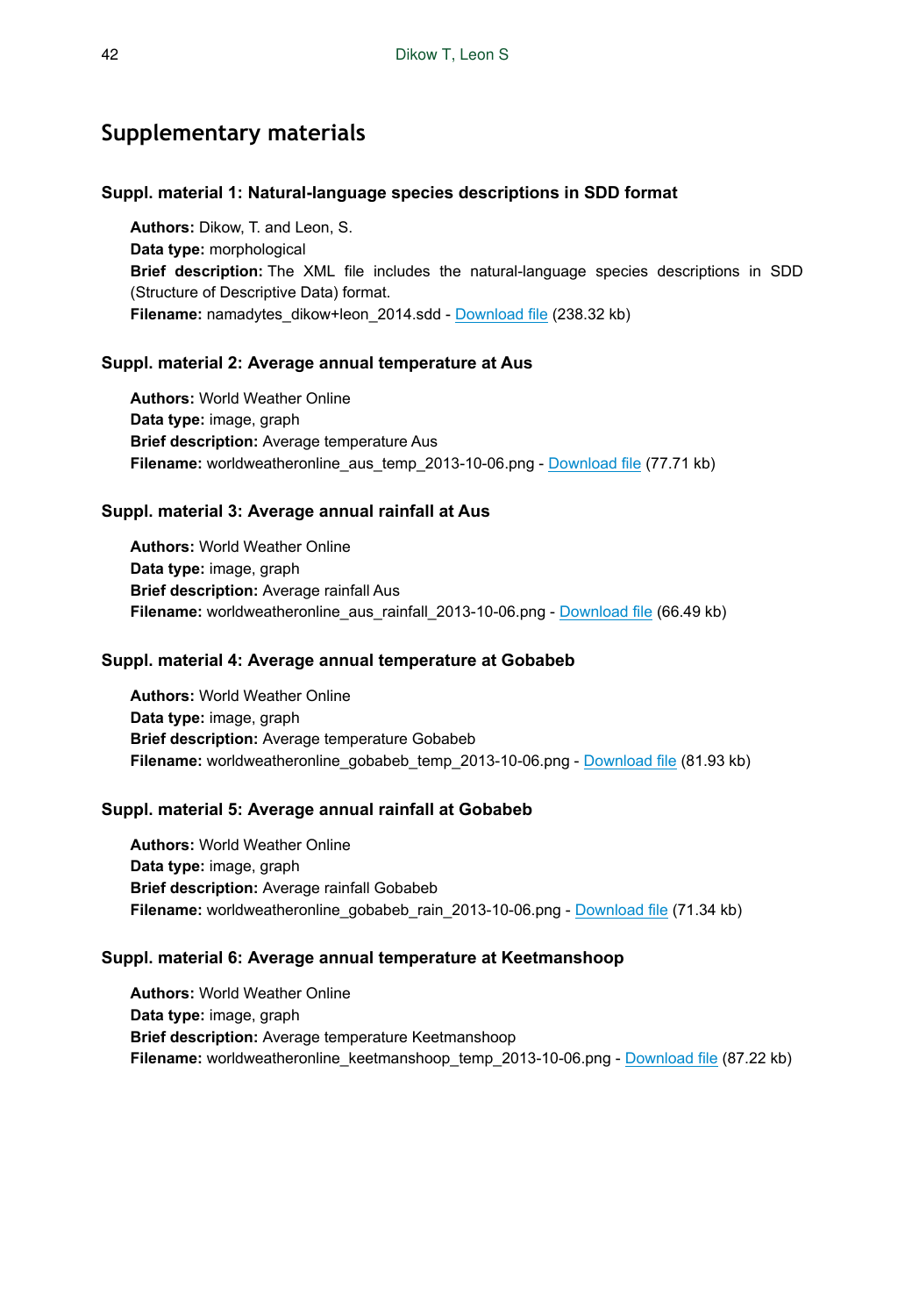#### **Suppl. material 7: Average annual rainfall at Keetmanshoop**

**Authors:** World Weather Online **Data type:** image, graph **Brief description:** Average rainfall Keetmanshoop **Filename:** worldweatheronline\_keetmanshoop\_rain\_2013-10-06.png - Download file (69.78 kb)

#### **Suppl. material 8: Average annual temperature at Khorixas**

**Authors:** World Weather Online **Data type:** image, graph **Brief description:** Average temperature Khorixas **Filename:** worldweatheronline khorixas temp 2013-10-06.png - Download file (86.88 kb)

#### **Suppl. material 9: Average annual rainfall at Khorixas**

**Authors:** World Weather Online **Data type:** image, graph **Brief description:** Average rainfall Khorixas **Filename:** worldweatheronline\_khorixas\_rain\_2013-10-06.png - Download file (71.64 kb)

#### **Suppl. material 10: Average annual temperature at Maltahöhe**

**Authors:** World Weather Online **Data type:** image, graph **Brief description:** Average temperature Maltahöhe **Filename:** worldweatheronline\_maltahohe\_temp\_2013-10-06.png - Download file (87.56 kb)

#### **Suppl. material 11: Average annual rainfall at Maltahöhe**

**Authors:** World Weather Online **Data type:** image, graph **Brief description:** Average rainfall Maltahöhe **Filename:** worldweatheronline\_maltahohe\_rain\_2013-10-06.png - Download file (70.92 kb)

#### **Suppl. material 12: Average annual temperature at Upington**

**Authors:** World Weather Online **Data type:** image, graph **Brief description:** Average temperature Upington **Filename:** worldweatheronline\_upington\_temp\_2013-10-06.png - Download file (86.87 kb)

#### **Suppl. material 13: Average annual rainfall at Upington**

**Authors:** World Weather Online **Data type:** image, graph **Brief description:** Average rainfall Upington **Filename:** worldweatheronline\_upington\_rain\_2013-10-06.png - Download file (69.93 kb)